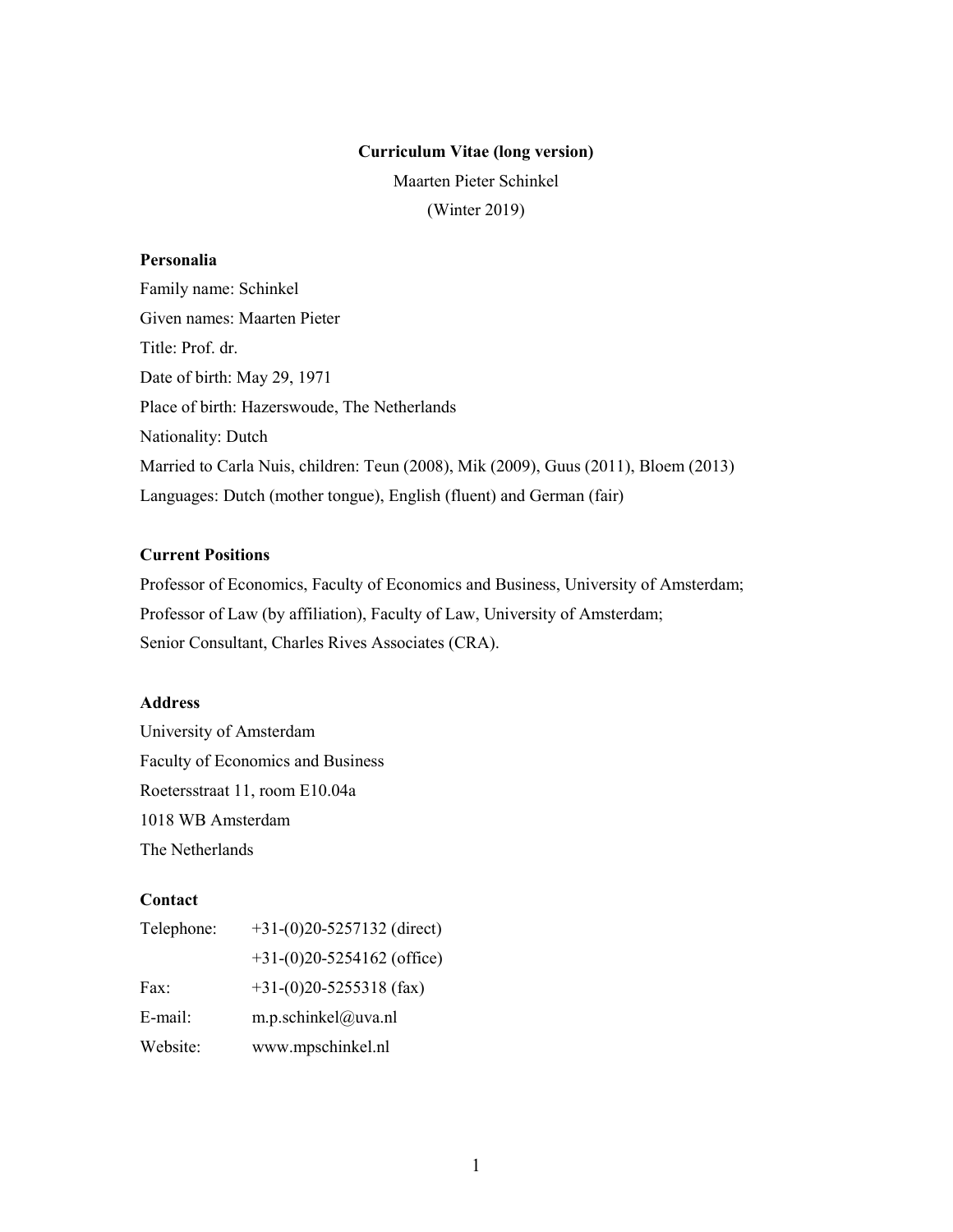## Brief Biography

Maarten Pieter Schinkel (Ph.D. Universiteit Maastricht, 2001) is a Professor of Economics at the University of Amsterdam's Department of Economics and Business, and a research fellow of the Tinbergen Institute.

Schinkel's research interests are in industrial organization, competition policy and regulation theory, in particular public and private enforcement. His recent papers consider banking competition, public interest benefits of collusion, the dating of cartel effects, Libor/Euribor manipulation, priority setting by government agencies and behavioral State aid conditions in Dutch mortgage banking. As one of the founders of the Amsterdam Center for Law & Economics (ACLE), Schinkel is also a professor of law at the Amsterdam Law School by affiliation. He held positions at the Duisenberg School of Finance (DSF), Maastricht University (The Netherlands), the Massachusetts Institute of Technology (Cambridge MA, USA), the College of Europe (Bruges, Belgium), Université de Liège (Belgium) and Universität Regensburg (Germany).

Schinkel published his work with international publishing houses and in national and international journals, including RAND Journal of Economics, European Economic Review, Journal of Industrial Economics, International Journal of Industrial Organization, Journal of Applied Econometrics, Review of Industrial Organization, Antitrust Bulletin, Journal of Mathematical Economics, Journal of Public Administration Research and Theory, History of Political Economy, Journal of Regulatory Economics, Journal of Competition Law and Economics, World Competition and European Competition Law Review.

Dr. Schinkel's research regularly attracts the attention of popular media and investigative journalism. He occasionally acts as an expert on complex competition litigation matters. Schinkel served in several public functions, including as Non-Governmental Advisor to the European Commission and Deputy Economic Counsel to the Board to the Dutch competition authority (ACM). He won best teacher awards both at Maastricht University (2001) and University of Amsterdam (2018). Schinkel is a DAAD fellow, a NAF fellow, a Fulbright fellow and a member of the Royal Holland Society of Sciences and Humanities (KHMW).

## Fields of Interest

Industrial Organization; Competition Policy; Economics of Law Enforcement; Regulation.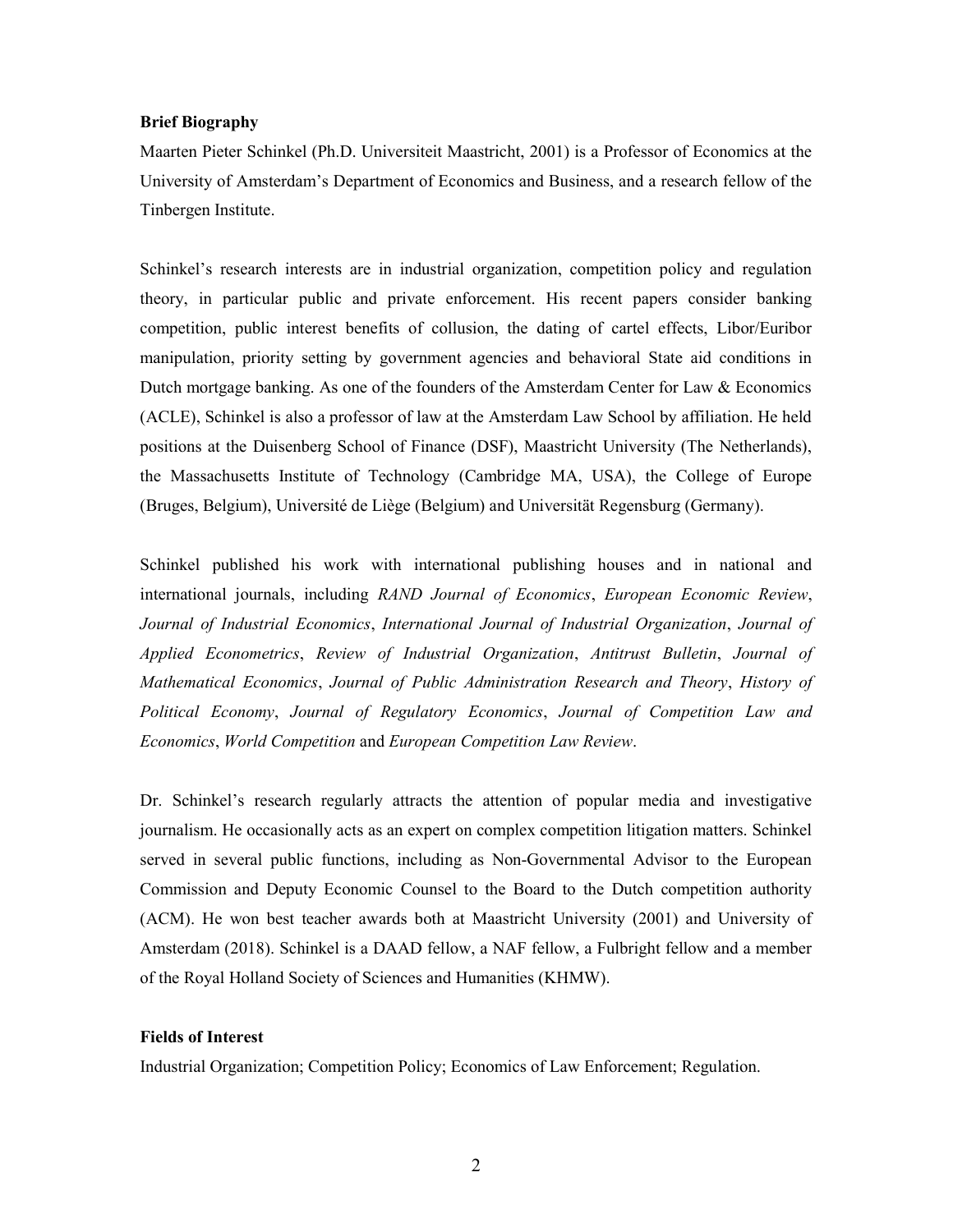#### Education

| December 14, 2001: | Doctor (PhD. degree) in Economics, Universiteit Maastricht, The       |
|--------------------|-----------------------------------------------------------------------|
|                    | Netherlands:                                                          |
| December 10, 1998: | Certificate of the Network of Quantitative Economics of The           |
|                    | Netherlands (NAKE);                                                   |
| August 31, 1994:   | Doctoral in Economics (Master's degree), cum laude, Universiteit      |
|                    | Maastricht, The Netherlands;                                          |
| August 31, 1994:   | Doctoral in Econometrics (Master's degree), cum laude, Universiteit   |
|                    | Maastricht, The Netherlands;                                          |
| August 31, 1990:   | Propaedeutics in Economics, Universiteit Maastricht, The Netherlands; |
| June 14, 1989:     | VWO degree, Bonaventura College, Leiden, The Netherlands.             |

#### Scholarships, Fellowships and Awards

- 2018: Van der Schroeff Award 2017: Best Lecturer at UvA Economics and Business;
- 2014: Member of the Royal Holland Society of Sciences and Humanities (Koninklijke Hollandsche Maatschappij der Wetenschappen);
- 2012: CRESSE Associate;
- 2007: Research Fellow Tinbergen Institute;
- 2006: Member of the Academic Society for Competition Law (ASCOLA);
- 2004: Fellow of the Economics Network for Competition and Regulation (ENCORE);
- 2003: Fellow of the Amsterdam Center for Law & Economics (ACLE);
- 2003: Fellow of the Maastricht research school of Economics of TEchnology and ORganizations (METEOR);
- 2002: Honorable Mention, the 'Koninklijke Vereniging voor de Staathuishoudkunde Penning' for the best doctoral thesis in economics of the academic years 2000/2001 and 2001/2002;
- 2001: Young Teacher Award, Department of Economics, Universiteit Maastricht;
- 2000: Fellow International Institute for Infonomics, Universiteit Maastricht, The Netherlands;
- 1996: Fulbright Grant for visiting the Massachusetts Institute of Technology (MIT), Cambridge, MA, USA;
- 1996: Netherlands America Foundation Fellowship for visiting the Massachusetts Institute of Technology (MIT), Cambridge, MA, USA;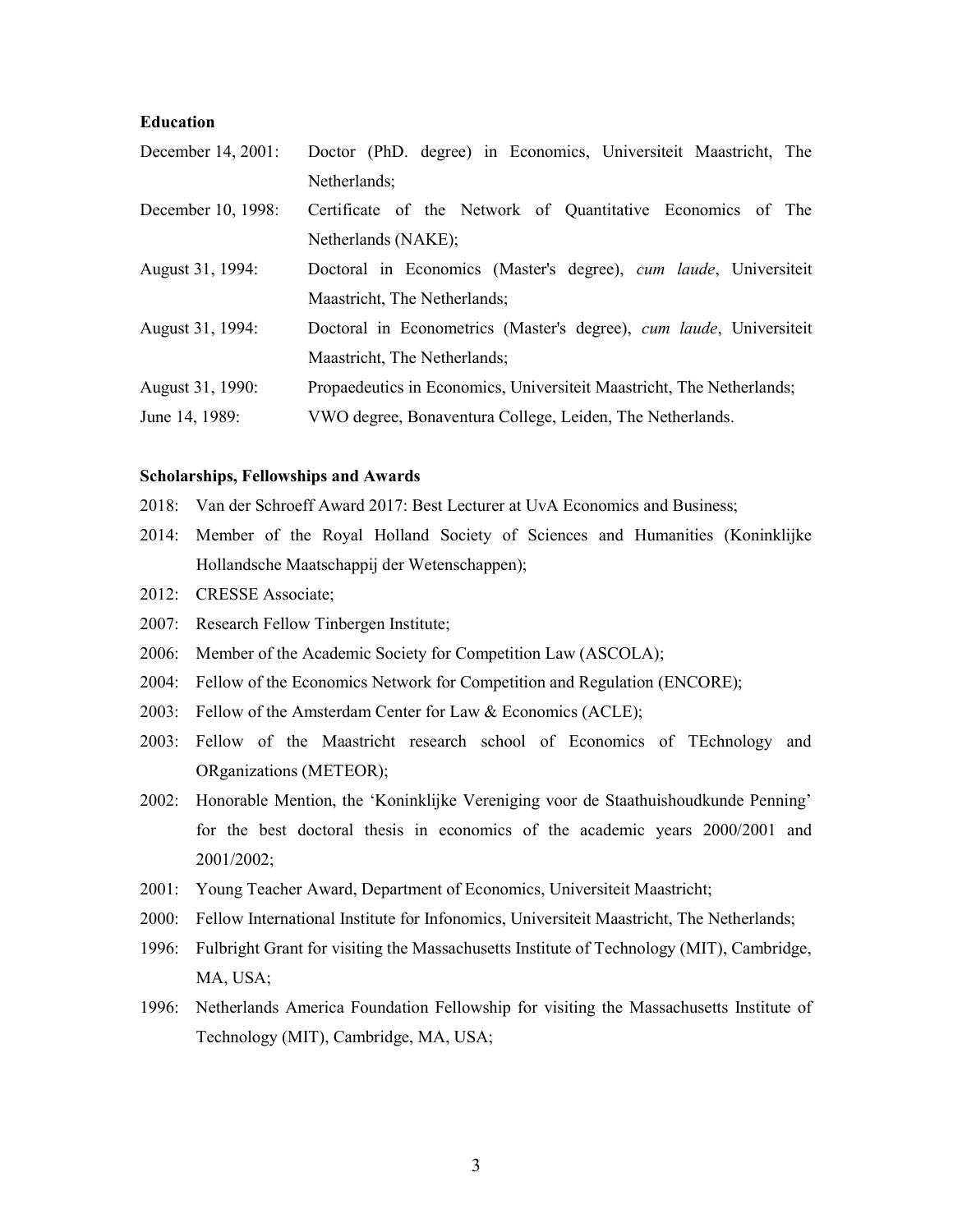- 1994: Graduate dissertation at the Universiteit Maastricht, titled "The Problem of Convergence and Comparative Dynamics: History, Methodology, and Method of Analysis of Equilibrating Mechanisms," short-listed for the University 'Studentenprijs 1994';
- 1993: Scholarship Deutscher Academischer AustauschDienst (DAAD) for graduate studies at Universität Regensburg, Germany;
- 1993: The Wall Street Journal Europe Student Achievement Award, for paper "Economic Policy and Uncertainty".

# Professional Experience

| February 2009-present:       | Professor of Competition Economics and Regulation, Faculty     |
|------------------------------|----------------------------------------------------------------|
|                              | of Economics and Business, University of Amsterdam,            |
|                              | Amsterdam, The Netherlands;                                    |
| August 2015-present:         | Coordinator of the track Markets $\&$ Regulation in the Master |
|                              | of Science in Economics, University of Amsterdam;              |
| August 2016-present:         | Coordinator of the track Competition Law & Economics in the    |
|                              | Master of Science in Business Economics, University of         |
|                              | Amsterdam;                                                     |
| January 2006-present:        | Academic Director, Economics Network for Competition and       |
|                              | Regulation (ENCORE), Amsterdam, The Netherlands;               |
| August 2002-present:         | Senior Consultant, Charles River Associates, London and        |
|                              | Brussels offices (on leave in 2005-2006);                      |
| December 2003-May 2019:      | Co-director of the Amsterdam Center for Law & Economics        |
|                              | (ACLE), University of Amsterdam, Amsterdam,<br>The             |
|                              | Netherlands;                                                   |
| September 2016-May 2019:     | Program Director of the Master of Science Business             |
|                              | <i>Economics</i> , University of Amsterdam;                    |
| May 2008-September 2011:     | Visiting Professor, College of Europe, Bruges, Belgium;        |
| February 2005-February 2009: | Associate Professor of Economics, Faculty of Economics and     |
|                              | Business, University of Amsterdam, Amsterdam,<br>The           |
|                              | Netherlands;                                                   |
| December 2003-January 2005:  | Assistant Professor, Faculty of Economics and Business,        |
|                              | University of Amsterdam, Amsterdam, The Netherlands;           |
| August 2003-December 2003:   | Visiting Professor, Faculty of Economics and Business,         |
|                              | University of Amsterdam, The Netherlands;                      |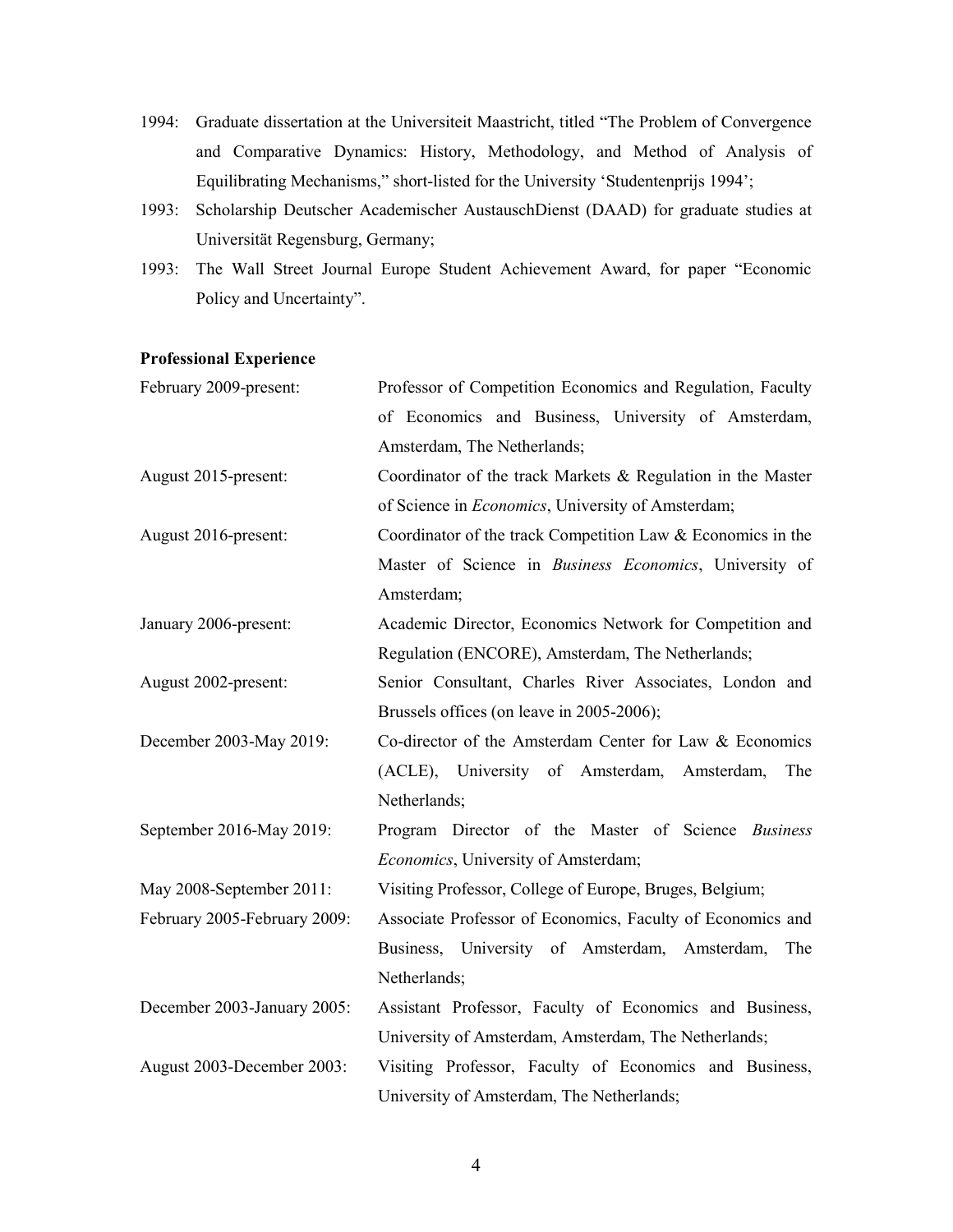- September 2000-December 2003: Assistant Professor, Department of Economics, Universiteit Maastricht, The Netherlands;
- February 2003-December 2003: Associate Professor, Graduate School of International Management (GSIM), Universiteit Maastricht, The Netherlands;
- September 2002-December 2003: Tutor, University College Maastricht (UCM), Universiteit Maastricht, The Netherlands;
- February 2001-December 2003: Maître de Confèrence (Visiting Professor), Department of Economics, Université de Liège, Belgium;
- September 1997-September 2000: PhD.-student, Department of Economics, Universiteit Maastricht, The Netherlands (advisors: Hans Maks and Franklin M. Fisher);
- August 1996-August 1997: Visiting Scholar, Department of Economics, Massachusetts Institute of Technology (MIT), Cambridge, MA, USA;
- May 1997-August 1997: Research Assistant, Department of Economics, Massachusetts Institute of Technology (MIT), Cambridge, MA, USA (with Franklin M. Fisher);
- September 1994-August 1996: Lecturer, Department of Economics, Universiteit Maastricht, The Netherlands;
- September 1993-September 1994: Visiting Student at Fakultät für Wirtschaftswissenschaften, Universität Regensburg, Germany;
- May 1994-September 1994: Teaching Assistant, Fakultät für Wirtschaftswissenschaften, Universität Regensburg, Germany (with Winfried Vogt);
- August 1991-August 1994: Research and Teaching Assistant, Department of Economics, Universiteit Maastricht, The Netherlands (with Hans Maks and Peter de Gijsel).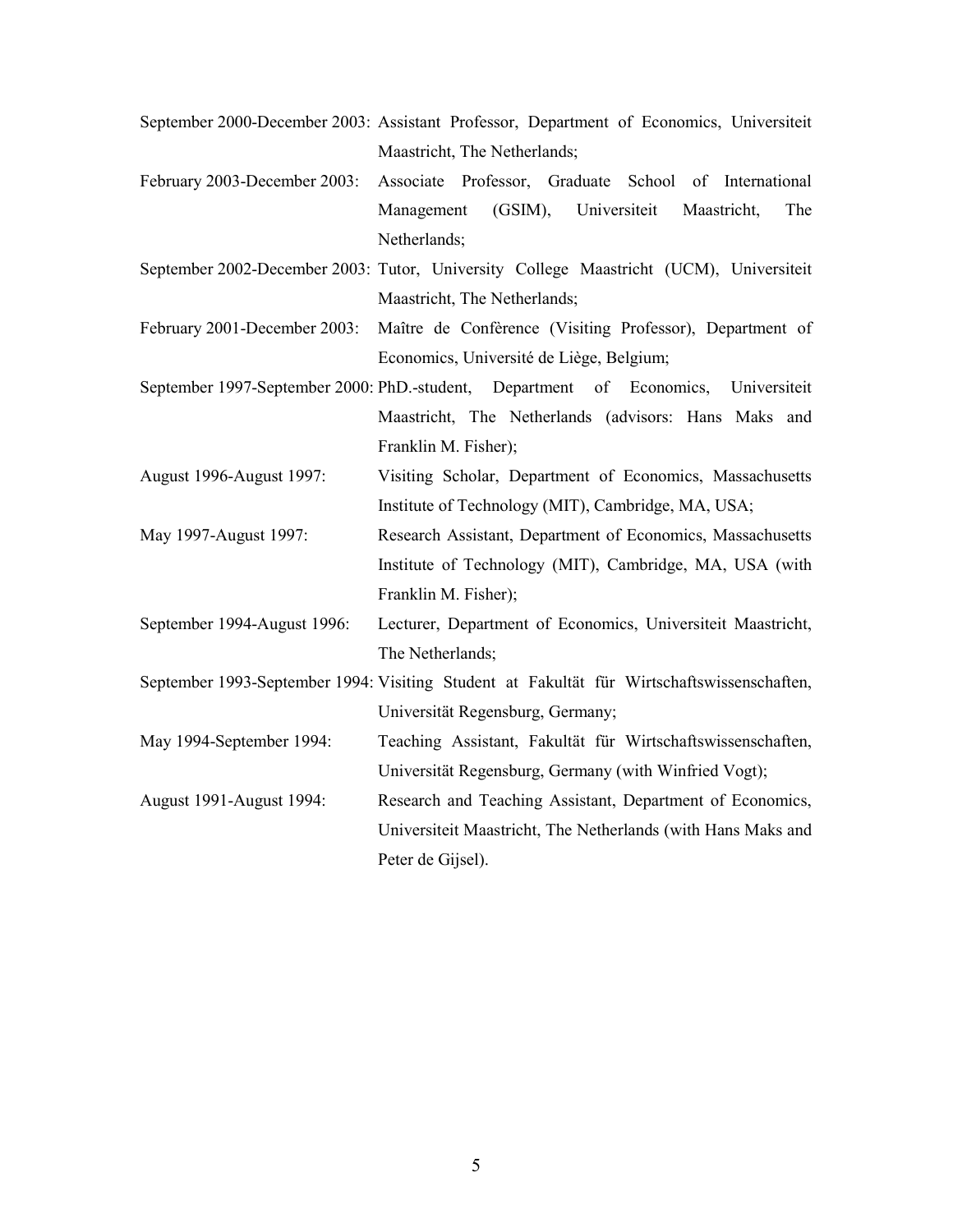## Working Papers (available on my author page on SSRN, submitted/under revision)

"CSR Agreement by Cartel Exemption" (with Leonard Treuren);

"Balancing the Public Interest Defense in Cartel Offenses" (with Lukas Toth), ACLE Working Paper Series 2016-01;

"Coordinated Effects in Monetary Policy", ACLE Working Paper Series 2018-03;

"Cartel Stability by a Margin" (with Timo Klein), ACLE Working Paper Series 2018-02 (under review);

"State-aided Price Coordination in Dutch Mortgage Banking" (with Mark A. Dijkstra), ACLE Working Paper Series 2019-01 (under review);

"Can Collusion Promote Corporate Social Responsibility? Evidence from the Lab" (with Francisco Gomez Martinez and Sander Onderstal), ACLE Working Paper Series 2019-02 (under review);

"Collusive Benchmark Rates Fixing" (with Nuria Boot and Timo Klein), ACLE Working Paper Series 2017-02 (under review);

## Work in Progress

"Proportioning of "All Sums" Cartel Liability by Shapley Value" (with Stefan Napel and Dominik Welter);

"Stable Umbrella Effects" (with Jan Tuinstra and Lennart Kroon);

"A Primer in Cartel Dating" (with Willem Boshoff, Maurice Bun and Rossouw van Jaarsveld);

"European Antitrust Policy 1957-2004: An Analysis of Court of Appeal Rulings" (with Martin Carree and Andrea Maria Günster);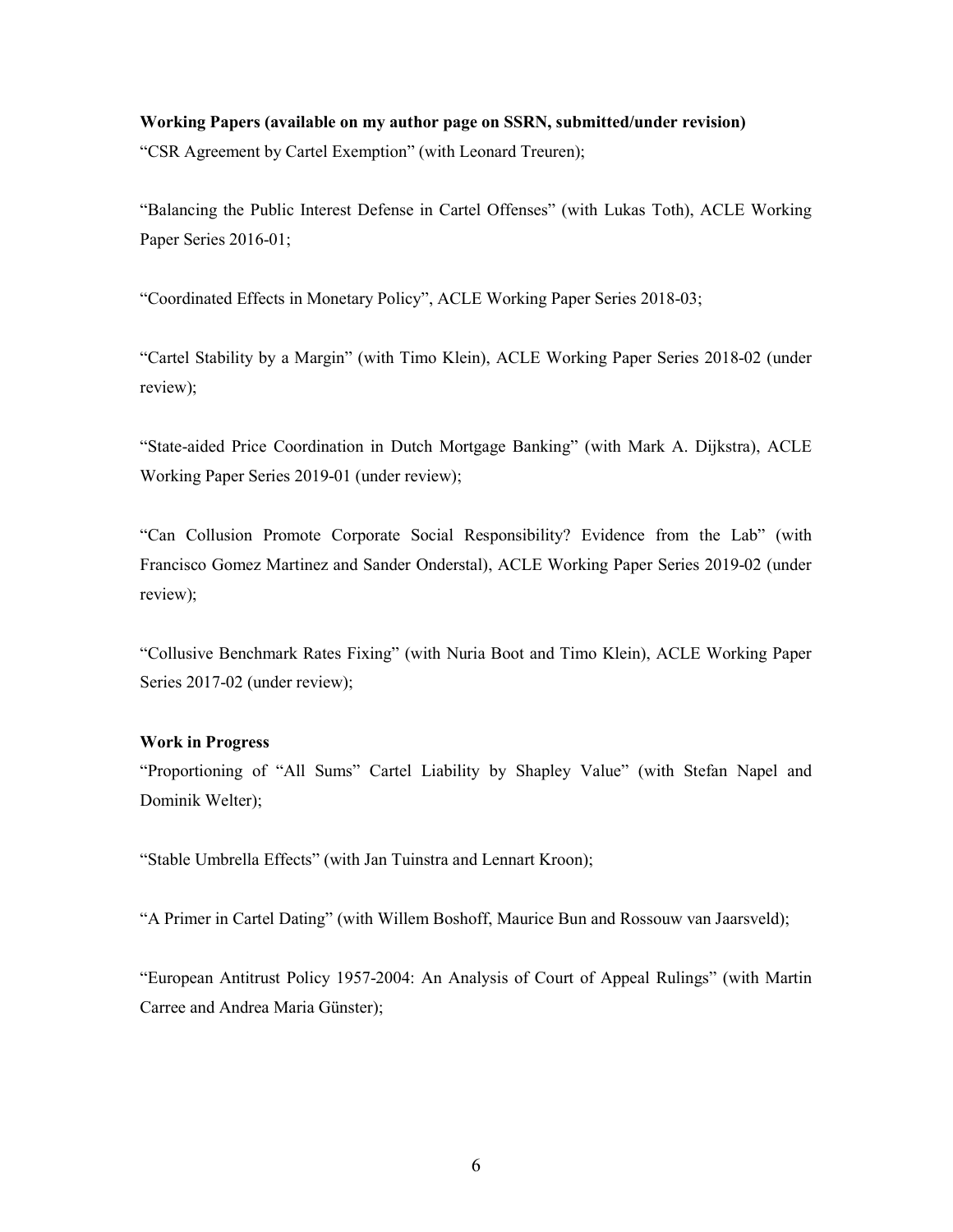#### International Journal Publications

"Discretionary Authority and Prioritizing in Government Agencies" (with Lukas Tóth and Jan Tuinstra), Journal of Public Administration Research and Theory, Published online first, 22 October 2019. https://doi.org/10.1093/jopart/muz018;

"Cartel Dating" (with Maurice Bun and Peter Boswijk), Journal of Applied Econometrics, 34, 2018, 26-42;

"Platform Monopolization by Narrow-PPC-BPG Combination: Booking et al." (with Francisca Wals), International Journal of Industrial Organization, 61, 2018, 572-589;

"Umbrella Effects: Correction and Extension" (with Emanuel Holler), Journal of Competition Law and Economics, 13(1), 2017, 185-189;

"Can Collusion Promote Sustainable Consumption and Production?" (with Yossi Spiegel), International Journal of Industrial Organization, 53, 2017, 371-398;

"High Mortgage Rates in the Low Countries: What happened in the Spring of 2009?" (with Mark A. Dijkstra and Fleur Randag), Journal of Competition Law and Economics, 10 (4), 2014, 843- 859;

"High Mortgage Rates in the Low Countries: An Introduction" (with Mark A. Dijkstra and Fleur Randag), Journal of Competition Law and Economics, 10 (4), 2014, 773-777;

"Bargaining in the Shadow of the European Settlement Procedure for Cartels," The Antitrust Bulletin, 56 (2), Summer 2011, 461-481;

"European Antitrust Policy 1957-2004: An Analysis of Commission Decisions" (with Martin Carree and Andrea Maria Günster), Review of Industrial Organization, 36 (2), 2010, 97-131;

"Quantifying the Scope for Efficiency Defense in Merger Control: The Werden-Froeb-Index" (with Marie Goppelsroeder and Jan Tuinstra), Journal of Industrial Economics, LVI(4), 2008, 778-808;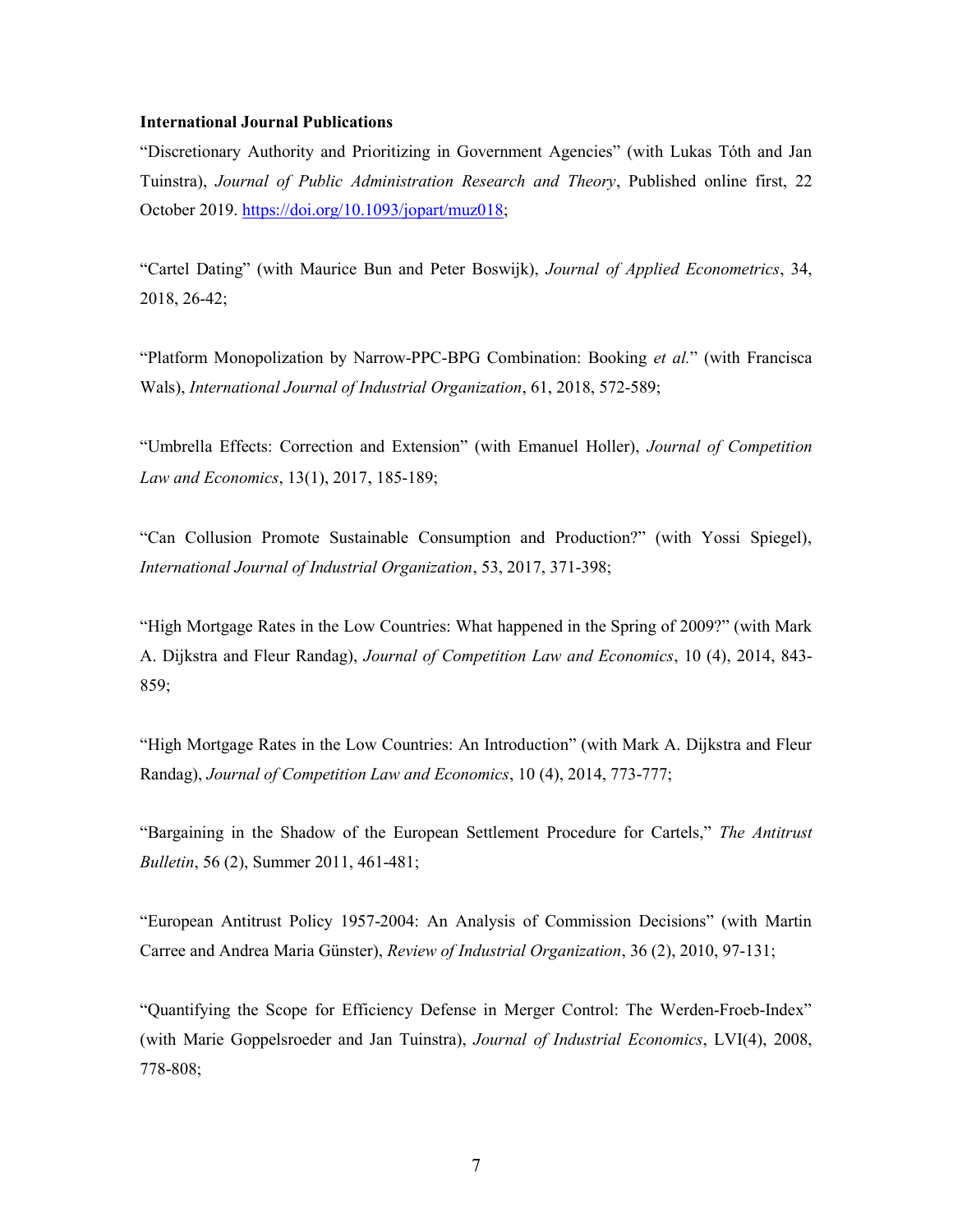"Illinois Walls: How Barring Indirect Purchaser Suits Facilitates Collusion," (with Jan Tuinstra and Jakob Rüggeberg), RAND Journal of Economics, 39(3), Autumn 2008, 683-698;

"Forensic Economics in Competition Law Enforcement," Journal of Competition Law and Economics, 4(1), 2008, 1-30;

"Effective Cartel Enforcement in Europe," World Competition, 30, 2007, 539-572;

"On the Scope for the European Commission's 2006 Fining Guidelines under the Legal Maximum Fine" (with Iwan Bos), *Journal of Competition Law and Economics*, 2(4), 2006, 673-682;

"Disequilibrium Dynamics and Aggregate Excess Demand: On a Homunculus Fallacy in Economic Theory," in: D. Wade Hands and Philip Mirowski (eds.), Agreement on Demand: Consumer Theory in the Twentieth Century, Annual Supplement to Volume 38 of History of Political Economy, Duke University Press, Durham, 2006, 189-212;

"Imperfect Competition Law Enforcement," (with Jan Tuinstra), International Journal of Industrial Organization, 24, 2006, 1267-1297;

"Consolidating Antitrust Damages in Europe: A Proposal for Standing in Line with Efficient Private Enforcement" (with Jakob Rüggeberg), World Competition, 29, 2006, 395-420;

"Intertemporal Market Division: A Case of Alternating Monopoly," (with Jean-Jacques Herings and Ronald Peeters), European Economic Review, 49, 2005, 1207-1223;

"Forced Freebies: A Note on Partial Deregulation with Pro Bono Supply Requirements"(with J. Tuinstra), Journal of Regulatory Economics, 26(2), 2004, 177-187;

"Estonia's Competition Policy: A Critical Evaluation towards EU Accession" (with Julia Thielert), European Competition Law Review, 24(4), 2003, pp.165-175;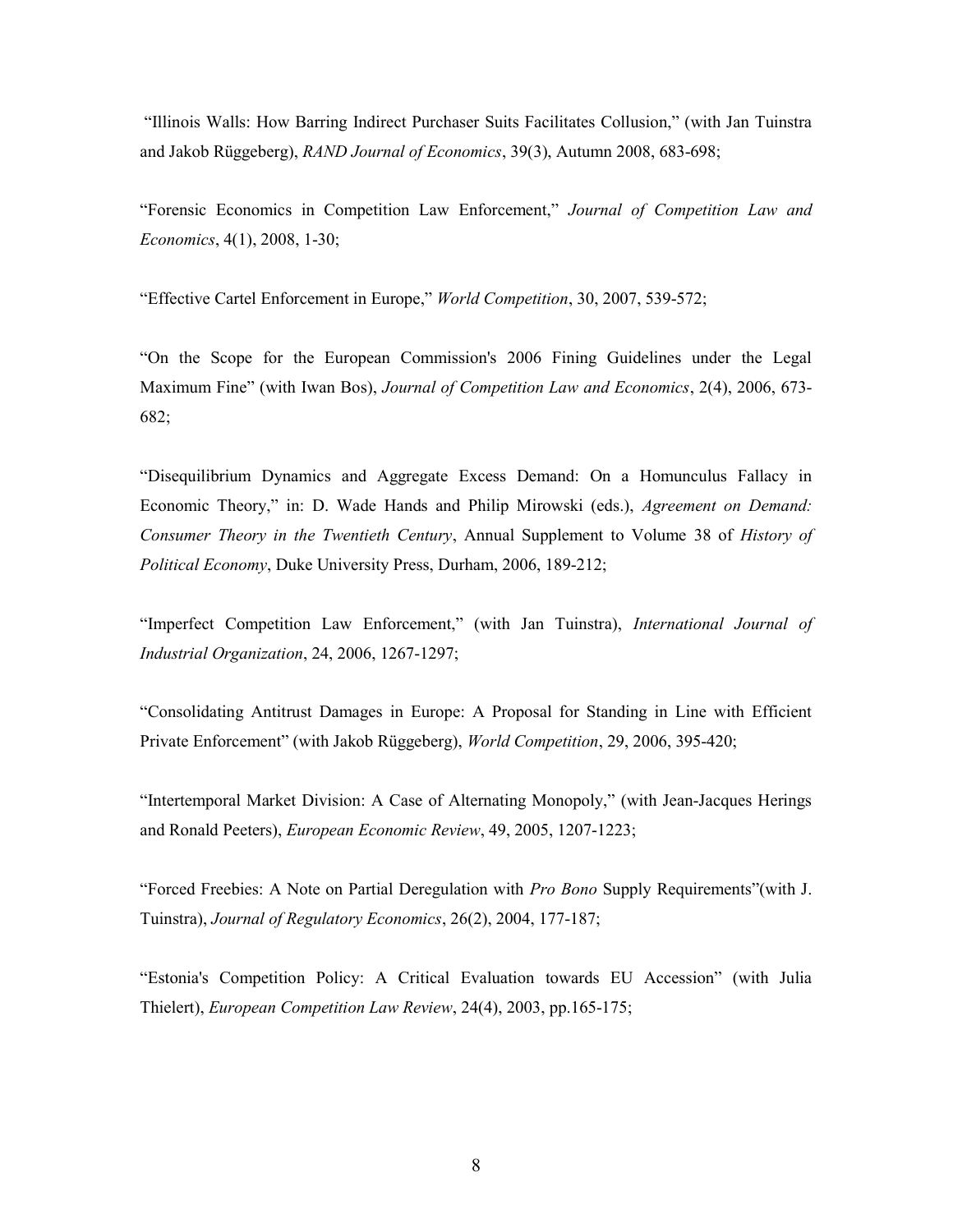"Convergence of Bayesian Learning to General Equilibrium in Mis-specified Models" (with Jan Tuinstra and Dries Vermeulen), The Journal of Mathematical Economics, 38(4), 2002, pp.483- 508;

# Books

Market Oversight Games: Inaugural Lecture, Amsterdam University Press, Amsterdam, 2011;

European Commission Decisions on Competition: Economic Analysis in Antitrust and Merger Cases, Russo, F., M.P. Schinkel, A.M. Günster and M. Carree, Cambridge University Press, Cambridge, 2010 (paperback published in 2011);

Marktwerking en Publieke Belangen, E. van Damme en M.P. Schinkel (eds.), Koninklijke Vereniging voor de Staathuishoudkunde, Preadviezen 2009, KVS, Amsterdam, 2009;

Criminalization of Competition Law Enforcement: Economic and Legal Implications for the EU Member States, Cseres, K., M.P. Schinkel and F.O.W. Vogelaar (eds.), Edward Elgar, London, 2006;

Disequilibrium Theory, Reflections towards a Revival of Learning, Universitaire Pers Maastricht, Maastricht, 2001;

Microeconomics: Essays in Theory and Applications, Collected Essays of Franklin M. Fisher, Volume IV, Cambridge University Press, New York, 1999 (editor);

## Book Contributions

"Continental Drift in the Treatment of Dominant Firms: Article 102 TFEU in contrast to Section 2 Sherman Act" (with Pierre Larouche), in: D. Sokol (ed.), Oxford Handbook of International Antitrust Economics, Oxford University Press, 2014, 153-187;

"Beware of vernacular architecture for the new NMa!," in: Don, H., J. de Keijzer, E. Lamboo, M. van Oers and J. van Sinderen, The Art of Supervision: Liber Amicorum Pieter Kalbfleisch, NMa, The Hague, 2011;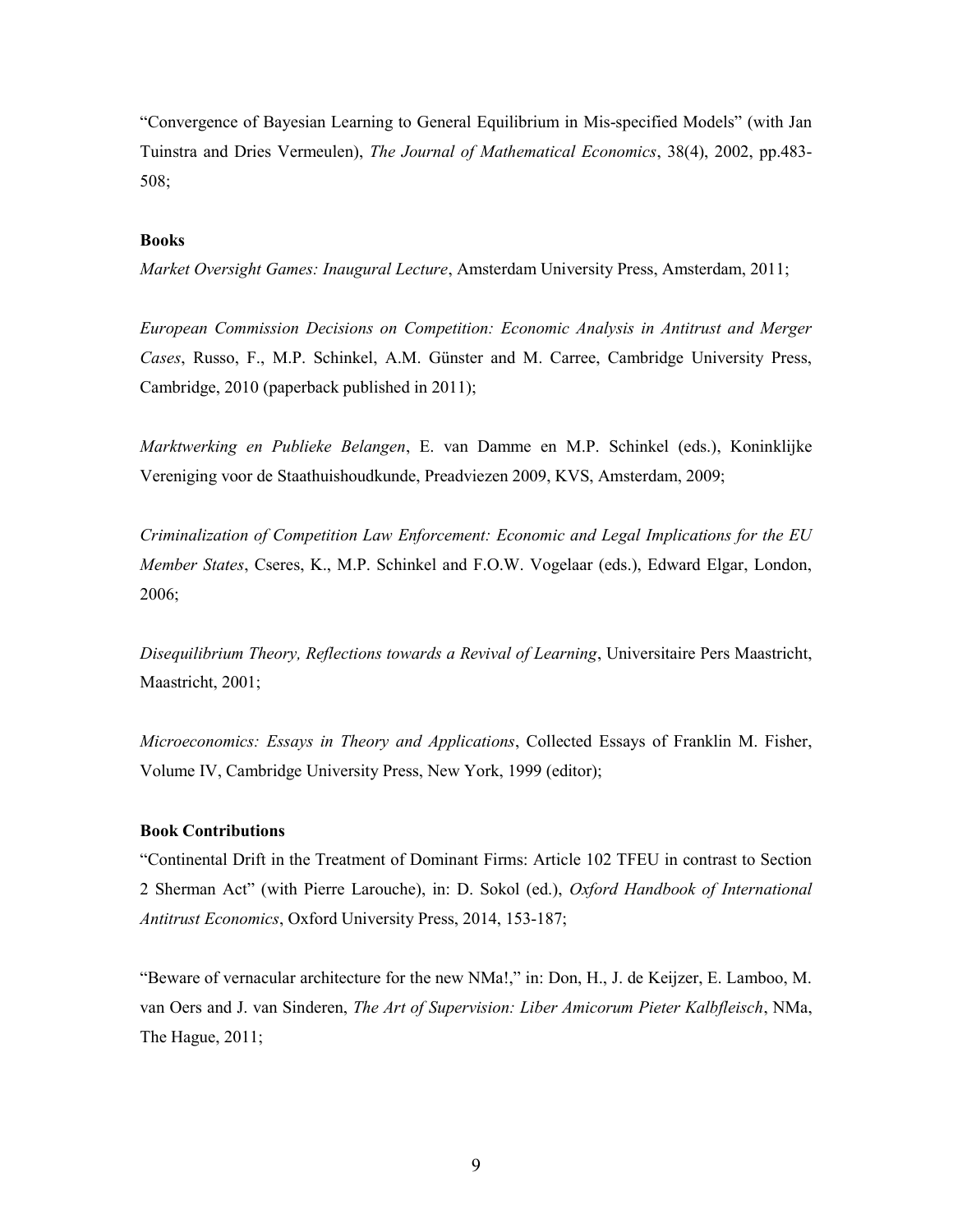"Effective Cartel Enforcement in Europe," in: D. Schmidtchen, M. Albert and S. Voigt (eds.), The More Economic Approach to European Competition Law, Mohr Siebeck, Tübingen, 2007, 131-170;

"Law and Economics of European Criminal Antitrust Enforcement: An Introduction" (with Kati Cseres and Floris Vogelaar) in: Cseres, K., M.P. Schinkel and F.O.W. Vogelaar (eds.), Criminalization of Competition Law Enforcement: Economic and Legal Implications for the EU Member States, Edward Elgar, London, 2006, 1-29;

"On the Use of Economic Modeling in Merger Control" (with Marie Goppelsroeder), in: Peter van Bergeijk and Erik Kloosterhuis, Modeling European Mergers: Theory, Competition Policy and Case Studies, Edward Elgar, London, 2005, 53-78;

"World-wide-welfare: A micro-economic analysis of 'the new economy'" (with P.J.J. Herings), pages 14-43 in: Luc Soete and Bas ter Weel (eds.), The Economics of the Digital Society, Edward Elgar, London, 2005, 14-43;

# Publications in Dutch

"Hollands Hoge Hypotheekrentes Herleid," (met Mark Dijkstra), Economisch Statistische Berichten, forthcoming;

"Staatssecretaris bijt Waakhond," (met Sweder van Wijnbergen), Economisch Statistische Berichten, blog, 13 november 2019;

"ACM toont de kleren van Mona Keijzer in postfusie," (met Sander Onderstal, Bert Tieben en Christiaan Behrens), Economisch Statistische Berichten, blog, 2 oktober 2019;

"De postfusie biedt geen enkel maatschappelijk voordeel," (met Sander Onderstal, Bert Tieben en Christiaan Behrens), Financieel Dagblad, 1 oktober 2019;

"Voorkom een monopolie, de postzegel zal veel te duur worden," (met Sander Onderstal), NRC, 2 april 2019;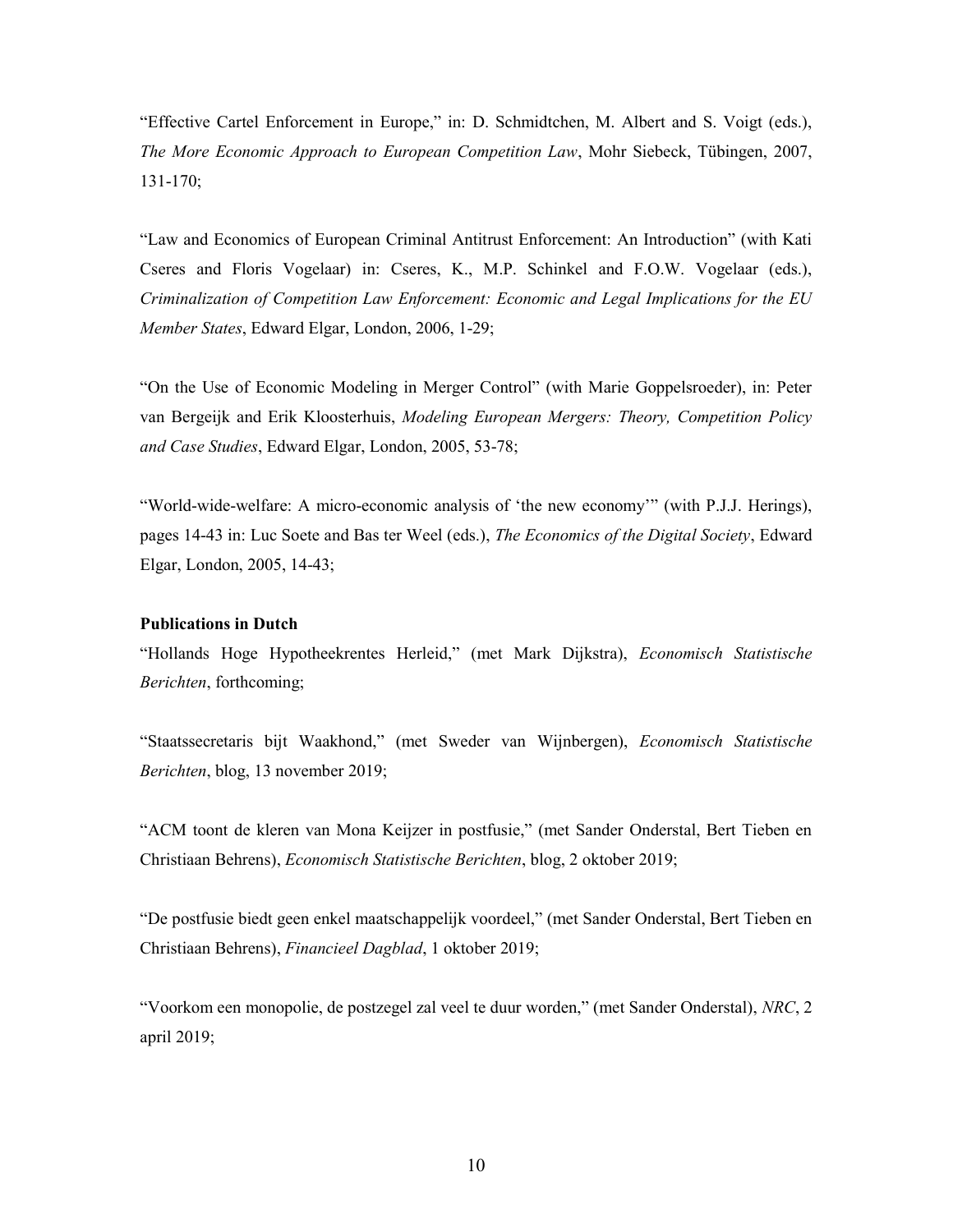"Pak 'Big Tech' aan met de oude regels voor mededinging," (met Nico van Eijk), NRC, 6 maart 2019;

"'Cartel paradise regained', met Annotaties," Economisch Statistische Berichten, 101(4736), 2016, 402-404;

"Canon: Marktordening," (met Eric van Damme en Maarten Janssen), Economisch Statistische Berichten, 101(4729), 2016, 166-171 (herdrukt in De Canon van de Economie, ESB by, January 2016);

"Gevraagd: Autoriteit met rechtspersoonlijkheid," Markt & Mededinging, 16(1), 2013, 9-12;

"Vraag v/d Week: 'Waarom betreden buitenlandse hypotheekverstrekkers de Nederlandse markt nauwelijks?'," Economisch Statistische Berichten, 22 februari 2013, 128;

"Hoe de Banken hun PLV's Kregen," Markt & Mededinging, 15(5), 2012, 190-196 (herdrukt in: KVS Jaarboek 2013);

"Hollands Hoge Hypotheekrentes" (met Mark A. Dijkstra), Economisch Statistische Berichten, 12 oktober 2012, 594-597 (herdrukt in: KVS Jaarboek 2013);

"Naschrift bij: Hollands Hoge Hypotheekrentes" (met Mark A. Dijkstra), Economisch Statistische Berichten, 12 oktober 2012, 599;

"Euribor-rigging," Markt & Mededinging, 15(4), 2012, 157-160;

"De Geldwisselaars," Markt & Mededinging, 15(3), 2012, 125-128;

"Persberichten van Bezwaar," Markt & Mededinging, 15(2), 2012, 81-83;

"Handhavingshuisstijl," Markt & Mededinging, 15(1), 2012, 16-19;

"Nalevingsprogramma's," Markt & Mededinging, 14 (6), 2011, 232-233;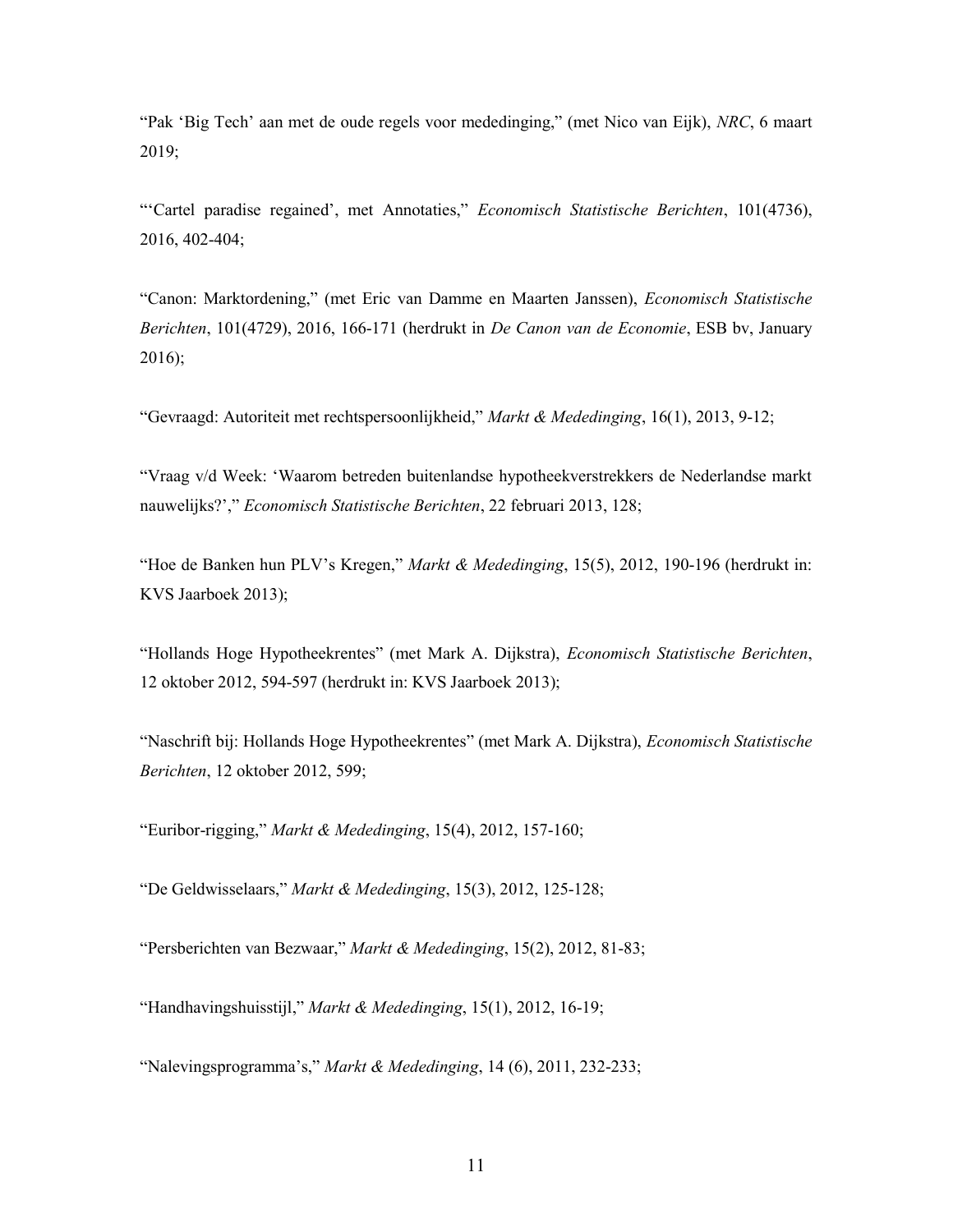"Wegconflicteren," Markt & Mededinging, 14 (5), 2011, 178-180;

"Het Marktwerkingspaleis," Markt & Mededinging, 14 (4), 2011, 138-139 (herdrukt in: KVS Jaarboek 2012);

"De Lokeconoom," Markt & Mededinging, 14 (3), 2011, 119-120;

"Soms maar liever Ongeschikt," Markt & Mededinging, 14(2), 2011, 88-90;

"Marktwerking en de borging van publieke belangen" (met Eric van Damme), in: Eric van Damme en Maarten Pieter Schinkel, Marktwerking en Publieke Belangen, Koninklijke Vereniging voor de Staathuishoudkunde, Preadviezen 2009, KVS, Amsterdam, 2009, 1-22;

"Zit er onderhandelingsruimte in de Europese schikkingsprocedure in kartelzaken?," in: I.W. Verloren van Themaat, Ontwikkelingen mededingingsrecht 2008: Actuele beleidsvragen en praktijk, Elsevier, Amsterdam, 2009, 63-75;

"Detectie en Detectiemethoden: enkele opmerkingen," in: P. van Bergeijk, P., X. van den Ende, P. Kalbfleisch, M. van Oers en J. van Sinderen (eds.), Trust en Antitrust, Nederlandse Mededingingsautoriteit, Den Haag, 2008, 163-164;

"Concurrentie op de Nederlandse Bancaire Markt" (met Arnoud Boot), Economisch Statistische Berichten, 7 september 2007, jaargang 92, 520-522 (herdrukt in: Koninklijke Vereniging voor de Staathuishoudkunde, Jaarboek 2007/2008, Sdu Uitgevers, Den Haag 2008, 11-118);

"Het Economisch Bureau: Economisch-Analytisch Versterkte Mededingingsrechtshandhaving," in: P.A.G. van Bergeijk en M. Verkoulen (eds.), Contouren van het Economisch Bureau NMa, NMa uitgave, Den Haag, 2006, 23-38;

"Het Gerecht van Eerste Aanleg en Voortschrijdend Inzicht in GE/Honeywell," Markt en Mededinging, 9(2), 2006;

"Boekbespreking van Evgenia Motchenkova, Optimal Enforcement of Competition Law," Markt en Mededinging, 9(1), 2006;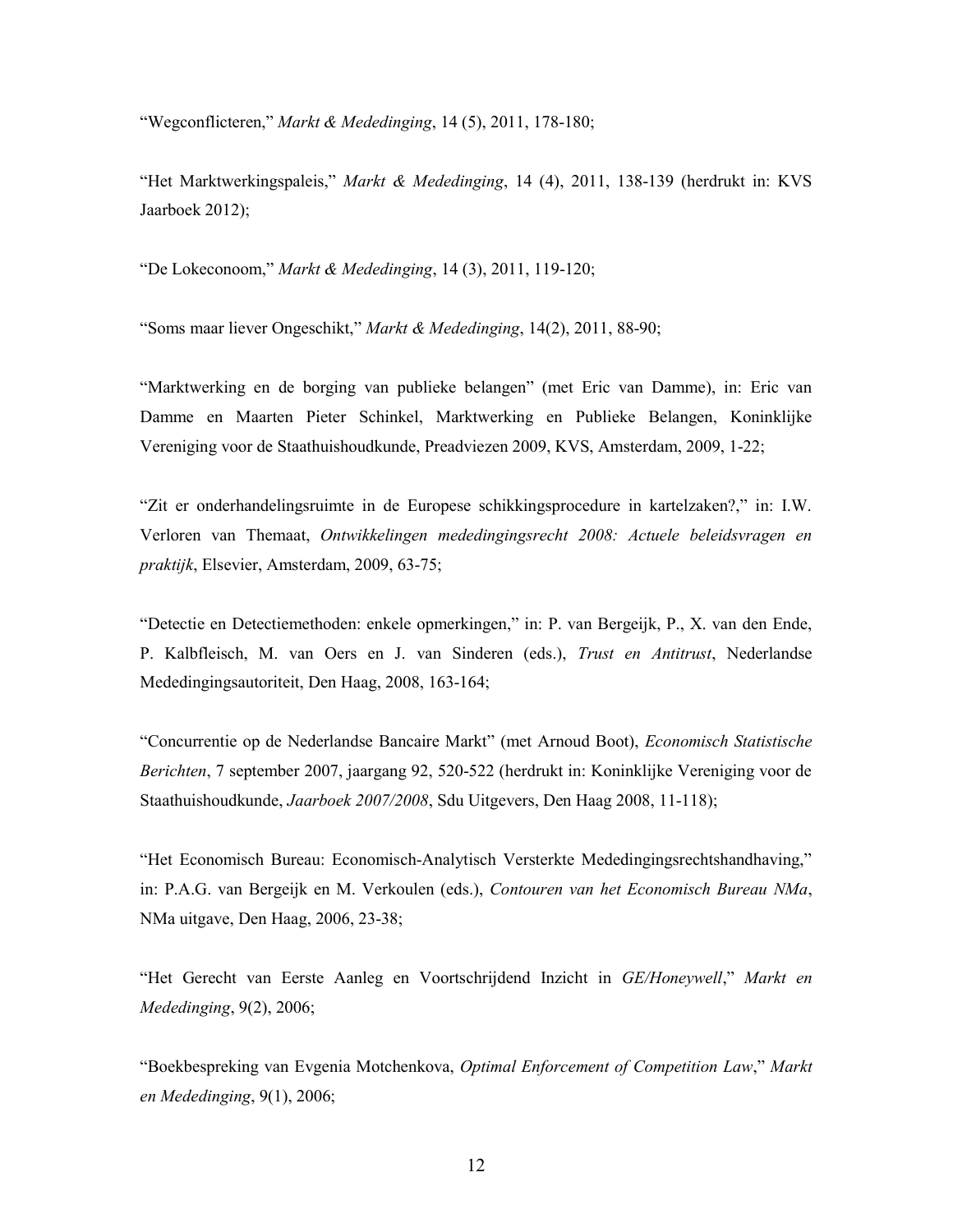"Operatie MDW: Een Tussenstand," Dossier: Tien jaar mededingings- en reguleringsbeleid, Economisch Statistische Berichten, 30 Juni 2005,  $90^{\text{ste}}$  jaargang, nr. 4464, p. D18-20;

"Boetetoemeting op Basis van de Mw: Correctie" (with Iwan Bos and Hans Maks), Markt en Mededinging, 7(3), Mei 2004, p.242;

"Handelsgeest Redt Hollands Hachje,"Economisch Statistische Berichten, 4 September 2003, 88e jaargang, nr. 4412, p.D11-12;

"Boetetoemeting op Basis van de Mw: Een Evaluatie"(with Iwan Bos and Hans Maks), Markt en Mededinging, 6(4), Juli 2003, pp.125-30;

"Pardoes Prijzen," Economisch Statistische Berichten, 21 Februari 2003, 88e jaargang, nr. 4395, p.89;

"Vlaams Vrijmaken," Economisch Statistische Berichten, 11 Oktober 2002, 87e jaargang, nr. 4378, p.728-729;

"Microzachte Heelmeesters," Economisch Statistische Berichten, 21 Juni 2002, 87e jaargang, nr. 4367, p. 493;

"Going Anglo-Dutch," Economisch Statistische Berichten, 9 Maart 2001, 86e jaargang, nr. 4298, p. 231 (with Jean-Jacques Herings);

"World-Wide-Welfare: Een micro-economische analyse van de nieuwe economie" (with Jean-Jacques Herings), in: L. Soete (ed.), ICT en de Nieuwe Economie, Koninklijke Vereniging voor de Staathuishoudkunde, Preadviezen 2000, Lemma, Utrecht, 2000;

"Kunst: Waarde en Prijs," Economisch Statistische Berichten, 8 December 2000, 85e jaargang, nr. 4285, p. 1007;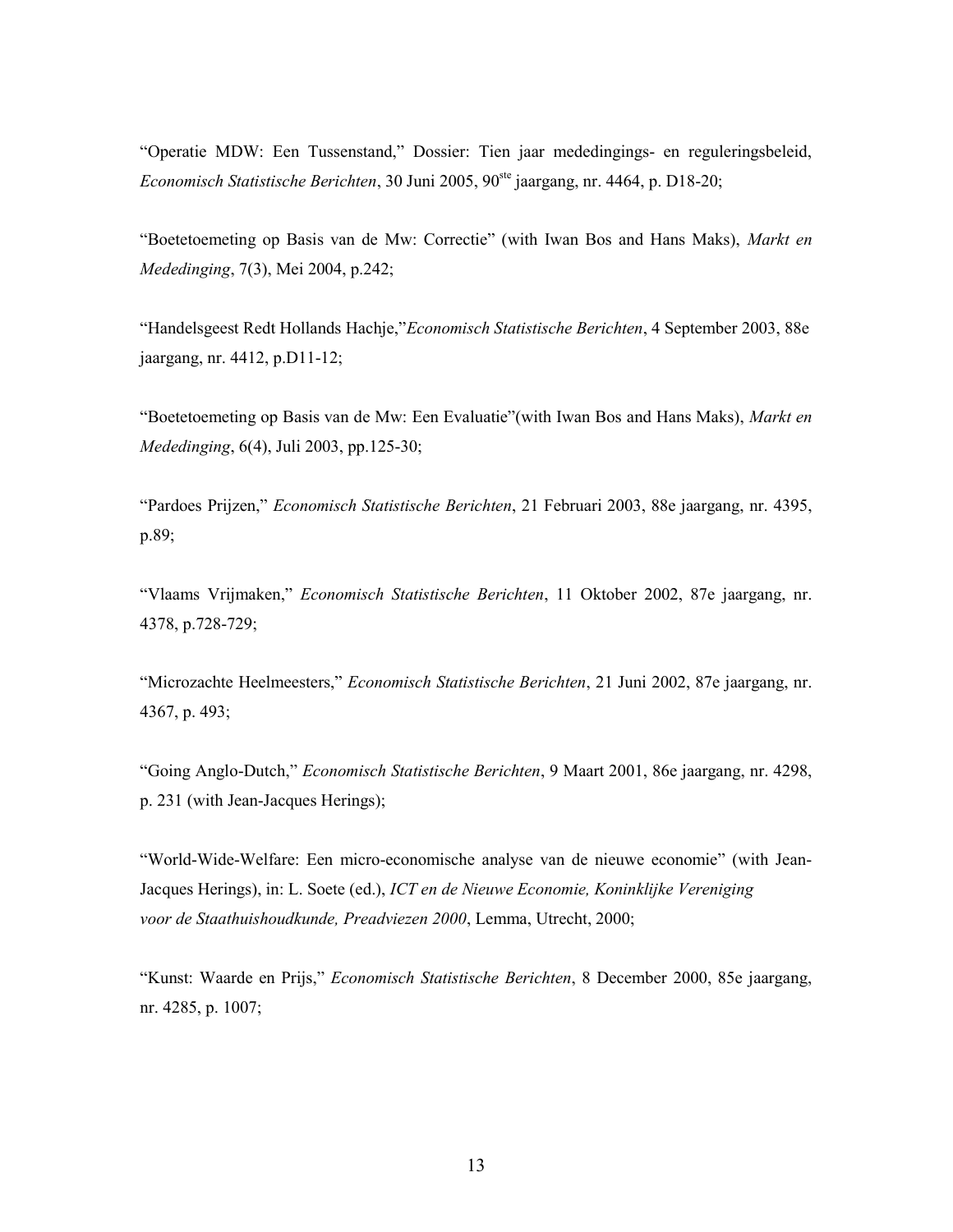#### Professional Publications

Response to the consultation Law proposal space for sustainability initiatives (consultatie Wetsvoorstel ruimte voor duurzaamheidsinitatieven), 28 June 2017;

Response to the consultation Policy rule competition and sustainability (consultatie Beleidsregel mededinging en duurzaamheid), 30 January 2016;

"Balancing Proactive and Reactive Cartel Detection Tools: Some Observations," Note to the OECD Competition Committee expert meeting on Ex Officio Cartel Investigations and the Use of Screens to Detect Cartels, 30-31 October 2013;

"Reply to the European Commission's public consultation State aid modernisation: reform of State aid procedures," Amsterdam The Netherlands, 5 October 2012, published at the official website of the European Commission;

"Toelichting op genoemde schatting van mogelijke extra winsten op de Nederlandse hypotheekportefeuille sinds mei 2009 in de Zembla-uitzending "Uw Hypotheek als Melkkoe" van 14 september 2012" (Zembla-documentary of 14 September 2012: Notes to my estimation of possible additional profits on Dutch mortgages since May 2009), online appendix to television interview at www.mpschinkel.nl;

"Toelichting op genoemde schattingen van mogelijke prijsopslagen en kartelwinsten in de Zembla-uitzending "De Prijs van Heineken" van 23 september 2007" (Zembla-documentary of 23 September 2007: Notes to my estimates of possible price overcharges and cartel profits from cartel agreements in the Dutch beer market), online appendix to television interview at www.mpschinkel.nl;

"Zembla-uitzending van 12 november 2006: Toelichting op mijn schatting van het totaal aan illegale winst en efficiëntieschade als gevolg van kartelafspraken in de Nederlandse bouw" (Zembla-documentary of 12 November 2006: Notes to my estimates of total illegal profit and efficiency losses resulting from cartel agreements in Dutch construction), online appendix to television interview at www.mpschinkel.nl;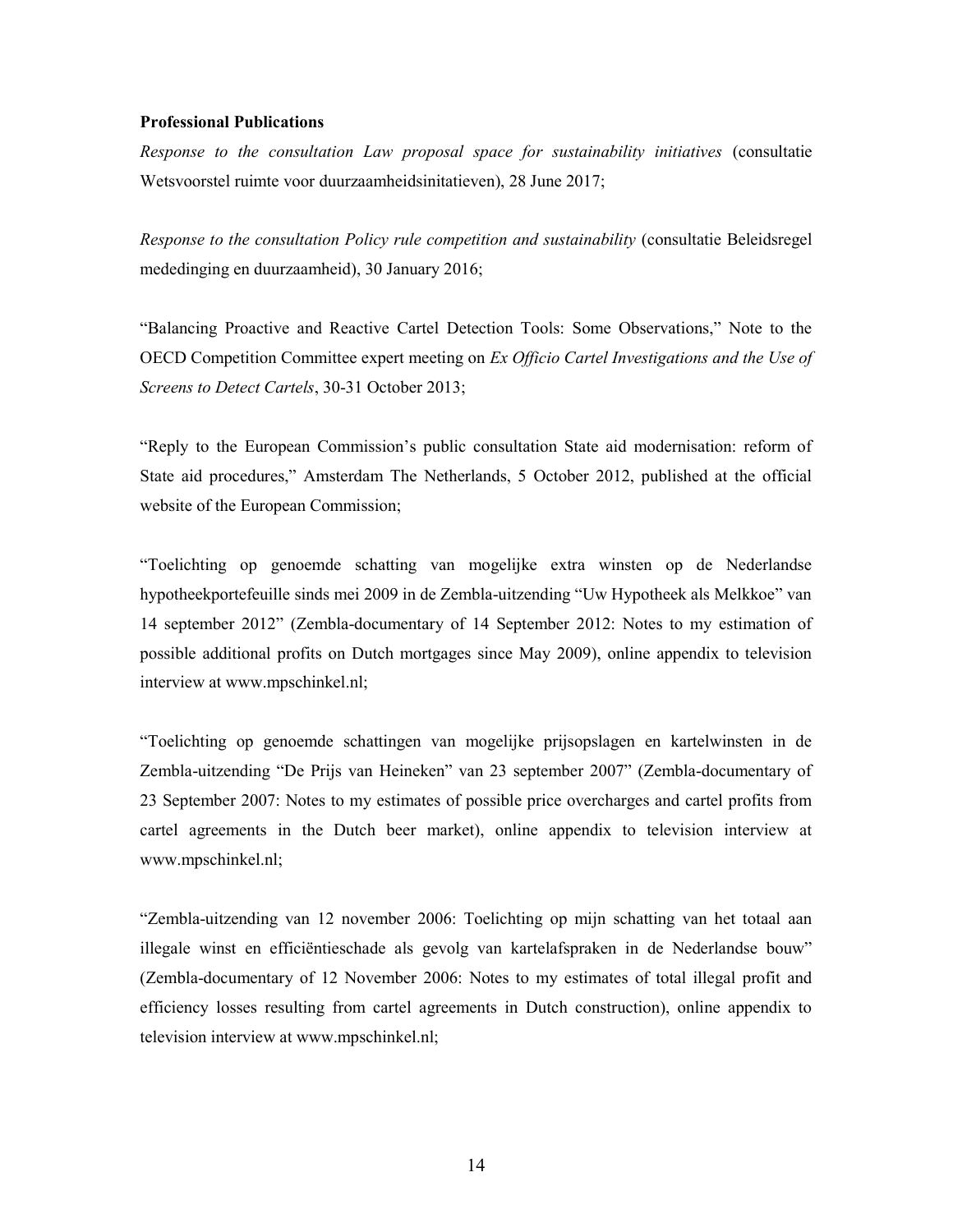"Reply to selected questions and options in the European Commission's Green Paper on Damages Actions for Breach of the EC Antitrust Rules" (with Jakob Rüggeberg), Amsterdam The Netherlands, 21 April 2006, published at the official website of the European Commission;

"Consultatiedocument NMa-agenda 2005: Korte beschouwing met antwoorden op gestelde vragen" (Consultation of NMa-agenda 2005: Notes and answers to the stated questions), Amsterdam, The Netherlands, 3 October 2004, published at the official website of the Netherlands Competition Authority.

## **Software**

The Base-Locator™ (with Iwan Bos and Eelko Ubels), Delphi 5 program that calculates basingpoint locations from transactions, firm and consumer location data, copyright 2006;

The WFI-calculator™, online version http://wfi.acle.nl/ (with Marie Goppelsroeder, Maarten Pieter Schinkel, Jan Tuinstra and Eelko Ubels), ASP program for online use that calculates the Werden-Froeb-index for mergers between firms that compete on prices (Bertrand competition), copyright 2006;

#### Unpublished Research Memoranda

"Can Collusion Promote Sustainable Consumption and Production? Not Beneficially Beyond Duopoly" (with Leonard Treuren), ACLE Working Paper Series 2018-01;

"Extra-margins in ACM's adjusted NMa 'Mortgage-rate-calculation Method'" (with Mark A. Dijkstra), ACLE Working Paper Series 2013-10;

"NMa's Hypotheektarief-calculatiemethode: Actualisatie en herinterpretatie" (with Mark A. Dijkstra), ACLE Working Paper Series 2012-07;

"The Overcharge as a Measure for Antitrust Damages" (with Martijn Han and Jan Tuinstra), ACLE Working Paper Series 2008-08;

"Tracing the Base: A Topographic Test for Collusive Basing-Point Pricing" (with Iwan Bos), ACLE Working Paper Series 2008-07;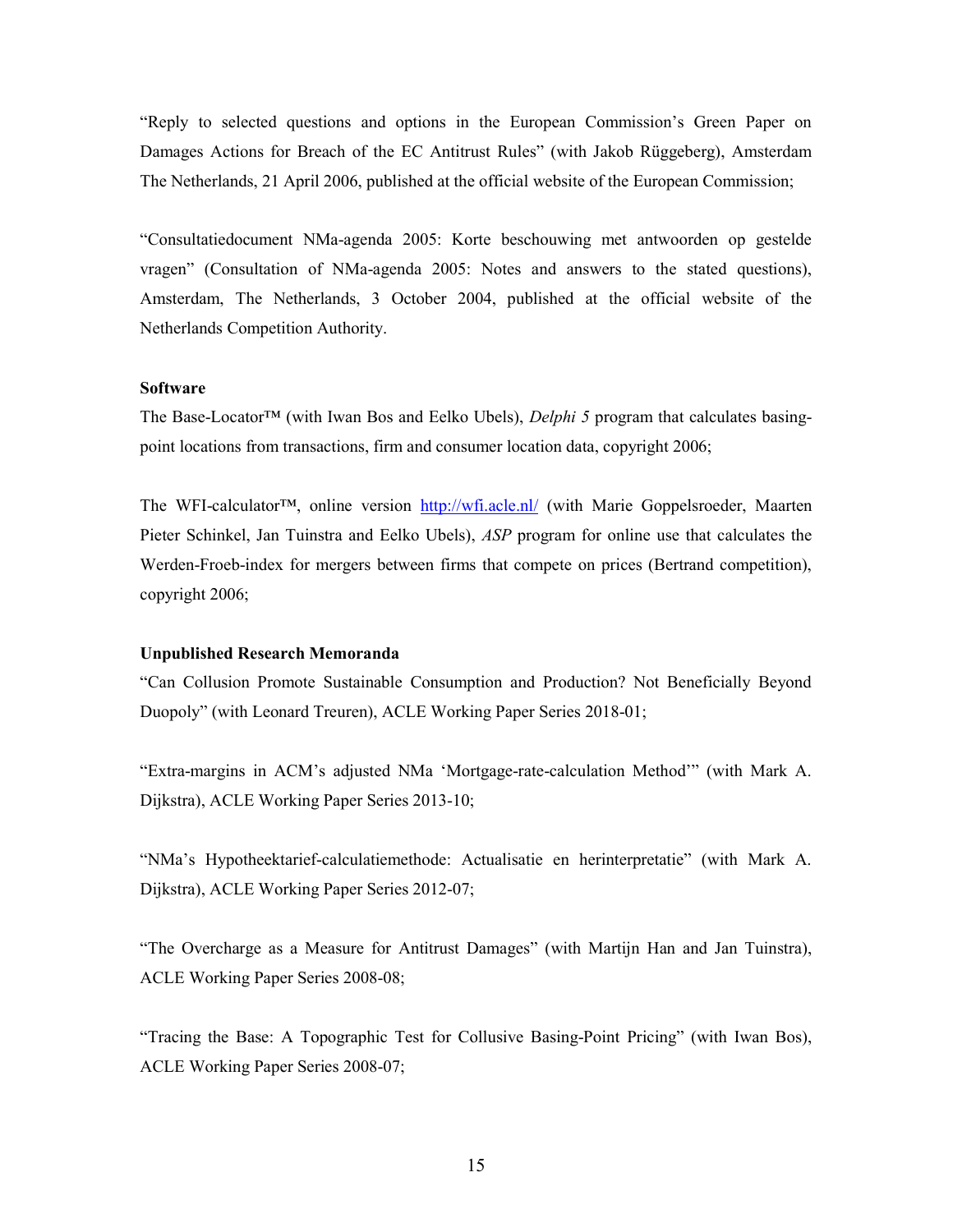"Illinois Walls in Alternative Market Structures," (with Jan Tuinstra), CeNDEF Working Paper Series 05/11, 2005;

"Long Live OPTA!," (with Bjørn Volkerink), Meteor Research Memorandum RM/03/018;

"On the Desirability of Public Disclosure of Medical Predisposition Test Results," Meteor Research Memorandum RM/99/030;

" 'No Statistical Surprise' or Finding a Favorable Surprise for Franklin Fisher," Meteor Research Memorandum RM/99/29.

## Journal Editing and Refereeing

Referee for: The Journal of Political Economy, The RAND Journal of Economics, Economic Theory, Economics Letters, The Journal of the European Economic Association, The Journal of Industrial Economics, The International Journal of Industrial Organization, The Cambridge Journal of Economics, The Review of Industrial Organization, Public Administration Review, The Journal of Legal Studies, The Journal of Competition Law and Economics, Public Administration Review, The Journal of Antitrust Enforcement, The Journal of Economic Dynamics and Control, The Journal of Institutional and Theoretical Economics, Journal of the History of Economic Thought, Eastern Economic Journal, Louvain Economic Review, International Review of Law and Economics, Review of Law & Economics, Economics Bulletin, Foundations and Trends: Microeconomics, Journal of Comparative Economics, International Journal of Economics and Business, Computational Economics and Annals of Public and Cooperative Economics.

Reviewer for Cambridge University Press, Oxford University Press, Princeton University Press, Nederlandse Organisatie voor Wetenschappelijk Onderzoek (NWO), and European Research Council (ERC, consolidator grants).

Guest-editor: The Journal of Competition Law and Economics (Oxford University Press), special issue 10(4) on "Competition in the Dutch Mortgage Market", December 2014; The Journal of Competition Law and Economics (Oxford University Press), special issue 4(1) on "Forensic Economics in Competition Law Enforcement", March 2008.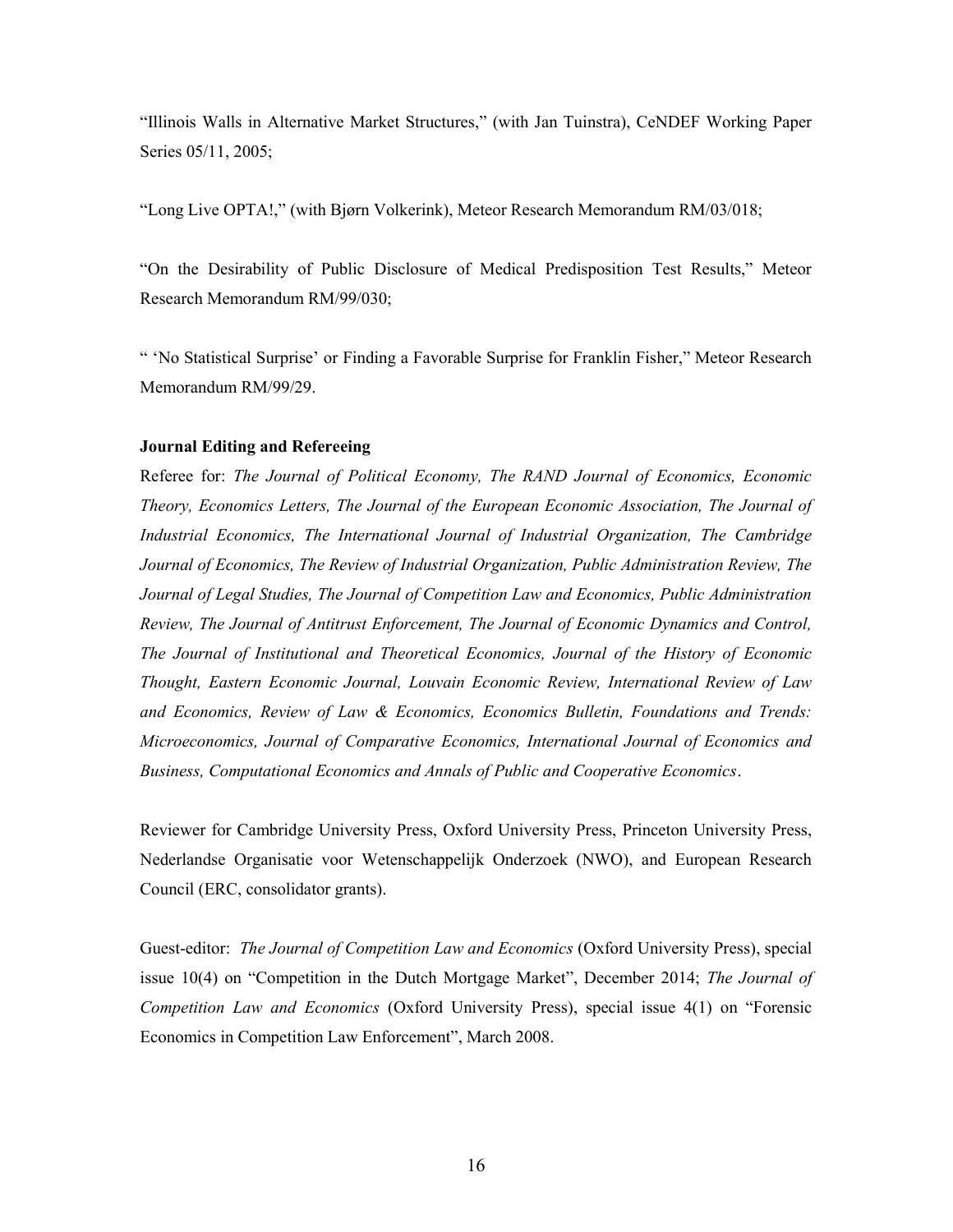#### Ph.D. Supervision - completed

Mr. Dr. Iwan Bos, Incomplete Collusion and Competition Policy: Incidence and Detection, University of Amsterdam (promotor, joint with Prof. Dr. Arnoud Boot, defense date: 20 November 2009);

Dr. Marie Goppelsroeder, *Essays in Competition Law Enforcement*, University of Amsterdam (promotor, joint with Prof. Dr. Damien Neven, defense date: 4 December 2009);

Dr. Martijn A. Han, Managerial Incentives in Cartel Formation, University of Amsterdam (promotor, defense date: 23 September 2011, cum laude).

#### Ph.D. Supervision – in progress

Lukas Toth, Agency Issues within Agencies – The Case of Cartel Enforcement, University of Amsterdam (promotor, joint with Prof. dr. Jan Tuinstra, in progress);

Timo Klein, MPhil., TBA (promotor, in progress);

Leonard Treuren, TBA (promotor, joint with Prof. dr. Sander Onderstal, in progress);

Ruben van Oosten, TBA (promotor, joint with Prof. dr. Sander Onderstal, in progress).

#### Ph.D. External Examiner

Aad Ruiter, Price Discovery with Fallible Choice, University of Amsterdam (supervisors: Prof. dr. J. Tuinstra Boot and prof. dr. C.H. Hommes, defense 23 February 2018);

Carsten Creed, Four Essays on the Design and Implementation of Effective Antitrust Enforcement, University of East Anglia (supervisors: Prof. dr. Stephen Davies and Prof. dr. Subhasish Modak Chowdhury, defense 7 December 2017);

Dijkstra, M.A., Economies of Scale and Scope in Banking: Effects of Government Intervention, Corporate Strategy and Market Power, University of Amsterdam (supervisors: Prof. dr. A.W.A. Boot and prof. dr. J. Koelewijn, defense 25 April 2017);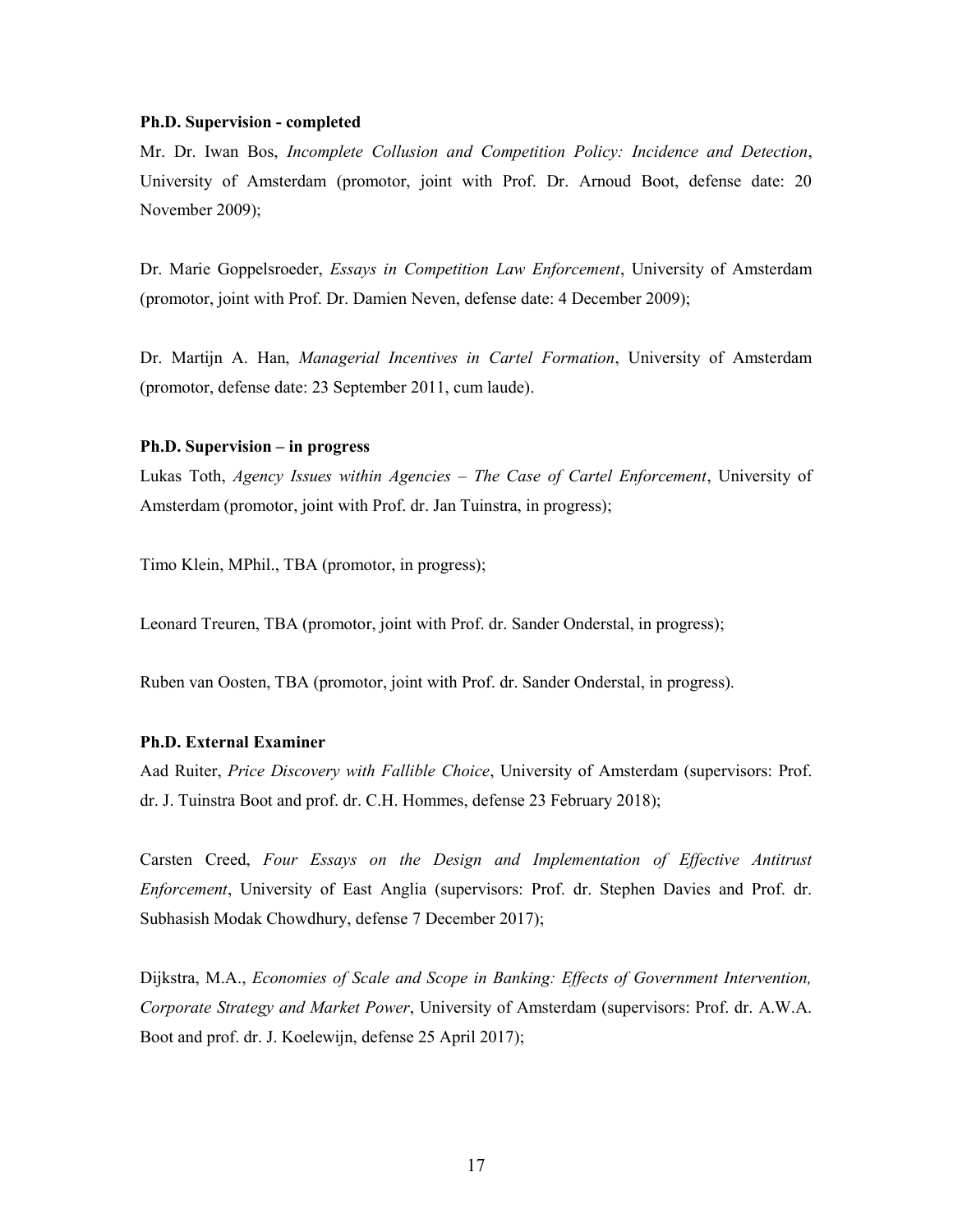Gomez Martinez, F., Essays in Experimental Industrial Organization: How Communication and Information Affect Market Outcomes, University of Amsterdam (supervisors: Prof. dr. J. Sonnemans and Dr. S. Onderstal, defense 23 November 2016);

Dr. Safari Kasiyanto, *Essays on Retail Payment Systems*, Tilburg University (supervisors: Prof. dr. P. Larouche, defense 8 July 2016);

Dr. Alex van de Minne, House Price Dynamics: The role of Credit, Demographics and Depreciation, University of Amsterdam (supervisors: Prof. dr. M.K. Francke and Prof. dr. J.B.S. Conijn, defense 20 November 2015);

Dr. Frederik A.H. van Doorn, Competitors vs. Consumers, Utrecht University (supervisors: Prof. dr. A. Ottow and Prof. dr. J.A. den Hertog, defense 5 June 2015);

Dr. Dávid Kopányi, Bounded Rationality and Learning in Market Competition, University of Amsterdam (supervisor Prof. dr. Jan Tuinstra, defense 13 February 2015);

Dr. Joris van Hoboken, Search Engine Freedom: On the implications of the right to freedom of expression for the legal governance of Web search engines, University of Amsterdam (supervisor Prof. dr. Nico van Eijk, defense 23 March 2012).

Dr. Andrea Marie Günster, On European Antitrust Enforcement, Maastricht University (supervisor Prof. dr. Martin Carree, defense 24 September 2010);

Dr. Marco Lankhorst, Increasing the Requirements to Show Antitrust Harm in Modernised Effects-Based Analysis: An Assessment of the Impact on the Efficiency of Enforcement of Art 81 EC, University of Amsterdam (supervisor Prof. dr. Joe McCahery, defense 21 January 2010);

Dr. Matt Olczak, Firm numbers, Asymmetries and Competition, University of East Anglia (supervisor Prof. dr. Stephen Davies, defense 15 December 2009);

Dr. Catalin Stefan Rusu, Mergers, Acquisitions and Takeovers: The Challenges Raised within the European Context - 20 Years of Experience, Utrecht University (supervisors Prof. dr. A.F.M. Dorresteijn and Prof. dr. E.J.J. Schenk, defense 27 November 2009).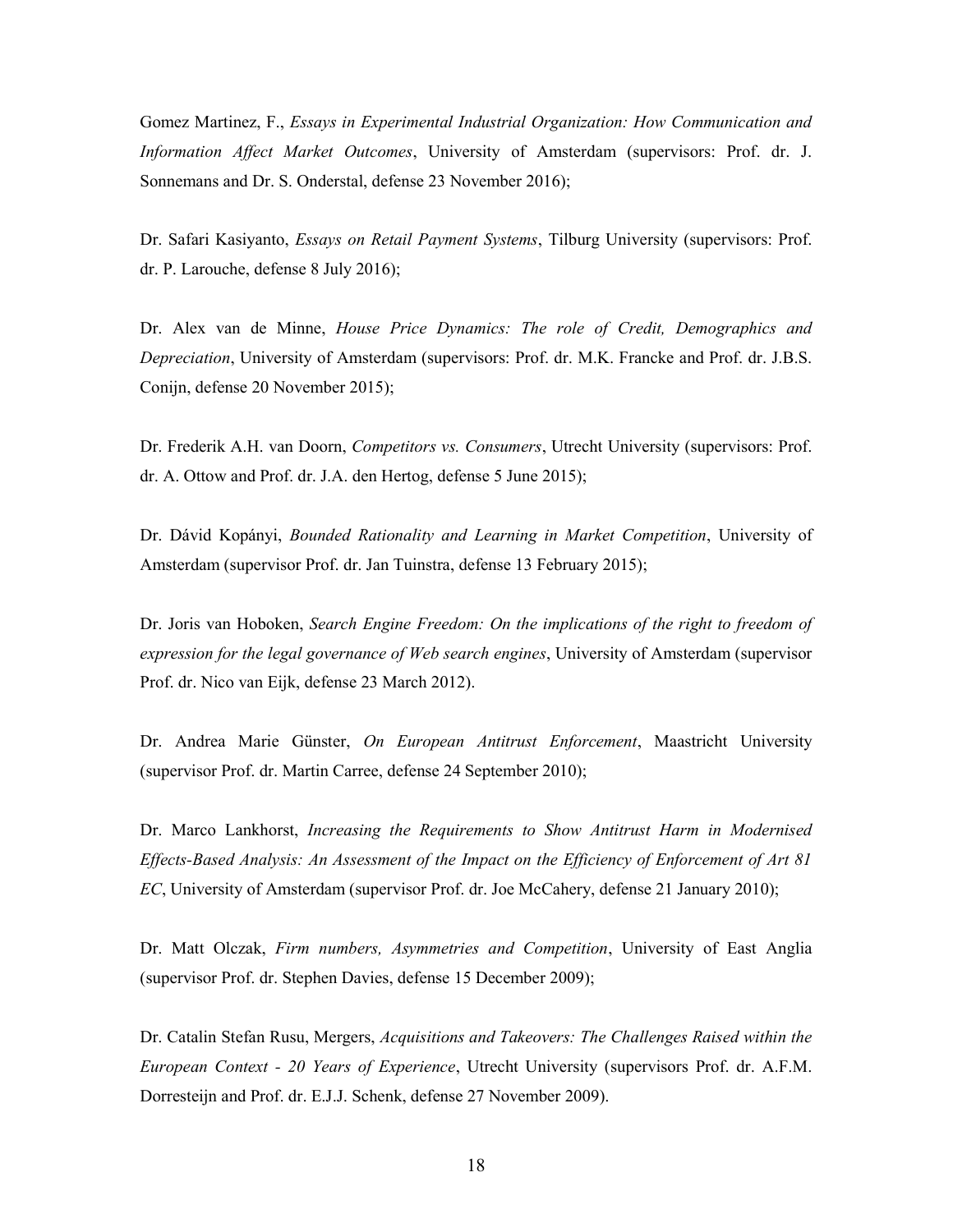# Public Service

| Fall 2017-Summer 2019: | ICN Non-Governmental Advisor in support of the European        |
|------------------------|----------------------------------------------------------------|
|                        | Commission;                                                    |
| Fall 2015:             | Lid<br>onafhankelijke<br>deskundige<br>de<br>als<br>van        |
|                        | begeleidingscommissie voor de beleidsdoorlichting van artikel  |
|                        | 11 begroting Economische Zaken 2014: Het scheppen van          |
|                        | voorwaarden voor een goed functionerende economie en goed      |
|                        | functionerende markten, waaronder de markt voor elektronische  |
|                        | communicatie;                                                  |
| September 24, 2013:    | Contribution on Independence of the Netherlands Authority      |
|                        | Consumers and Markets (ACM) to the committee for Economic      |
|                        | Affairs of the House of Lords (Eerste Kamer der Staten-        |
|                        | Generaal), The Hague, The Netherlands;                         |
| May 2013:              | Chair of the scientific oversight committee for the study      |
|                        | "Competition law analysis of the activities of the Netherlands |
|                        | Forensic Institute" ("Mededingingsrechtelijke analyse van de   |
|                        | werkzaamheden van het Nederlands Forensisch Instituut"),       |
|                        | Wetenschappelijk<br>Onderzoek-<br>Documentatiecentrum<br>en    |
|                        | (WODC) of the Ministry of Justice, The Hague;                  |
| February 13, 2013:     | Contribution on The Dutch Mortgage Market to the round-table   |
|                        | on the Dutch credit market, permanent committee for Finance of |
|                        | the House of Commons (Tweede Kamer der Staten-Generaal),       |
|                        | The Hague, The Netherlands;                                    |
| October 2010:          | Chair of the scientific oversight committee for the study      |
|                        | "Experiment use of private institutions in forensic research"  |
|                        | ("Experiment inzet particuliere instituten in het forensisch   |
|                        | onderzoek"),<br>Wetenschappelijk<br>Onderzoek-<br>en           |
|                        | Documentatiecentrum (WODC) of the Ministry of Justice, The     |
|                        | Hague;                                                         |
| January 2009:          | Member of the scientific oversight committee for the study     |
|                        | "Enlarging the scope of forensic research" ("Verbreding van    |

forensisch onderzoek"), Wetenschappelijk Onderzoek- en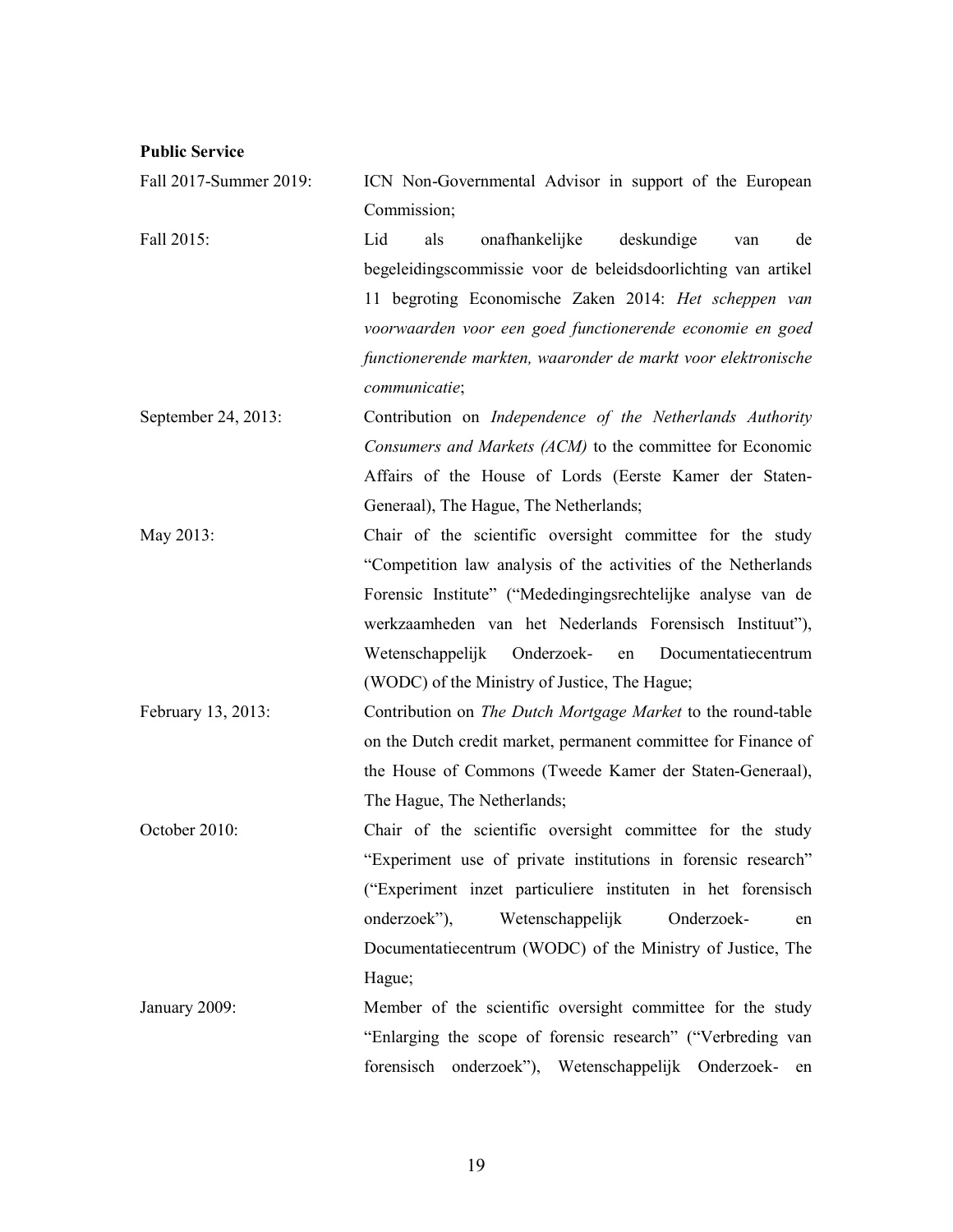|                         | Documentatiecentrum (WODC) of the Ministry of Justice, The   |
|-------------------------|--------------------------------------------------------------|
|                         | Hague;                                                       |
| July 2006:              | Voorzitter (chair) klankbordgroep Ministerie van Economische |
|                         | Zaken, Directoraat Generaal Economische Politiek, The Hague; |
| January 2005-July 2006: | Deputy Economic Counsel to the Board (Assistent Economisch   |
|                         | Raadsadviseur), The Netherlands Competition Authority (NMa), |
|                         | The Hague;                                                   |
| Summer 2005:            | Chair of the scientific oversight committee for the study    |
|                         | "Determining<br>Administrative and Criminal<br>Sanctions"    |
|                         | ("Tarifering bij bestuurlijke en strafrechtelijke boetes"),  |
|                         | Wetenschappelijk Onderzoek- en Documentatiecentrum           |
|                         | (WODC) of the Ministry of Justice, The Hague.                |

## Selected Applied Research Projects

"Clarification of Lasting Cartel Damages sustained by the Assignors to CDC Project 13 SA as a result of the European Sodium Chlorate Cartel" (with Maurice Bun), Expert opinion on behalf of Cartel Damages Claims (CDC), Brussels, November 2017;

"Damages incurred by the State of the Netherlands as a Consequence of Bitumen Suppliers' Participation in the Bitumen Cartel," Expert opinion on behalf of the Netherlands Ministry of Infrastructure and the Environment, The Hague, 22 December 2016;

"Bespoke Competition Policy for Developing Countries: What intensity of competition is best for development?" (with Dovile Venskutonyte), research project in the UNCTAD Research Partnership Platform on Competition and Consumer Protection, Summer 2015-present;

"Quantification of the Amounts by which the Assignors to CDC Project 14 SA were overcharged as a result of the European Candle Waxes Cartel" (with Maurice Bun), Expert opinion on behalf of Cartel Damages Claims (CDC), Brussels, October 2014;

"Quantification of Damages sustained by the Assignors to CDC Project 13 SA as a result of the European Sodium Chlorate Cartel" (with Maurice Bun), Expert opinion on behalf of Cartel Damages Claims (CDC), Brussels, June 2014;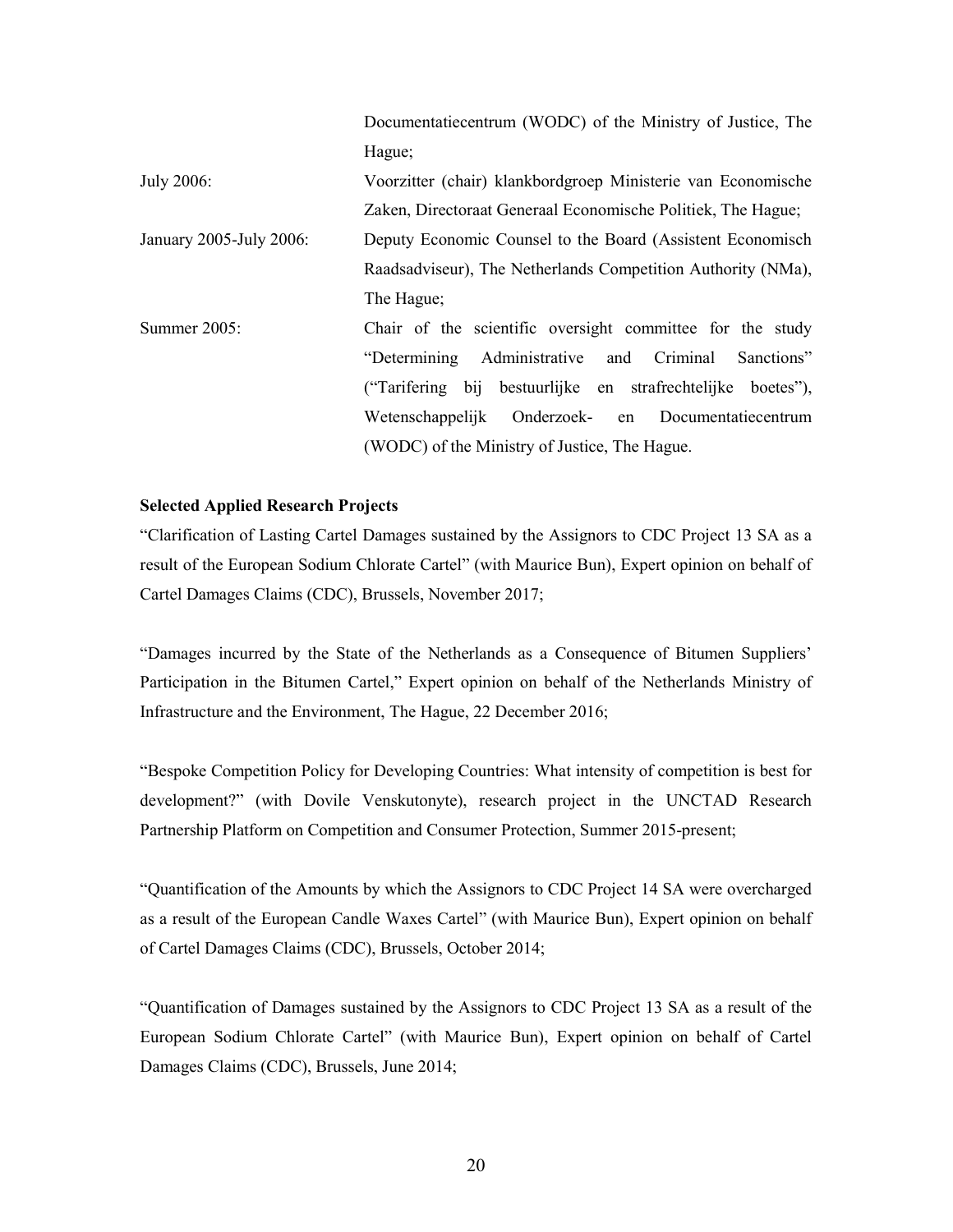"Effecten op de mededinging tussen de ECT Delta Terminal en de APMT-R Terminal, volgend op de opening van de T1 en T2 terminals" (with Jan Tuinstra), Expert opinion on behalf of Europe Container Terminals B.V., May 2013;

"Eigen Huis Rentebarometer" (with Mark Dijkstra), data input and conceptual contributions to the development of online measurement tool http://www.eigenhuis.nl/tools/rentebarometer/, September 2012-May 2017;

"An international comparison of the abuse-of dominance provision: Comparing the number of cases in the Netherlands with ten other jurisdictions," contributions to SEO study, 31 October 2011;

'Opmerkingen bij memories van antwoord en repliek inzake eiseres Technische Universiteit Delft tegen diverse bouwbedrijven,' Expert opinion on behalf of Delft University of Technology, November 2011;

"Bepaling van de mogelijke omvang van schade die de deelnemers van Stichting de Glazen Lift hebben geleden als gevolg van kartelafspraken tussen Nederlandse liftfabrikanten in de periode 1998-2004," study for Stichting de Glazen Lift, May 2010;

"Analysis of the effects of cartels and cartel sanctions" (with Marie Goppelsroeder and Martijn Han), study for the European Commission's DG Competition Chief Economist Team, July 2009;

Advice to KPN on its position on the Dutch television broadcasting market (with Edward Droste and Mike Walker), January 2008;

"Videma's voorstel voor vergoedingen voor het vertonen van televisieprogramma's en videofilms door de leden van de Nederlandse Vereniging van Ziekenhuizen (NVZ): Enkele opmerkingen en voorstellen voor een maatwerkregeling," report for the NVZ, 22 January, 2008;

"Essent/Nuon: Simulating effects in the Dutch wholesale electricity market: A review of NERA and Frontier's results," (with Giulio Federico and Simon Ede), CRA International report for the Netherlands Competition Authority, 24 August, 2007;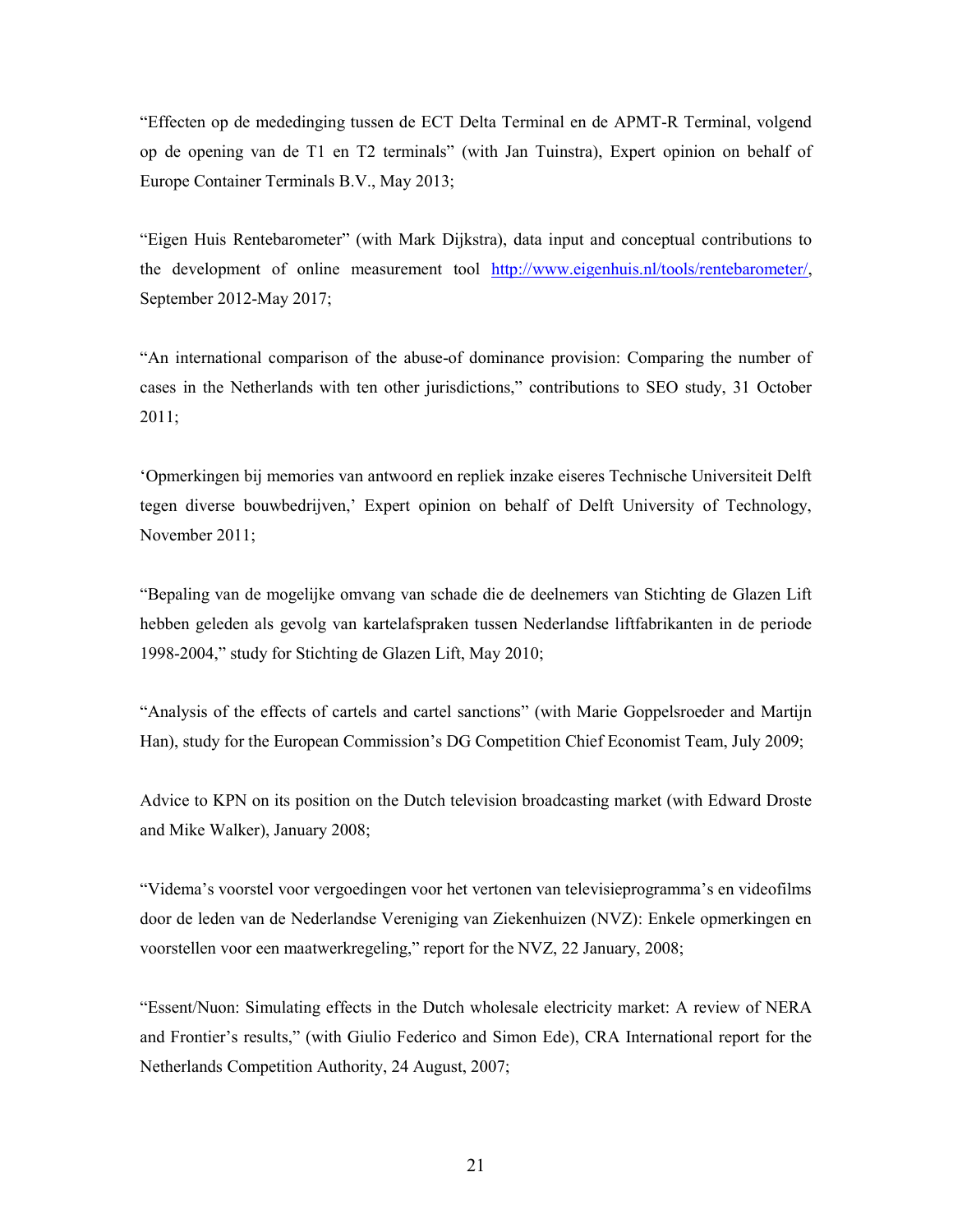"Comments to the NMa Leniency Guidelines – Internal Draft 8 May 2007" (with Giancarlo Spagnolo), report for the Netherlands Competition Authority, 24 May 2007;

"Over de relatie tussen betrokken omzet, genoten voordeel en schade bij mededingingswetsovertredingen" (On the relationship between affected commerce, illegal gains and damages in competition law infringements), expert report for the Netherlands Competition Authority (NMa) in Verweerschrift De Raad van Bestuur van de Nederlandse Mededingingsautoriteit (NMa) tegen Beroep van T-Mobile 04/3255 MEDED GVZ T1, 30 December 2005;

"A survey study in preparation of comments on the Commission's Green Paper on Damages Actions for Breach of The Community Competition Rules as laid down in Article 81 and 82 EC" (with Jakob Rueggeberg), ENCORE-funded research project, October 2005;

"Simulation Analysis in Merger Control: A Review of the Development and Application of Merger Simulation Techniques in the EU and US," study (with Marie Goppelsroeder and Peter van Bergeijk) for the Nederlandse Mededingings Autoriteit (NMa), NMa-funded research project, Summer/Autumn 2004 (published as NMa-working paper in November 2004), The Hague, The Netherlands, 2004;

"Study on the Port of Rotterdam: Market Definition and Market Power," CRA International study (with Rainer Nitsche and Julia Thielert) for the Nederlandse Mededingingsautoriteit (NMa) and Dutch Economic Affairs (EZ), The Hague, The Netherlands, 2004;

"EFTA Surveillance Authority Decision of 16 July 2003, Regarding proposed aid in the form of a State guarantee in favour of DeCODE Genetics in relation to the establishment of a drug development department, Economic report on behalf of DeCODE," CRA International study (with Joao Azevedo and Tim Giles) for DeCoDE into the relevant market and acceptable state aid levels, London, United Kingdom, 2003.

#### Conference Organization

Spring 2018: Session chair in the ACM Symposium Cartels: insights on fines and enforcement, May  $22^{nd}$ , Authority for Consumers & Markets (ACM), The Hague;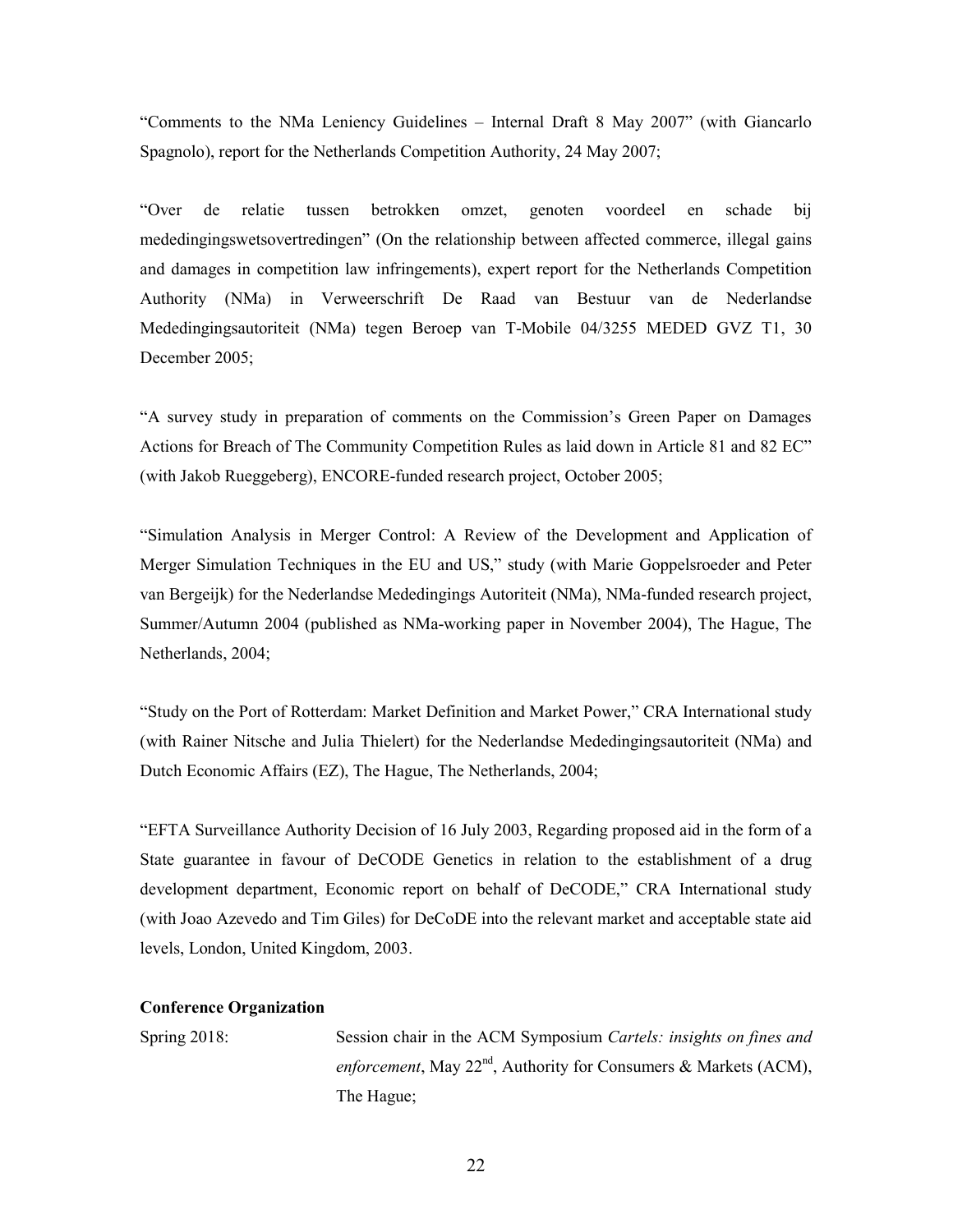| Fall 2016:      | Local organizer of the 14 <sup>th</sup> ACE Conference, Amsterdam, 17-18     |
|-----------------|------------------------------------------------------------------------------|
|                 | November 2016;                                                               |
| Winter 2014:    | Co-organizer (with Eric van Damme, Henk Don and Jarig van                    |
|                 | Sinderen) of Symposium in Honour of Jean Tirole, Authority for               |
|                 | Consumers & Markets (ACM), December 9th, The Hague;                          |
| Fall 2013:      | Chair of the $9th$ annual ACLE Competition & Regulation Meeting on           |
|                 | The Public Interest-Defense in Cartel Offenses, December 12,                 |
|                 | Amsterdam;                                                                   |
| Spring 2012:    | Member of the 8 <sup>th</sup> annual ACLE Competition & Regulation Meeting   |
|                 | on Behavioral Competition and Regulation, April 20, Amsterdam;               |
| Fall 2011:      | Chair of Merging Market Authorities: Mix & Match, workshop on                |
|                 | the eminent merger between NMa, OPTA and CA, 1 December, The                 |
|                 | Hague;                                                                       |
| Spring $2011$ : | Chair of the $7th$ annual ACLE Competition & Regulation Meeting on           |
|                 | Competition Policy for Emerging Economies: When and How?, May                |
|                 | 20, Amsterdam;                                                               |
| Winter 2009:    | Chair of the CLEEN PhD-meeting, April 21, 2010, University of                |
|                 | Amsterdam;                                                                   |
| Winter 2009:    | Chair of the 6 <sup>th</sup> annual ACLE Competition & Regulation Meeting on |
|                 | Information, Communication and Competition, April 22, 2010,                  |
|                 | Amsterdam;                                                                   |
| Summer 2009:    | Member of the Scientific Committee for the conference Ex-post                |
|                 | Evaluation of Competition Policy, 3 June 2009, Zentrum für                   |
|                 | Europäische Wirtschaftsforschung GmbH (ZEW), Centre for                      |
|                 | European Economic Research, Mannheim, Germany;                               |
| Winter 2009:    | Chair of the 5 <sup>th</sup> annual ACLE Competition & Regulation Meeting on |
|                 | To Enforce and Comply: Incentives inside Corporations and                    |
|                 | Agencies, March 5-6, Amsterdam;                                              |
| Spring 2008:    | Co-organizer of the $6th$ ENCORE annual conference on <i>Competition</i>     |
|                 | in Media Markets, De Haagse Schouwburg, May 29, 2008, The                    |
|                 | Hague;                                                                       |
| Winter 2008:    | Chair of the 4 <sup>th</sup> annual ACLE Competition & Regulation Meeting on |
|                 | EC Competition Enforcement Data, Industrieele Groote Club, April             |
|                 | 10-11, Amsterdam;                                                            |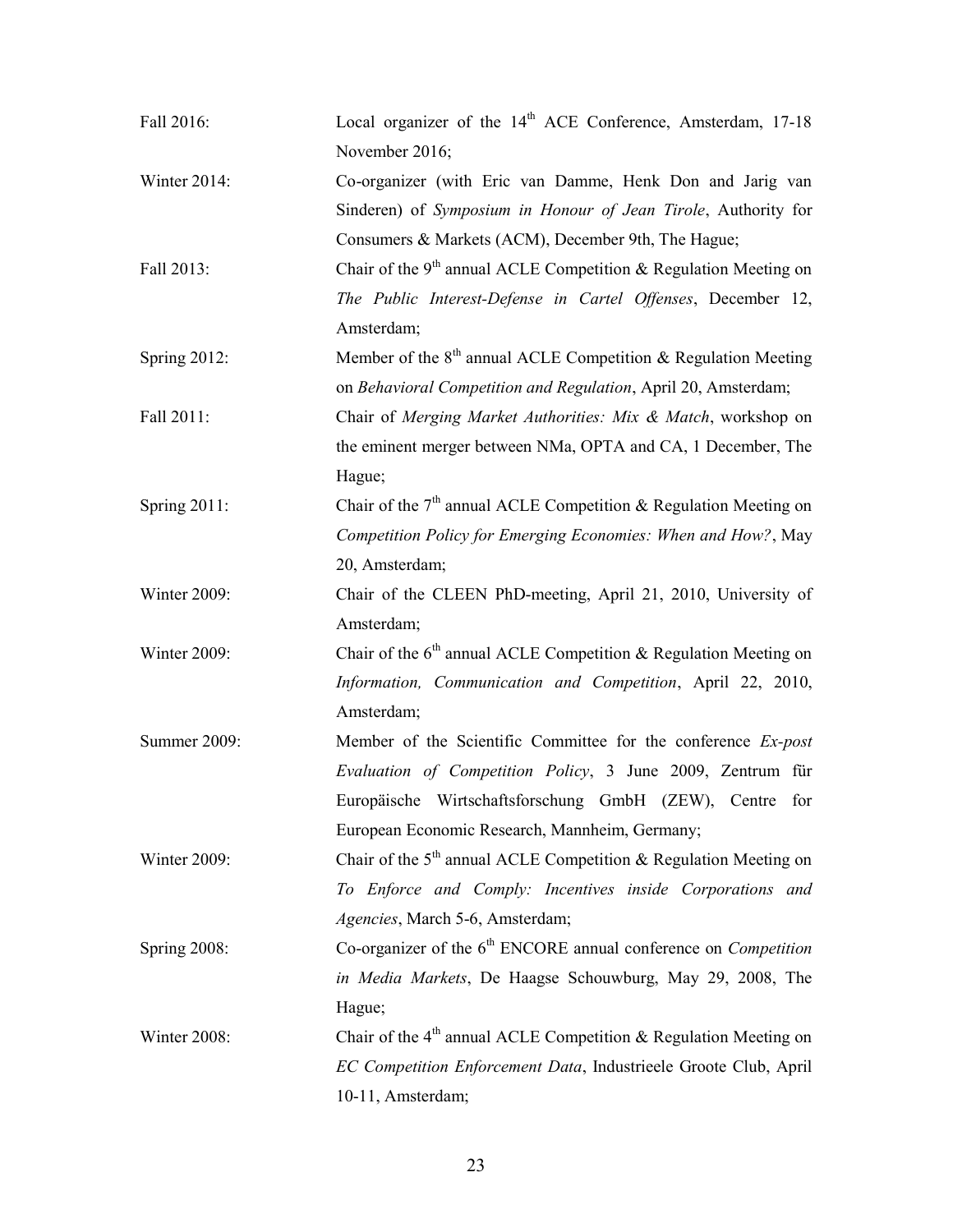| Spring 2007: | Co-organizer of the $5th$ ENCORE annual conference on <i>Creativity</i>      |
|--------------|------------------------------------------------------------------------------|
|              | and Competition, De Haagse Schouwburg, April 12, 2007, The                   |
|              | Hague;                                                                       |
| Spring 2007: | Chair of the $3rd$ annual ACLE Competition & Regulation Meeting on           |
|              | Strategic Firm-Authority Interaction in Antitrust, Merger Control            |
|              | and Regulation, University of Amsterdam, March 16, 2007,                     |
|              | Amsterdam;                                                                   |
| Summer 2006: | Member of the Scientific Committee of the 2006 European                      |
|              | Association for Research in Industrial Economics (EARIE) meeting,            |
|              | University of Amsterdam, The Netherlands;                                    |
| Spring 2006: | Co-organizer of the 4 <sup>th</sup> ENCORE annual conference on Consumers    |
|              | and Competition, De Haagse Schouwburg, April 13, 2006, The                   |
|              | Hague;                                                                       |
| Spring 2006: | Chair of the 2 <sup>nd</sup> annual ACLE Competition & Regulation Meeting on |
|              | Forensic Economics in Competition Law Enforcement, University of             |
|              | Amsterdam, March 17, 2006, Amsterdam;                                        |
| Winter 2005: | Co-organizer of the $1st$ annual ACLE Competition & Regulation               |
|              | Meeting on Remedies and Sanctions in Competition Policy:                     |
|              | Economic and Legal Implications of the Tendency to Criminalize               |
|              | Enforcement in the EU Member States, University of Amsterdam,                |
|              | February 17-18, 2005, Amsterdam;                                             |
| Spring 2001: | Co-organizer of the European Workshop on General Equilibrium                 |
|              | Theory, Universiteit Maastricht, May 17-19, 2001, Maastricht.                |

# Presentations at Seminars and Conferences (including scheduled)

| November 26, 2019:     | Lunch seminar on State-aided Price Coordination in the Dutch             |
|------------------------|--------------------------------------------------------------------------|
|                        | Mortgage Market, Authority for Consumers & Markets (ACM), The            |
|                        | Hague;                                                                   |
| October 24, 2019:      | Panel contribution to conference Sustainability and Competition          |
|                        | <i>Policy: Bridging two Worlds to Enable a Fairer Economy, Brussels;</i> |
| September 25-26, 2019: | Contribution to the panel on "Sustainability and EU Competition"         |
|                        | Law," Competition and Consumer Day, Helsinki, Finland;                   |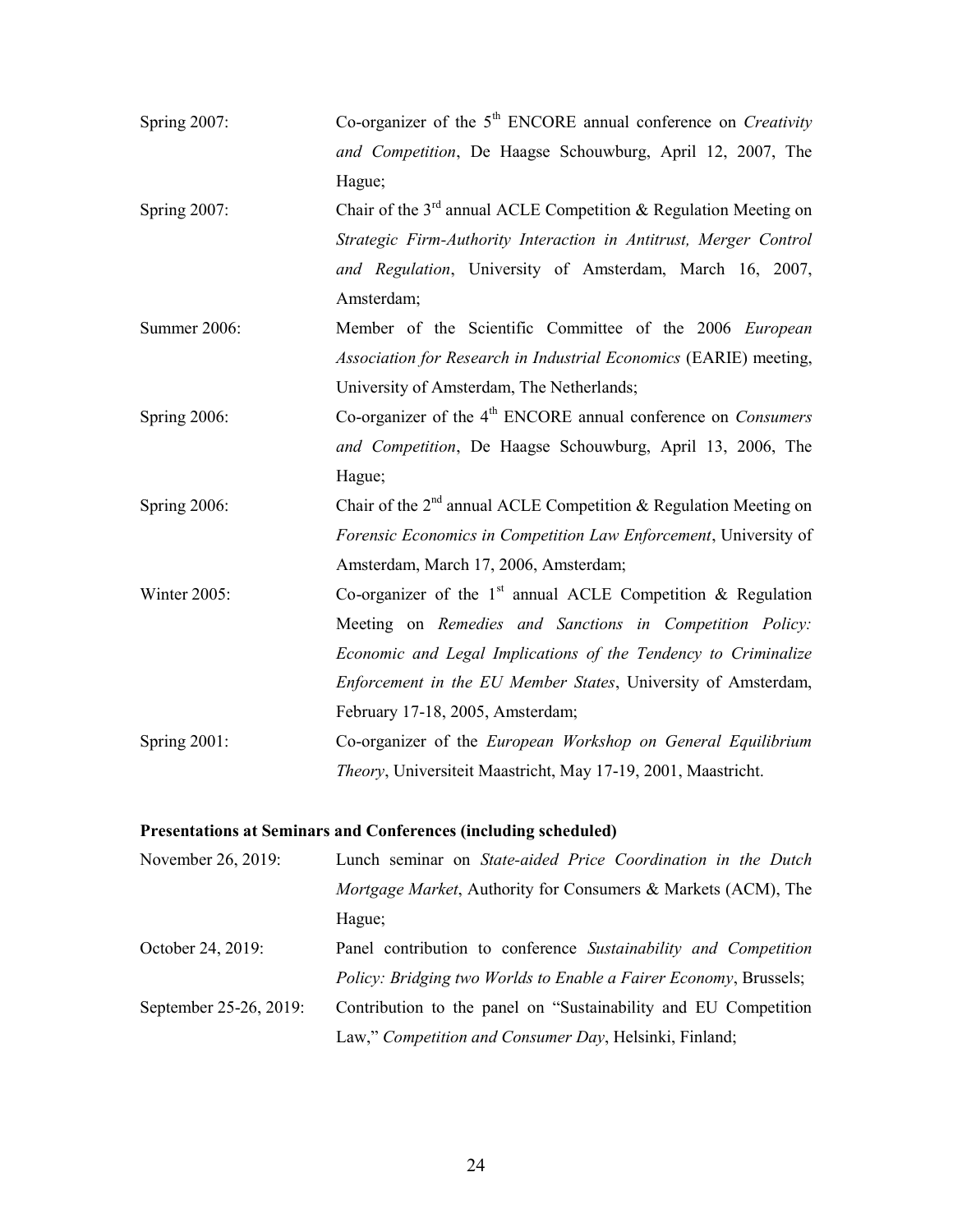| July 5-7, 2019:      | Presentation of "State-aided Price Coordination in Dutch Mortgage          |
|----------------------|----------------------------------------------------------------------------|
|                      | Banking" at CRESSE, 14th International Conference on Competition           |
|                      | and Regulation, Rhodes, Greece;                                            |
| March 22, 2019:      | Keynote on "The Public Interest-Defence in Antitrust Offences:             |
|                      | Sustainability and Collusion" in The 'Acceptable' Cartel? Horizontal       |
|                      | Agreements under Competition Law and Beyond, London School of              |
|                      | Economics and Political Science, London;                                   |
| March 18, 2019:      | Panel contribution to ESB-Economencafé: Digitale platformen, Café          |
|                      | Dudok, Den Haag;                                                           |
| November 13, 2018:   | Presentation of "Coordinated Effects in Monetary Policy" at DNB,           |
|                      | Amsterdam;                                                                 |
| November 2, 2018:    | Presentation of "Coordinated Effects in Monetary Policy" at De             |
|                      | Nederlandse Economendag 2018, DNB, Amsterdam;                              |
| July 13-14, 2018:    | Presentation of "Collusive Benchmark Rates Fixing" at the 32nd             |
|                      | Summer Conference on Industrial Organization, The University of            |
|                      | British Columbia, Sauder School of Business, Vancouver, Canada;            |
| April 21-22, 2018:   | Presentation of "Collusive Benchmark Rates Fixing" at the 16 <sup>th</sup> |
|                      | International Industrial Organization Conference (IIOC), Indiana           |
|                      | University, Indianapolis, USA;                                             |
| March 20, 2018:      | Keynote "On the Sustainability-defense in Cartel Control" at the           |
|                      | TILEC Farewell event for Pierre Larouche, Tilburg University,              |
|                      | Tilburg;                                                                   |
| February 28, 2018:   | Discussion of ACM, Fintechs in the payment system: The risk of             |
|                      | foreclosure, 19 December 2017, on workshop "Fintech and                    |
|                      | Competition in the Financial Sector," CPB, The Hague;                      |
| January 10-13, 2018: | Presentation of "Collusive Benchmark Rates Fixing" in Symposium            |
|                      | on Imperfect Forms of Collusion at Department of Economics,                |
|                      | Stellenbosch University, South-Africa;                                     |
| December 8, 2017:    | Presentation of "Collusive Benchmark Rates Fixing" at the CCP,             |
|                      | University of East Anglia, Norwich, United Kingdom;                        |
| November 8, 2017:    | Presentation on "Cartel Screening Filters" at CADE, Brasilia, Brazil;      |
| November 6, 2017:    | Presentation of "Collusive Benchmark Rates Fixing" at the Federal          |
|                      | University of Rio de Janeiro, Brazil;                                      |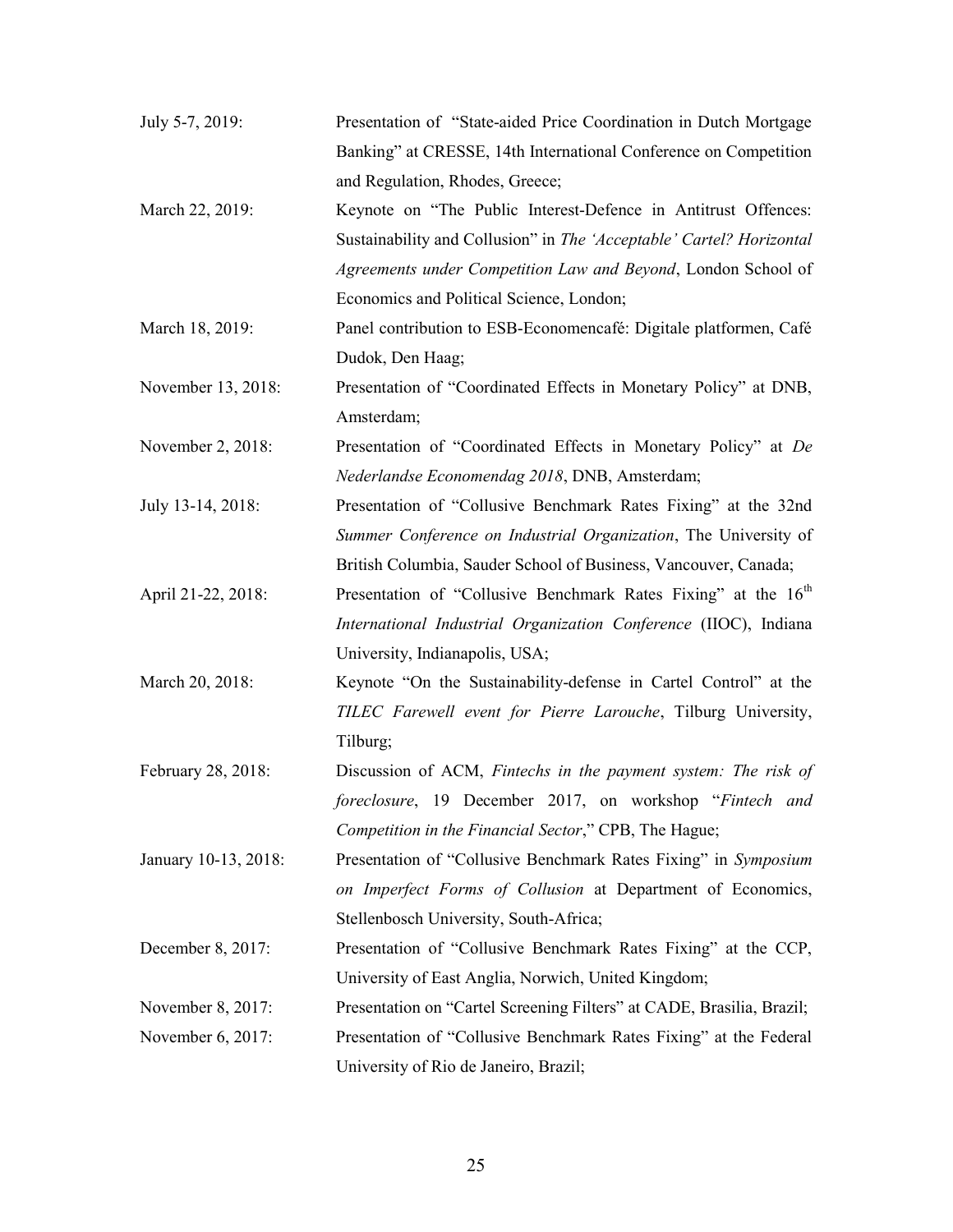| October 27, 2017:     | Directorate A Lunchtime debate on "The Public Interest-Defense in                |
|-----------------------|----------------------------------------------------------------------------------|
|                       | Antitrust Offenses: Sustainability and Collusion," DG Competition,               |
|                       | Brussels;                                                                        |
| October 20, 2017:     | Contribution to the panel on "Green and Social capitalism: towards               |
|                       | 'Green' and 'Social' Antitrust?" in the conference Transformations               |
|                       | of Competition Law, University College London, United Kingdom;                   |
| July 1-2, 2017:       | Presentation of "Platform Monopolization by Narrow-PPC-BPG                       |
|                       | Combination: Booking et al." at CRESSE, 12th International                       |
|                       | Conference on Competition and Regulation, Crete, Greece;                         |
| June 24-25, 2017:     | Presentation on "Public Interest Cartels" in The Antitrust                       |
|                       | Enforcement Symposium 2017, Pembroke College, Oxford.                            |
| May 12, 2017:         | Panel contribution to UCL CLES conference Economic Evidence in                   |
|                       | Competition Law and the Future of the More Economic Approach,                    |
|                       | West Indisch Huis, Amsterdam;                                                    |
| May 8, 2017:          | Panel contribution to Global Private Litigation Conference, The                  |
|                       | Antitrust Section of the American Bar Association, Amsterdam;                    |
| April 27-28, 2017:    | Keynote on "Sustainability and Collusion" at Bergen Competition                  |
|                       | Policy Conference, BECCLE, Norway;                                               |
| April 7-9, 2017:      | Presentation of "Cartel Dating" at the 15 <sup>th</sup> International Industrial |
|                       | Organization Conference (IIOC), Boston, USA;                                     |
| January 23, 2017:     | ESMT Faculty Seminar on "Cartel Dating", Berlin, Germany;                        |
| November 22, 2016:    | Presentation of "Balancing the Public Interest Defense in Cartel                 |
|                       | Offenses"<br>Heinrich-Heine-University,<br>DICE,<br>Düsseldorf,<br>at            |
|                       | Germany;                                                                         |
| November 17, 2016:    | Academic commentator on ACM case Staatsloterij / De Lotto at the                 |
|                       | $14th$ ACE Annual Conference, University of Amsterdam, The                       |
|                       | Netherlands;                                                                     |
| November 16, 2016:    | Discussant of Arno Rasek (Bundeskartellamt), "Ex-post evaluation                 |
|                       | BKartA of German market for packaging waste," at ACM                             |
|                       | conference Impact Assessment of Interventions in Competition and                 |
|                       | Consumer Authorities, NEMO, Amsterdam;                                           |
| November 10-11, 2016: | Keynote on "Challenges in the Quantification of Damages" at                      |
|                       | MaCCI Law and Economics Conference Cartel Damages in Europe:                     |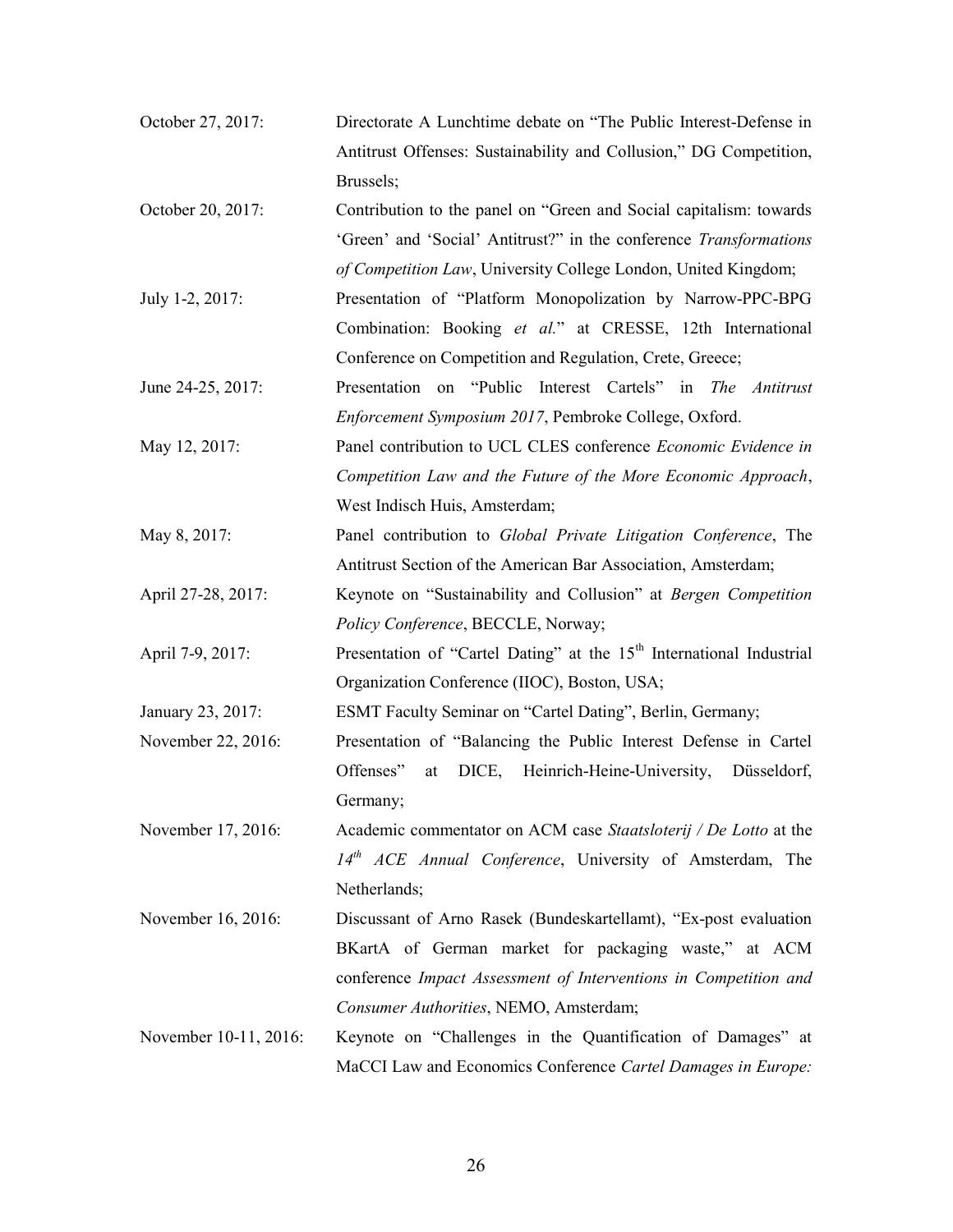The New Framework after the Directive in Mannheim on November 10th and 11th, 2016;

- November 6, 2016: Panel contribution on "Competition and Sustainability" at *De* Nederlandse Economendag 2016, DNB, Amsterdam;
- June 30-July, 2016: Panelist in special policy session *Cartel Screening* at CRESSE, 11th International Conference on Competition and Regulation, Rhodes, Greece:
- June 30-July, 2016: Presentation of "Balancing the Public Interest Defense in Cartel Offenses" at CRESSE, 11th International Conference on Competition and Regulation, Rhodes, Greece;
- June 30-July, 2016: Discussant of Michele Polo and Patrick Rey's paper "Unilateral Practices, Antitrust Enforcement and Commitments," at CRESSE, 11th International Conference on Competition and Regulation, Rhodes, Greece;
- June 20, 2016: Lunch seminar on "Balancing the Public Interest Defense in Cartel Offenses" at Erasmus University Rotterdam;
- June 9-10, 2016: Presentation on "State-aided Price Coordination in the Dutch Mortgage Market" at the CCP 2016 Annual Conference, Norwich, United Kingdom;
- May 24-25, 2016: Keynote on "The Public-Interest Defense in Cartel Offenses," at the CLEEN meeting, Max Planck Institute for Research on Collective Goods, Bonn, Germany;
- April 16-17, 2016: Presentation on "Balancing the Public Interest-Defense in Cartel Offenses," at the 14<sup>th</sup> International Industrial Organization Conference (IIOC), Drexel University, Philadelphia, Pennsylvania, USA;
- April 15, 2016: Presentation on "Cartel Dating" at the E.CA Expert Forum 2016, Berlin, Germany;
- April 11, 2016: Seminar on "The Public-Interest Defense in Cartel Offenses," at the Competition and Markets Authority (CMA), London, United Kingdom;
- March 2, 2016: Presentation of "Balancing the Public Interest Defense in Cartel Offenses" at Bruegel Competition Policy Lab on The Deployment of Competition Policy for the Green Policy Agenda, Brussels, Belgium;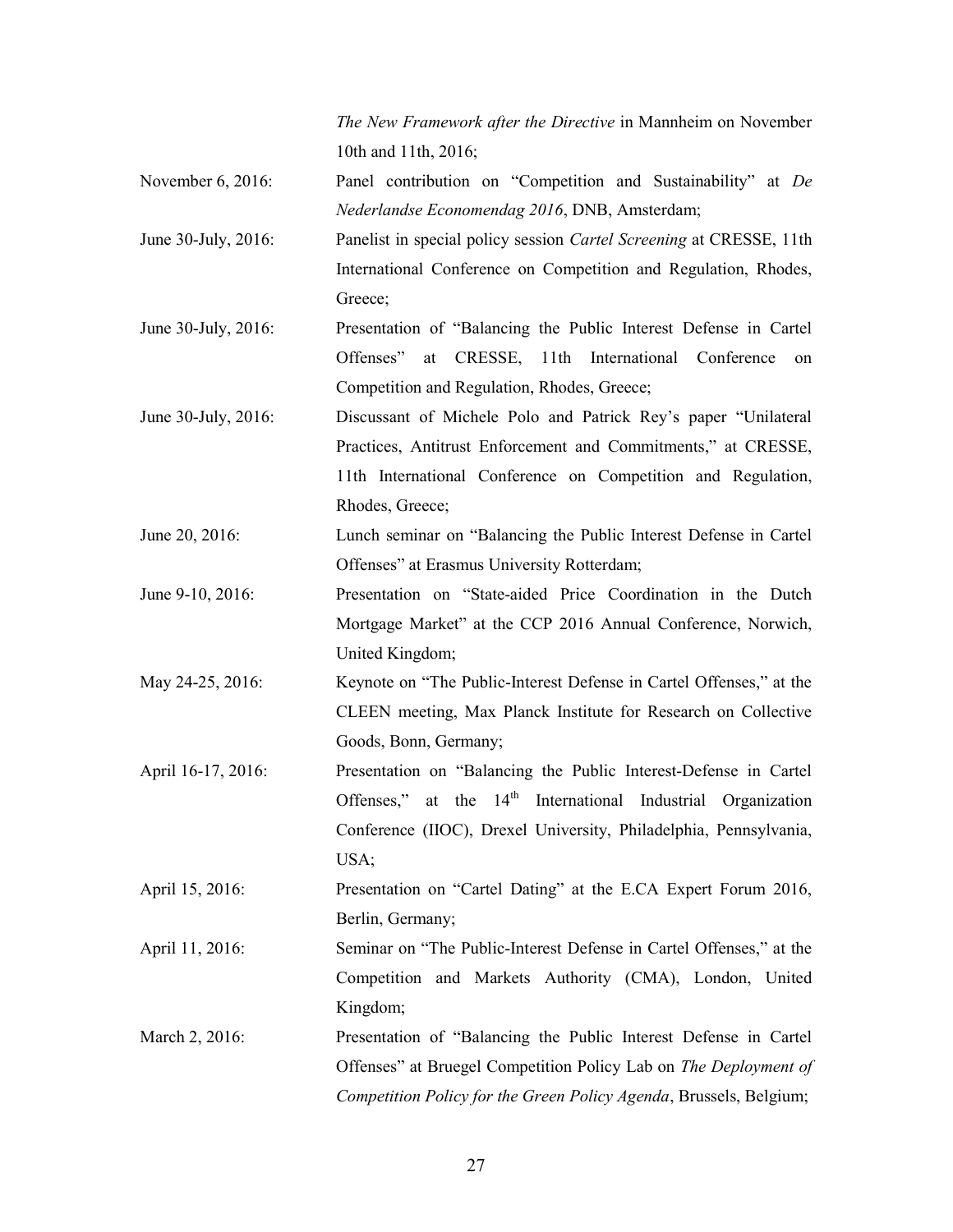- February 16, 2016: Introduction "Mededingingsrecht en publieke belangen: Verenigbaar of niet?," Discussiegroep Marktwerking, AEF, Utrecht;
- December 10-11, 2015: Discussant of Andrzej Baniak, "Private Enforcement, Corruption, and Antitrust Design," at the 6th MetaLawEcon workshop "Law and coercion: The role of public and private enforcement in law," University of Amsterdam;
- November 27, 2015: Discussant on "Horizontal Agreements and Sustainability", at the  $13<sup>th</sup> ACE Annual Conference$ , Bocconi University, Milan, Italy;
- July 10, 2015: Presentation of research proposal Bespoke Competition Policy for Developing Countries (with Dovile Venskutonyte) at the 7th United Nations Conference to Review the UN Set on Competition Policy, Palais des Nations, Geneva, Switzerland;
- July 3-5, 2015: Presentation of On the Public Interest-Defense in Cartel Offenses (with Lukas Toth) at CRESSE, 10th International Conference on Competition and Regulation, Crete, Greece;
- July 2, 2015: Participant in the SER-expert meeting on Competition and Sustainability, The Hague, The Netherlands;
- June 26-27, 2015: Panel contribution at the ENTraNCE Launch Workshop on Antitrust Compliance Programs in Europe: Status Quo and Challenges Ahead, European University Institute, Florence;

May 28, 2015: Discussant the CLEEN meeting at TILEC, Tilburg University;

- April 25-26, 2015: Presentation of Discretionary Authority and Prioritizing in Government Agencies (with Lukas Tóth and Jan Tuinstra) at the  $13<sup>th</sup>$ International Industrial Organization Conference (IIOC), Northeastern University, Boston, USA;
- April 25-26, 2015: Discussant of Mergers Facilitate Tacit Collusion: Empirical Evidence from the U.S. Brewing Industry, by Nathan Miller and Matthew Weinberg at the  $13<sup>th</sup>$  International Industrial Organization Conference (IIOC), Northeastern University, Boston, USA;
- April 22, 2015: Research presentations at the Department of Justice Antitrust Division and the Federal Trade Commission, Washington DC, USA; March 25, 2015: Presentation on State-aided Price Coordination in the Dutch Mortgage Market, College of Europe, Bruges, Belgium;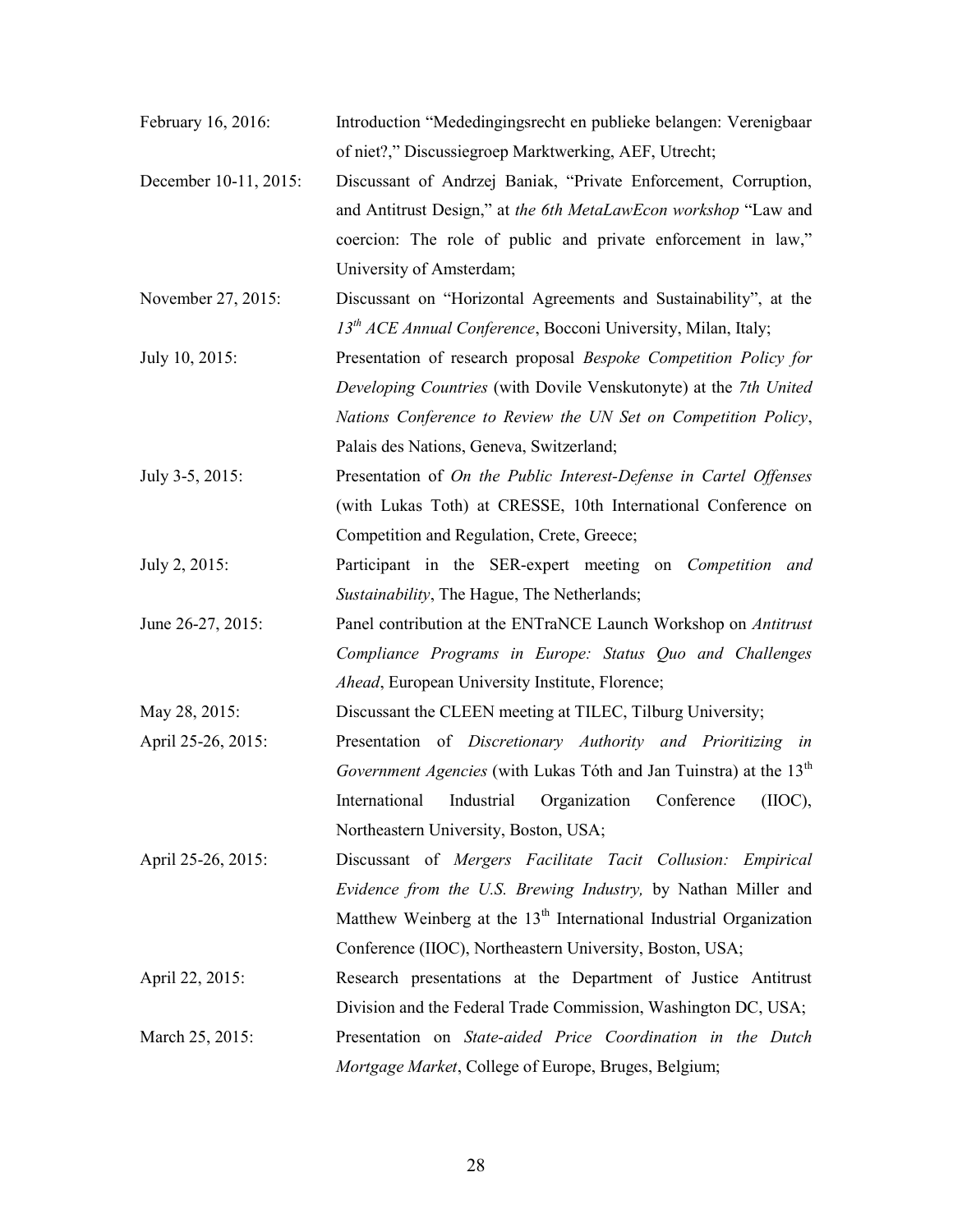- January 12, 2015: Presentation of Discretionary Authority and Prioritizing in Government Agencies (with Lukas Tóth and Jan Tuinstra) at Law, Institutions and Economics in Nanterre (LIEN seminar), University of Paris Ouest Nanterre, Paris, France;
- December 9, 2014: Presentation of Discretionary Authority and Prioritizing in Government Agencies (with Lukas Tóth and Jan Tuinstra) at Symposium in Honour of Jean Tirole, Authority for Consumers & Markets (ACM), The Hague;
- October 9, 2014: Presentation of State-aided Price Coordination in Dutch Mortgage Banking at De Rijksacademie voor Financiën, Economie en Bedrijfsvoering, The Hague, The Netherlands;
- July 6, 2014: Discussant of Anna-Louise Hinds, Cartel Settlements in EU Competition Law: A Potential Compliance Impact?, CRESSE, 9th International Conference on Competition and Regulation, Corfu, Greece;
- July 5, 2014: Presentation of Cartel Dating using Endogenous Break Tests, CRESSE, 9th International Conference on Competition and Regulation, Corfu, Greece;
- July 4, 2014: Discussant of Lily Samkharadze, Monopolization Conduct by Cartels (joint work with Robert Marshall and Leslie Marx), CRESSE, 9th International Conference on Competition and Regulation, Corfu, Greece;
- May 8-9, 2014: Presentation on Discretionary Spending and Prioritizing in Government Agencies, in the Haifa-Loyola joint workshop on "Recent Challenges to Antitrust," Haifa University, Israel;
- April 16, 2014: Presentation on State-aided Price Coordination in the Dutch Mortgage Market, Lectures on Economic Policy, ZEW, Mannheim, Germany;
- March 14, 2014: Contribution on *Quantifying Cartel Damages: Some Notes*, 2nd E.CA Competition Law and Economics Expert Forum, Berlin, Germany;
- February 13, 2014: Presentation on State-aided Price Coordination in the Dutch Mortgage Market, College of Europe, Bruges, Belgium;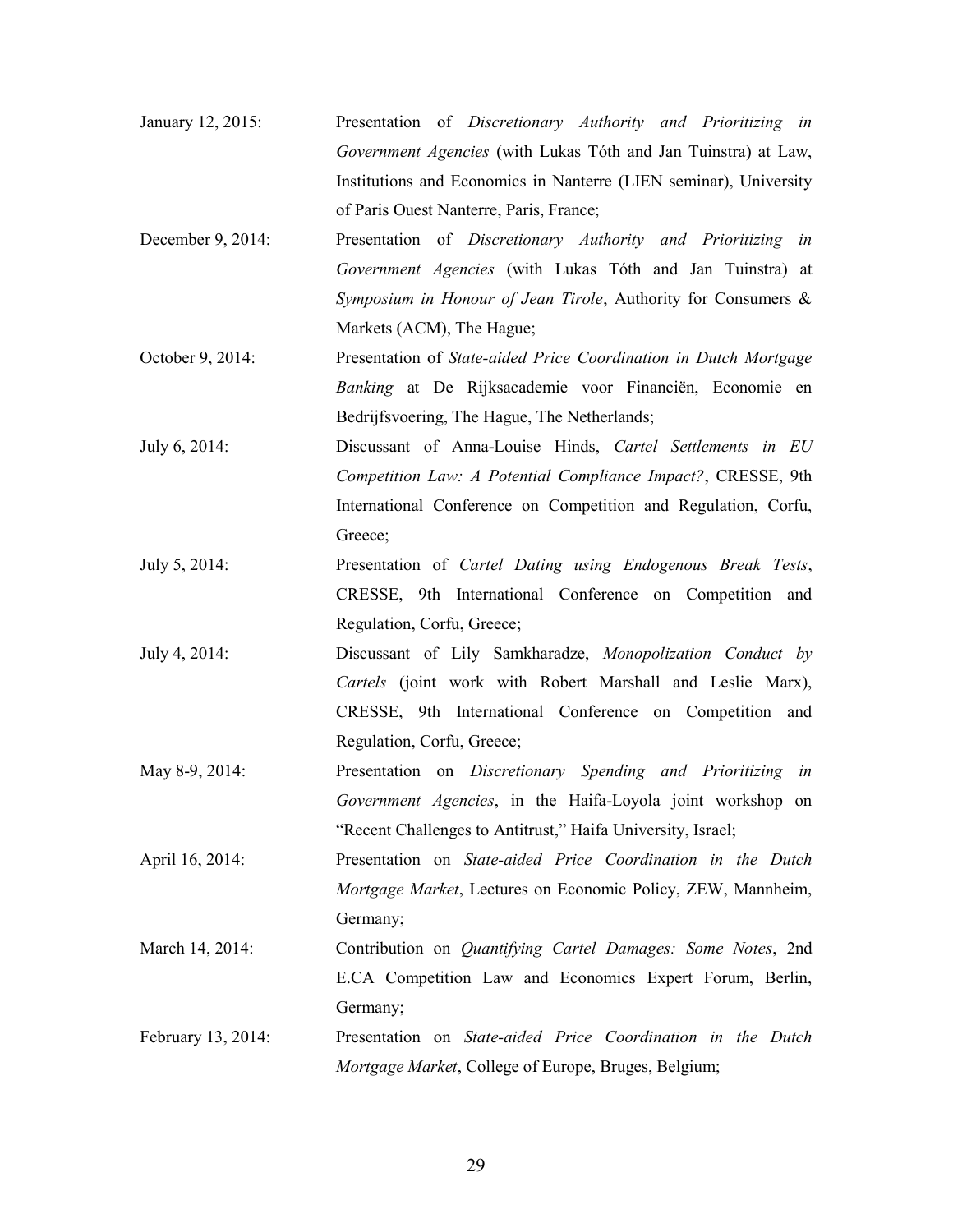- February 12, 2014: Presentation Hollands Hoge Hypotheekrentes at IIR's 23ste "Hypotheek Event," Almere, The Netherlands;
- January 29, 2014: Contribution on Antitrust Damages: the European Commission's proposal in TILEC Competition Workshop "Effective Cartel Deterrence", Ministry of Economic Affairs, The Hague;
- December 5, 2013: Contribution on The new Dutch Authority for Consumers & Markets (ACM): Some Remarks in the conference "The Reform of Competition and Regulatory Authorities in Europe," University of Barcelona, Spain;
- October 30, 2013: Contribution to OECD roundtable on ex officio cartel investigations and the use of screens to detect cartels at the  $119<sup>th</sup>$  meeting of the Competition Committee, 30-31 October 2013, Paris, France;
- July 10, 2013: Contribution on on-going research in Competition Law Enforcement in PhD workshop EU Competition Policy: Work in Progress, University of Utrecht;
- June 20, 2013: Discussant of Carles Estave Mosso (European Commission) on Antitrust Damages: the European Commission's proposal, Bruegel Competition Policy Lab, Brussels, Belgium;
- June 6-7, 2013: Presentation on The new Dutch Authority for Consumers & Markets (ACM) at the ESRC Centre for Competition Policy Annual Summer Conference on "Institutions and Competition Policy," University of East-Anglia, Norwich, United Kingdom;
- June 6, 2013: Presentation on "Netjes mededingen over kartelvorming," Vossius Gymnasium, Amsterdam;
- May 14, 2013: Contribution to Pitches for Policy in the session Autoriteit Consument of Markt (ACM) at the Markt & Mededingingsconferentie, "De praktijk van het mededingingsrecht," Madurodam, The Hague;

May 13-14, 2013: Chair at the  $7<sup>th</sup>$  CLEEN PhD Workshop, Bergen, Norway;

March 22, 2013: Presentation on State-aided Price Coordination in the Dutch Mortgage Market, at the ERES Industry Seminar, "The mortgage market's stranglehold on the housing market," University of Amsterdam, The Netherlands;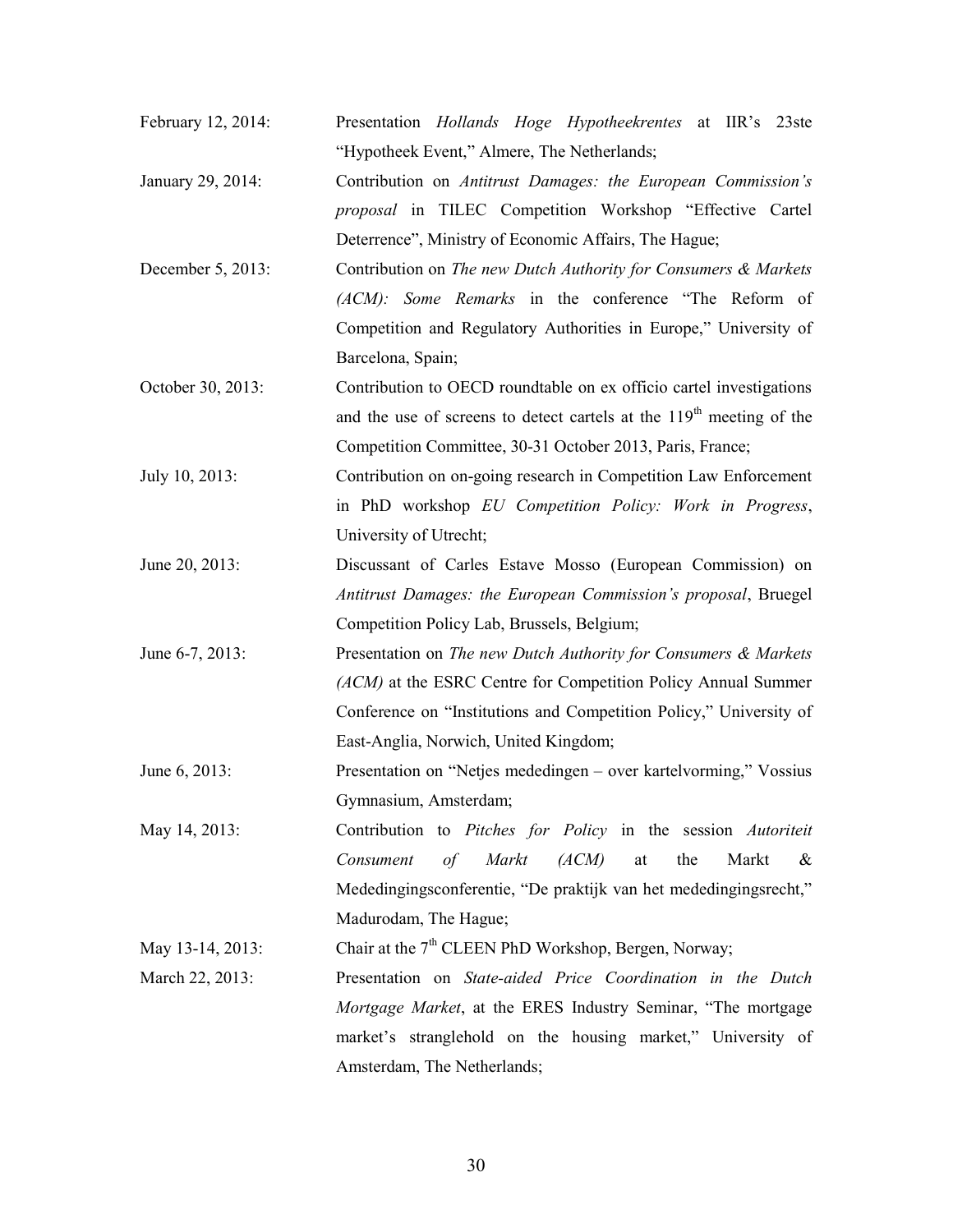- February 14, 2013: Presentation on State-aided Price Coordination in the Dutch Mortgage Market, College of Europe, Bruges, Belgium;
- January 17, 2013: CPB-seminar State-aided Price Coordination in Dutch Mortgage Banking, CPB, The Hague, The Netherlands;
- January 15, 2013: Keynote "Hollands Hoge Hypotheekrentes" at the VEH-conference Samen Door op de woningmarkt, Media Plaza, Utrecht, The Netherlands;
- November 30, 2012: Symposium Banken en Publieke Belangen, De Rijksacademie voor Financiën, Economie en Bedrijfsvoering, The Hague, The Netherlands;
- November 22, 2012: Roundtable at the conference *EU Competition Law and Financial* Markets, Brussels School of Competition, Brussels, Belgium;
- November 1, 2012: Presentation of State-aided Price Coordination in Dutch Mortgage Banking at De Rijksacademie voor Financiën, Economie en Bedrijfsvoering, The Hague, The Netherlands;
- October 25-26, 2012: Chair of session on "Econometric Tools to Detect Collusion," at the  $10^{th}$  ACE Annual Conference, Paris, France;
- October 19, 2012: Presentation in session on "Prijsvorming in de Nederlandse Hypotheekmarkt sinds de Kredietcrisis," De Nederlandse Economendag 2012, CPB, Den Haag;
- September 22-23, 2012: Presentation on State-aided Price Coordination in Dutch Mortgage Banking at The Antitrust Enforcement Symposium, Pembroke College, Oxford, U.K.;
- September 2-4, 2012: Presentation on State-aided Price Coordination in Dutch Mortgage Banking at the 2012 Congress of the European Association for Research in Industrial Economics (EARIE), Rome, Italy;
- June 20, 2012: Presentation on State-aided Price Coordination in Dutch Mortgage *Banking* at the  $8<sup>th</sup>$  annual ELEA Symposium, College of Europe, Bruges, Belgium;
- June 14-15, 2012: Presentation on State-aided Price Coordination in Dutch Mortgage Banking at the CCP  $8<sup>th</sup>$  Annual Conference, UEA, Norwich, U.K.;
- May 10-11, 2012: Keynote address on State-aided Price Coordination in Dutch Mortgage Banking at the  $6<sup>th</sup>$  CLEEN conference, Mannheim, Germany;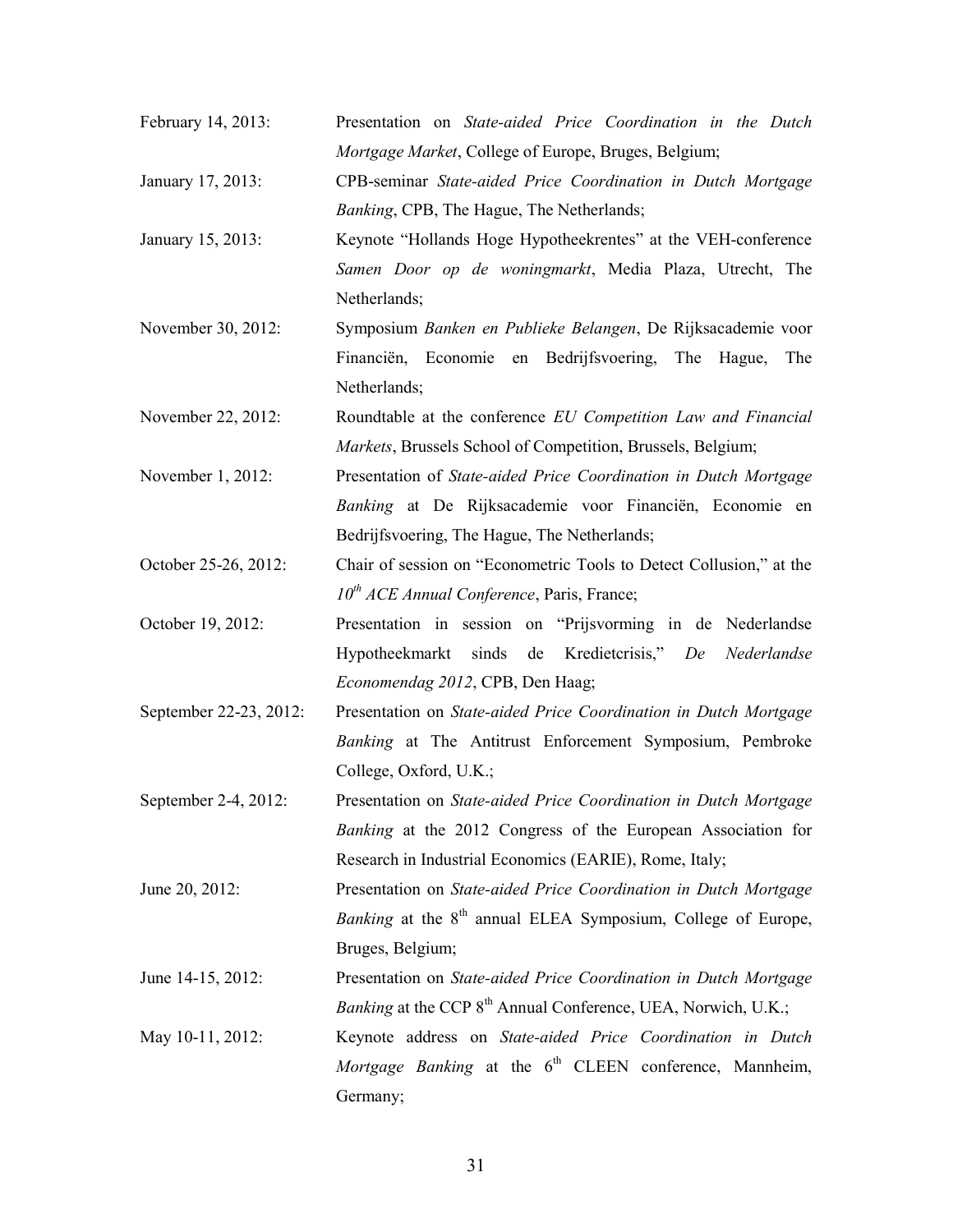| March 16, 2012:       | Discussant of Jorge Padilla at TILEC conference The Economics of         |
|-----------------------|--------------------------------------------------------------------------|
|                       | Search and Search Advertising, Brussels, Belgium;                        |
| December 1, 2011:     | Chair of workshop Merging Market Authorities: Mix & Match, The           |
|                       | Hague;                                                                   |
| November 17-18, 2011: | Chair of session on <i>Dutch Mortgage Market Pricing</i> at the 2011     |
|                       | ACE annual conference, Bergen, Norway;                                   |
| October 6, 2011:      | Civielrechtelijke handhaving: nu eindelijk praktijk: Commentaar,         |
|                       | Elsevier congres Ontwikkelingen Mededingingsrecht 2011, Kurhaus,         |
|                       | Scheveningen;                                                            |
| September 27, 2011:   | Contribution to the Chief Economist's workshop on Quantification         |
|                       | of Harm, European Commission, Brussels;                                  |
| September 22, 2011:   | Calculating Damages at Funding and Managing Dispute Resolution           |
|                       | Conference, De Industrieele Groote Club, Amsterdam;                      |
| August 30, 2011:      | Invited speaker on <i>Doing Deals with Cartel Suspects</i> at Conference |
|                       | on Antitrust enforcement in de presence of leniency programs,            |
|                       | Norwegian School of Economics, Bergen, Norway;                           |
| June 17, 2011:        | Presentation Market Oversight Games at TILEC, Tilburg University;        |
| May 9-10, 2011:       | Discussant at the CLEEN conference, Florence;                            |
| March 21, 2011:       | Presentation Market Oversight Games at the Max Planck Institute for      |
|                       | Research on Collective Goods, Bonn, Germany;                             |
| February 17, 2011:    | Invited speaker on <i>Markttoezichtsspelen</i> at Vide, The Haque, The   |
|                       | Netherlands;                                                             |
| January 18, 2011:     | Discussant of Laurence Kotlikoff's Jimmy Stewart is Dead: Ending         |
|                       | the World's Ongoing Financial Plague with Limited Purpose                |
|                       | Banking at the workshop The Future of Financial Regulation,              |
|                       | University of Amsterdam;                                                 |
| December 8, 2010:     | Presentation "Non-horizontal Collusion" at the annual CRA                |
|                       | conference <i>Economic</i> Developments in European Competition          |
|                       | Policy, Brussels, Belgium;                                               |
| November 19, 2010:    | Member of Cartels panel at the UCL conference Implementing               |
|                       | Competition Law and Policy: Global Perspectives, New Delphi,             |
|                       | India;                                                                   |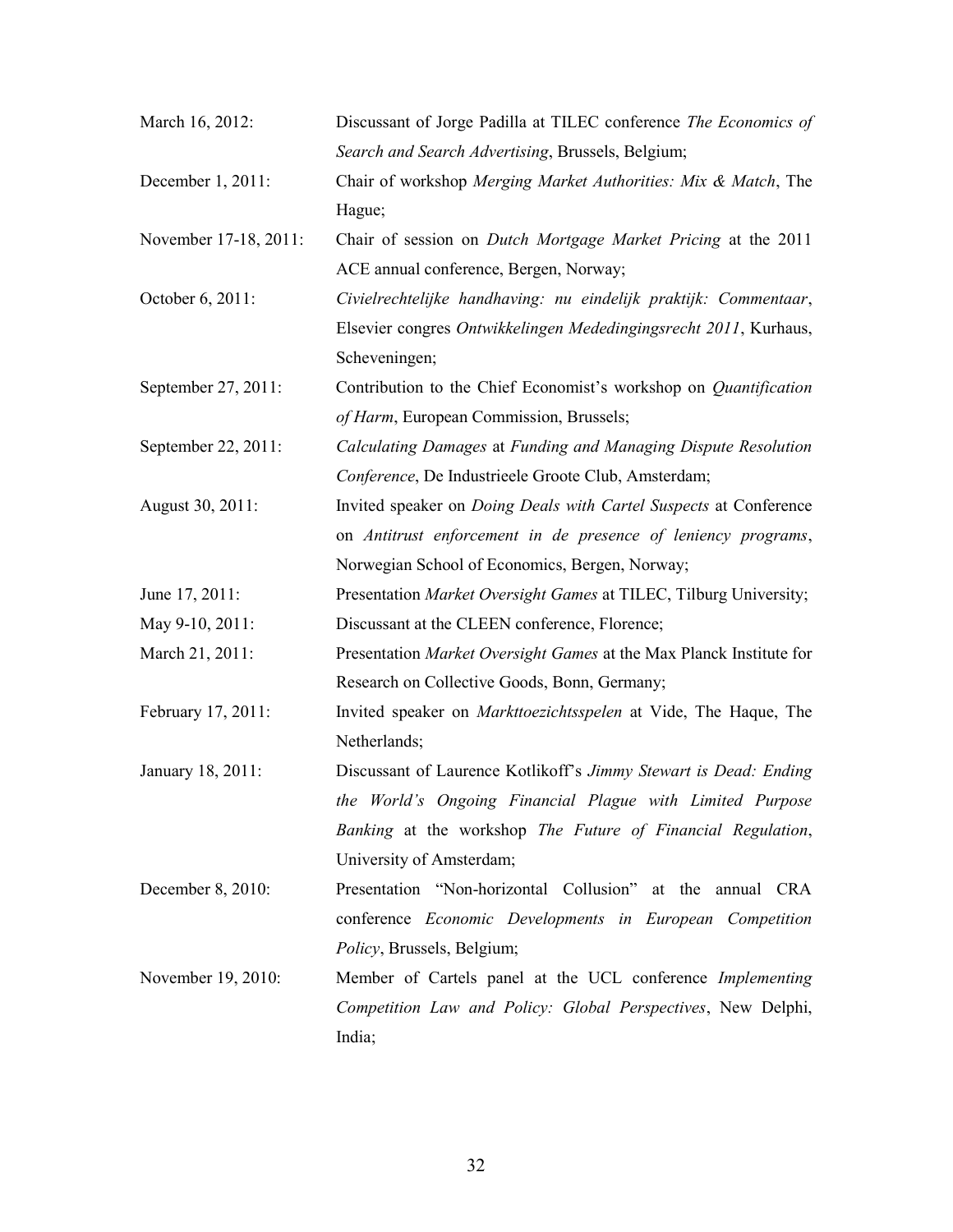| November 28, 2010:    | Presentation "Creating a consistent mix of enforcement tools for a                 |
|-----------------------|------------------------------------------------------------------------------------|
|                       | successful agency" at the UCL workshop Implementing Competition                    |
|                       | Law and Policy: Global Perspectives, New Delphi, India;                            |
| November 11-12, 2010: | Session chair "Yellow Page Netherlands/De Telefoongids" at the                     |
|                       | ACE 2010 conference, Norwich, U.K.;                                                |
| October 1, 2010:      | Inaugural speech on Market Oversight Games, University of                          |
|                       | Amsterdam;                                                                         |
| September 9, 2010:    | 'Economenlunch' at NMa on Europees Mededingingstoezicht                            |
|                       | vanuit een Economisch Perspectief (CUP book presented to Pieter                    |
|                       | Kalbfleisch), The Hague;                                                           |
| July 4, 2010:         | Presentation of The Overcharge Method as a Measure for Antitrust                   |
|                       | Damages in the CRESSE workshop on Enforcement of Competition                       |
|                       | Policy, Chania, Crete;                                                             |
| June 17, 2010:        | Presentation on "Wissenschaftsstandards als Vorbild?"<br>at the                    |
|                       | Bunderkartellamt<br>Duesseldorf<br>Institut<br>fuer<br>and                         |
|                       | Wettbewerbsoekonomie workshop on Minimum standards for                             |
|                       | economic expertise, Duesseldorf, Germany;                                          |
| May 14-16, 2010:      | Discussant at the 8 <sup>th</sup> International Industrial Organization Conference |
|                       | (IIOC), University of British Columbia, Vancouver, Canada;                         |
| January 26, 2010:     | Introductory remarks to the European Commission Workshop on                        |
|                       | Quantification of harm in damages actions for antitrust                            |
|                       | infringements, Brussels, Belgium;                                                  |
| December 9, 2009:     | Panel contribution on "Cartel fines, deterrence and ability to pay:                |
|                       | Getting the balance right," at CRA Conference Economic                             |
|                       | Developments in European Competition Policy, The Conrad Hotel,                     |
|                       | Brussels, Belgium;                                                                 |
| September 3-5, 2009:  | Presentation of The Overcharge Method as a Measure for Antitrust                   |
|                       | Damages at the 2009 Congress of the European Association for                       |
|                       | Research in Industrial Economics (EARIE), Ljubljana, Slovenia;                     |
| July 3-5, 2009:       | Invited speaker on <i>Efficiencies as an Antitrust Defense: Quantifying</i>        |
|                       | the Welfare Tradeoffs for Policy at CRESSE, 4th International                      |
|                       | Conference on Competition and Regulation on "Advances in the                       |
|                       | Analysis of Competition Policy," Chania, island of Crete, Greece;                  |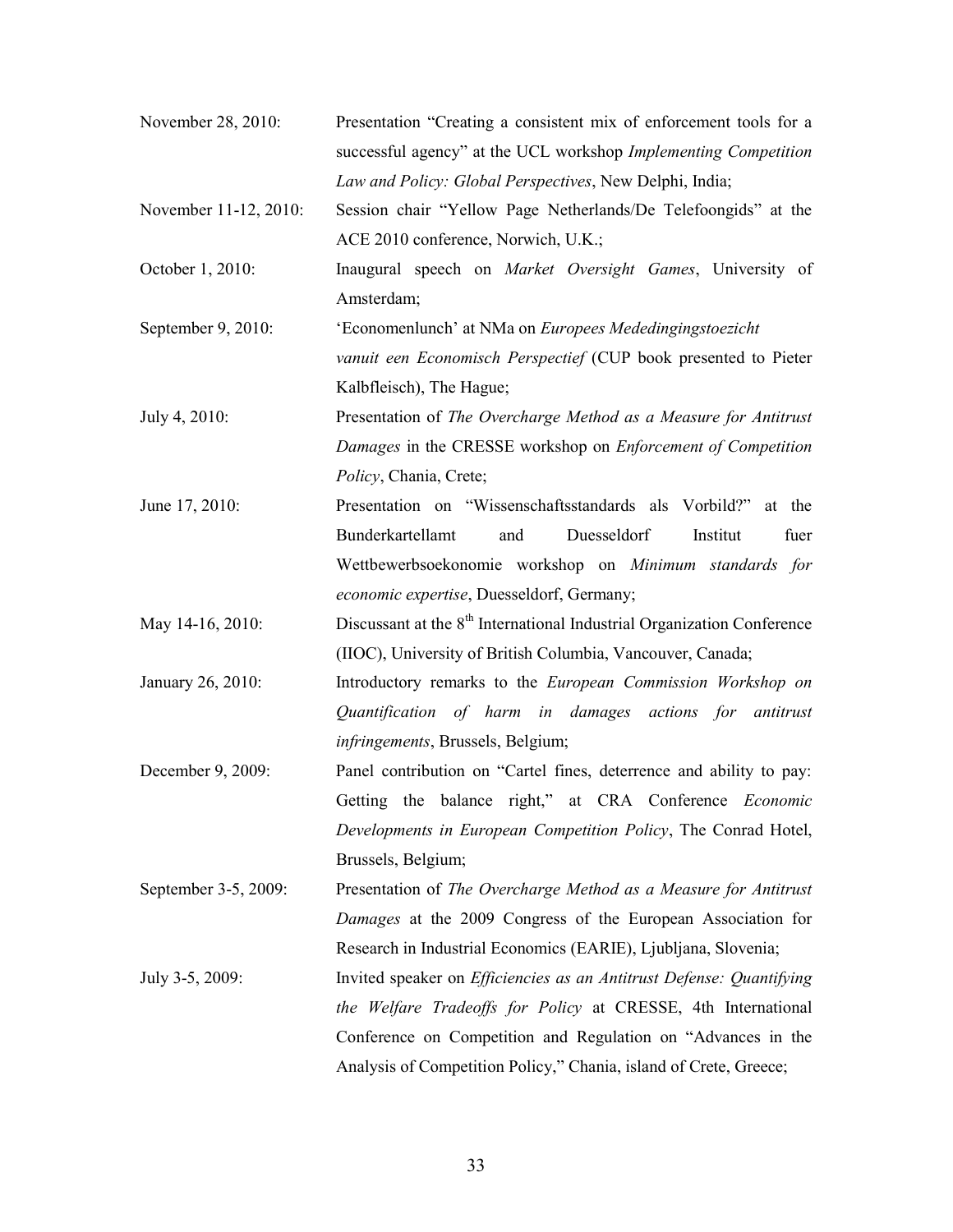| June 18-19, 2009:    | Invited speaker on <i>Cartel Damages: On the Commission's Call for</i>          |
|----------------------|---------------------------------------------------------------------------------|
|                      | "Simplified Rules on Estimating the Loss" at the CCP 5 <sup>th</sup> annual     |
|                      | conference Cartels and Tacit Collusion, University of East Anglia,              |
|                      | Norwich, United Kingdom;                                                        |
| June 4, 2009:        | Presentation of The Overcharge Method as a Measure for Antitrust                |
|                      | Damages in the Mannheim Competition Policy Forum, University                    |
|                      | of Mannheim and ZEW, Mannheim, Germany;                                         |
| April 3-5, 2009:     | Presentation The Overcharge Method as a Measure for Antitrust                   |
|                      | Damages at the 7 <sup>th</sup> International Industrial Organization Conference |
|                      | (IIOC), Northeastern University, Boston, USA;                                   |
| March 5-6, 2009:     | Opening of the fifth annual ACLE Competition & Regulation                       |
|                      | Meeting on To Enforce and Comply: Incentives inside Corporations                |
|                      | and Agencies, University of Amsterdam Law Faculty, Amsterdam;                   |
| October 17-18, 2008: | Discussant of Joe Clougherty and Jo Seldeslachts in the 16th WZB-               |
|                      | RNIC Conference on "Deterrence in Competition Policy," Berlin,                  |
|                      | Germany;                                                                        |
| October 16, 2008:    | Seminar on The Overcharge as an Estimator for Total Chain                       |
|                      | Antitrust Damages at the European School of Management and                      |
|                      | Technology (ESMT), Berlin, Germany;                                             |
| October 15, 2008:    | Seminar on The Overcharge as an Estimator for Total Chain                       |
|                      | Antitrust Damages, Universiteit Antwerpen, Antwerp, Belgium;                    |
| October 9, 2008:     | Contribution on "Zit er onderhandelingsruimte in de EC settlement               |
|                      | procedure in kartelzaken?" at Ontwikkelingen Mededingingsrecht                  |
|                      | 2008, Kurhaus, Scheveningen, The Netherlands;                                   |
| June 27, 2008:       | Presentation Antitrust Incidence: On the Dispersion of Cartel                   |
|                      | Damages at a conference in honor of Maarten Janssen, Erasmus                    |
|                      | University, Rotterdam, The Netherlands;                                         |
| June 20, 2008:       | Presentation of The Overcharge as an Estimator for Total Chain                  |
|                      | Antitrust Damages in TILEC workshop on "Private Enforcement of                  |
|                      | Competition Law," Tilburg University, Tilburg, The Netherlands;                 |
| June 19-20, 2008:    | Invited speaker on The guidelines on fines $-$ specific issues at the           |
|                      | Annual Conference of the Global Competition Law Center of the                   |
|                      | College of Europe in Bruges, Hilton Hotel, Brussels;                            |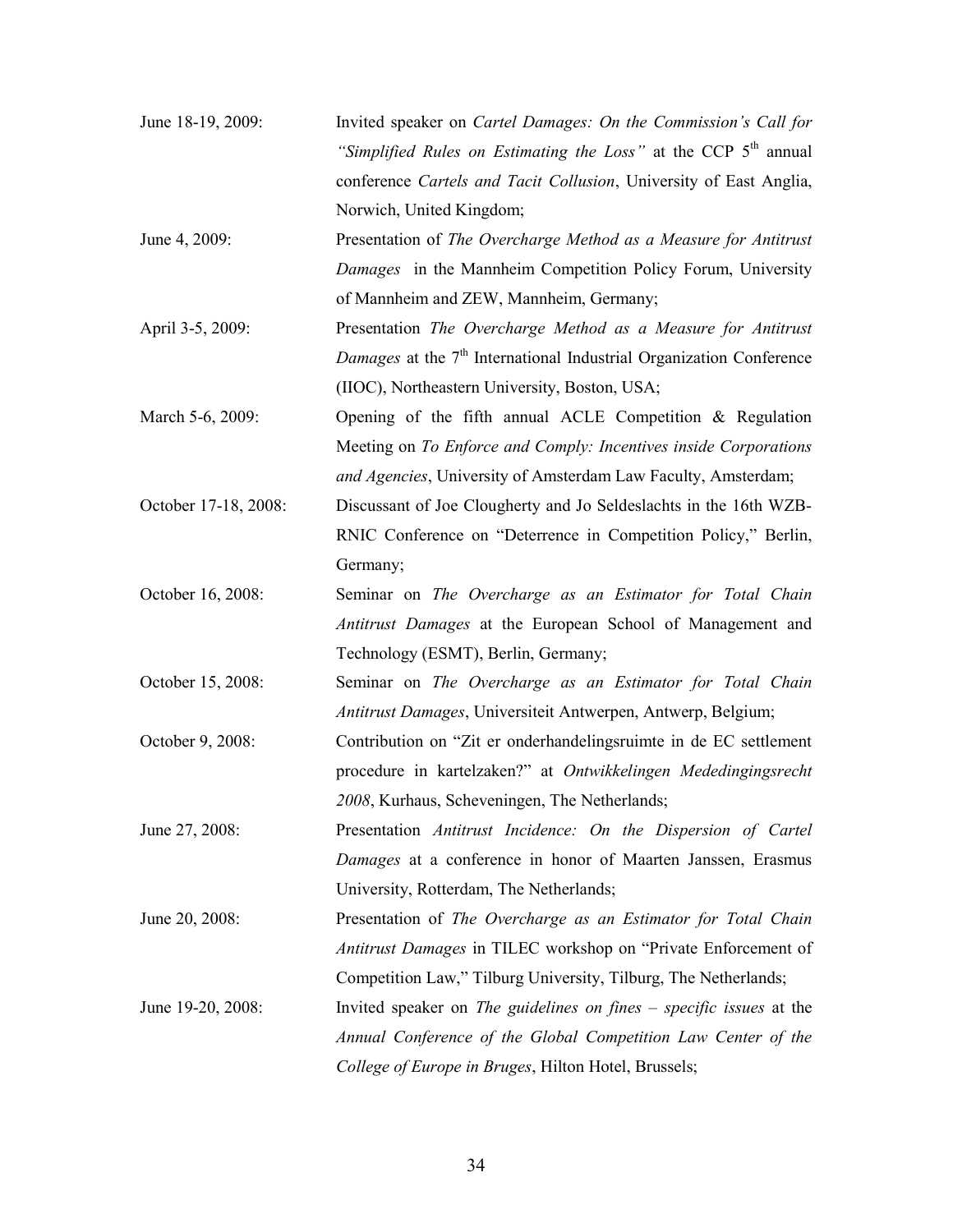| June 5, 2008:        | Presentation Enforcement Issues in Antitrust and Merger Review at         |
|----------------------|---------------------------------------------------------------------------|
|                      | CRA International seminar, Industrieele Groote Club, Amsterdam;           |
| June 3, 2008:        | Invited speaker to Advanced Review of Competition Economics, June         |
|                      | 2008, Le Meridien Hotel, London;                                          |
| May 29, 2008:        | Session Chair at the $6th$ ENCORE annual conference on <i>Competition</i> |
|                      | in Media Markets, Netherlands Institute for Sounds and Vision,            |
|                      | Hilversum, The Netherlands                                                |
| April 22, 2008:      | Chair of ENCORE workshop Calling Party's Network Pays vs. Bill            |
|                      | and Keep, The Koninklijke Schouwburg, The Hague, The                      |
|                      | Netherlands;                                                              |
| April 10-11, 2008:   | Opening of the fourth annual ACLE Competition $\&$ Regulation             |
|                      | Meeting on EC Competition Enforcement Data, Industrieele Groote           |
|                      | Club, Amsterdam;                                                          |
| April 3: 2008:       | Chair ENCORE workshop Pricing Tests for Commodity Bundles,                |
|                      | Diligentia, The Hague, The Netherlands;                                   |
| December 13, 2007:   | Panel contribution on "Fines and Antitrust Damages" at CRA                |
|                      | International Conference Economic Developments in European                |
|                      | Competition Policy, The Conrad Hotel, Brussels, Belgium;                  |
| December 11, 2007:   | Panel contribution on Maatwerk in Marktwerking (Bespoke Market            |
|                      | Oversight) at ESB conference "De economische pijlers van een              |
|                      | Nieuw Kabinetsbeleid," Kasteel Wittenburg, Wassenaar, The                 |
|                      | Netherlands;                                                              |
| October 18-19, 2007: | Session chair, NMa conference on Measuring the Effects of                 |
|                      | Competition Law Enforcement, The Hague, The Netherlands;                  |
| September 6-9, 2007: | Presentation of Tracing the Base: A Topographic Test for Collusive        |
|                      | Basing-Point Pricing at the 2007 Congress of the European                 |
|                      | Association for Research in Industrial Economics (EARIE),                 |
|                      | Valencia, Spain;                                                          |
| June 18, 2007:       | Lunch seminar on Quantifying the Scope for Efficiency Defense in          |
|                      | Merger Control: The Werden-Froeb-Index at The Competition                 |
|                      | Commission, London, United Kingdom;                                       |
| June 1-2, 2007:      | Panel contribution on The role of Leniency Programs in Cartel             |
|                      | Enforcement: A Critical Assessment, in The Reform of EC and               |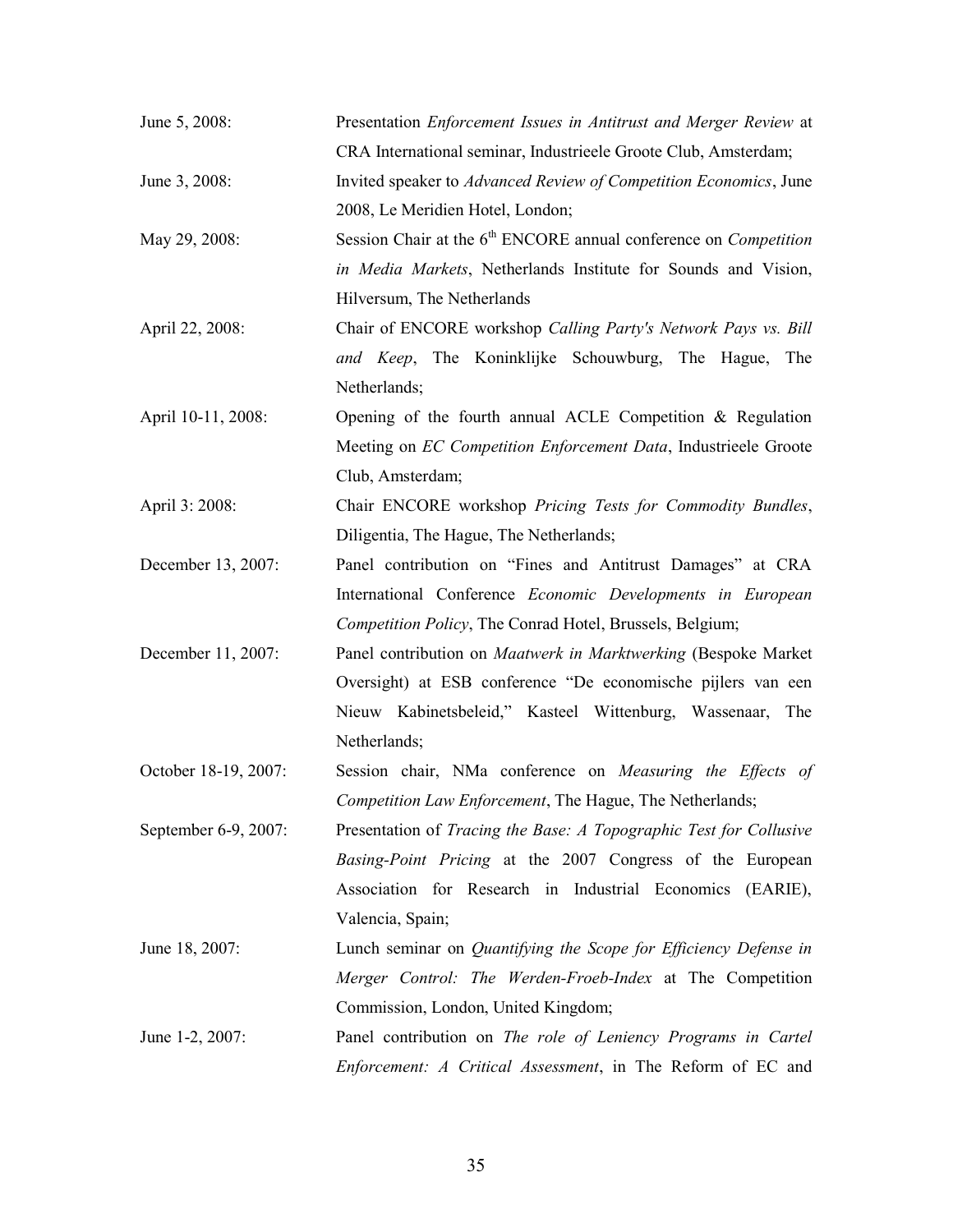Greek Competition Law, The National Bank of Greece, Athens, Greece;

- May 23, 2007: Presentation *Recent Developments in Cartel Profiling and Detection* at Cartel Detection Workshop, The Netherlands Competition Authority (NMa), The Hague, The Netherlands;
- May 21, 2007: Seminar on *Tracing the Base: A Topographic Test for Collusive* Basing-Point Pricing at University of Amsterdam, The Netherlands; May 14, 2007: Seminar on *Quantifying the Scope for Efficiency Defense in Merger* Control: The Werden-Froeb-Index at Autoridade da Concorrencia (Portugese Competition Authority), Lisbon, Portugal;
- April 26, 2007: Chair of ENCORE workshop on *The Assessment of Non-Horizontal* Mergers, Ministry of Economic Affairs, The Hague, The Netherlands;
- April 14-15, 2007: Presentation of *Tracing the Base: A Topographic Test for Collusive* Basing-Point Pricing at the 5<sup>th</sup> International Industrial Organization Conference (IIOC), Savannah, Georgia, U.S.A;
- March 16, 2007: Opening of the 3rd annual ACLE Competition & Regulation Meeting on Strategic Firm-Authority Interaction in Antitrust, Merger Control and Regulation, University of Amsterdam, Amsterdam, The Netherlands;
- January 12, 2007: Presentation Cartel Detection: The Case of Collusive Basing-Point Pricing at the Network of Industrial Economists Conference, University of East-Anglia, Norwich, United Kingdom;
- December 20, 2006: Seminar on *Quantifying the Scope for Efficiency Defense in Merger* Control: The Werden-Froeb-Index at Autorita' Garante della Concorrenza e del Mercato (Italian Competition Authority), Rome, Italy;
- November 21, 2006: Seminar on *Quantifying the Scope for Efficiency Defense in Merger* Control: The Werden-Froeb-Index at the European Commission, Brussels, Belgium;
- November 15, 2006: Keynote speech Institutionele Organisatie van het Markttoezicht (Institutional Organization of Competition Policy) at 90 jaar ESB - Jubileumcongres, Kasteel Wittenburg, Wassenaar, The Netherlands;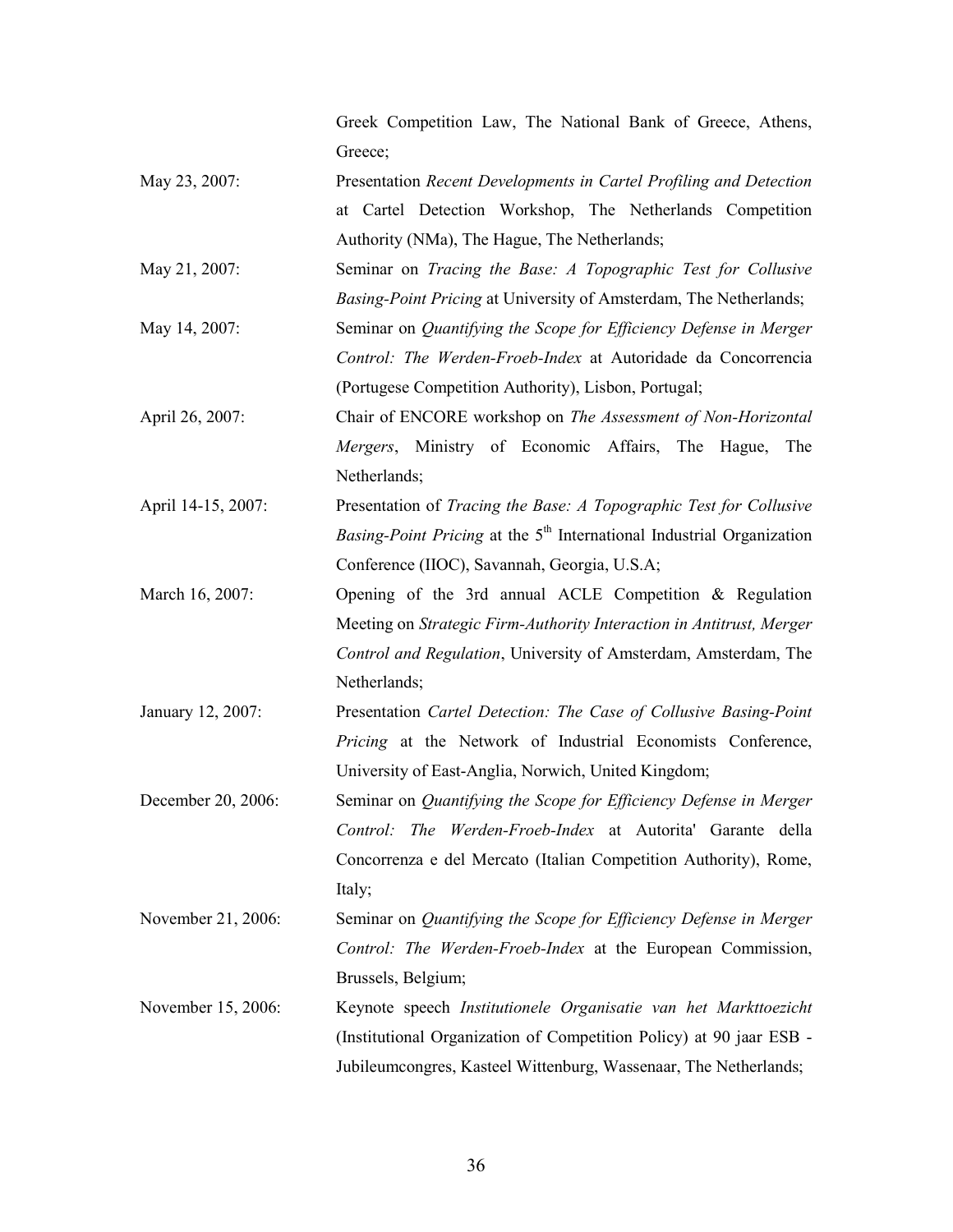| October 19, 2006:    | Panel member ACLE-UvA-WilmerHale conference EU Cartel Law                   |
|----------------------|-----------------------------------------------------------------------------|
|                      | <i>Enforcement: Practice and Policy, panel on Fining Policy – New</i>       |
|                      | Guidelines", Brussels, Belgium;                                             |
| October 12-14, 2006: | Presentation of <i>Effective Cartel Enforcement in Europe</i> at the $25th$ |
|                      | Conference on New Political Economy, Saarbrücken, Germany;                  |
| October 9, 2006:     | Seminar on Quantifying the Scope for Efficiency Defense in Merger           |
|                      | Control: The Werden-Froeb-Index at University of Amsterdam, The             |
|                      | Netherlands;                                                                |
| September 7, 2006:   | Lunch seminar on Quantifying the Scope for Efficiency Defense in            |
|                      | Merger Control: The Werden-Froeb-Index at the Netherlands                   |
|                      | Competition Authority (NMa), The Hague, The Netherlands;                    |
| August 25-27, 2006:  | Presentation of Quantifying the Scope for Efficiency Defense in             |
|                      | Merger Control: The Werden-Froeb-Index at the 2006 Congress of              |
|                      | the European Association for Research in Industrial Economics               |
|                      | (EARIE), Amsterdam, The Netherlands;                                        |
| May 23, 2006:        | Lunch seminar Opsporing, Prioriteitstelling en Effectiviteitbepaling        |
|                      | Mededingingsbeleid: "Reputatie-maximalisatie<br>in<br>het<br>onder          |
|                      | Budgetrestrictie," Nederlandse Mededingings Authoriteit (NMa),              |
|                      | The Hague, The Netherlands;                                                 |
| May 17, 2006:        | Presentation Kartelschade en de Rol van Civiel Verhaal in                   |
|                      | Mededingingswetshandhaving at Concurrentieforum, Ministry of                |
|                      | Economic Affairs, The Hague, The Netherlands;                               |
| April 13, 2006:      | Chair of the 4 <sup>th</sup> ENCORE annual conference on Consumers and      |
|                      | Competition, De Haagse Schouwburg, The Hague, The Netherlands;              |
| April 7-9, 2006:     | Presentation of Assessing Merger-Specific Efficiencies: The Werden-         |
|                      | <i>Froeb-Index</i> at the $4th$ International Industrial Organization       |
|                      | Conference (IIOC), Boston, Massachusetts, U.S.A.;                           |
| March 17, 2006:      | Opening of the 2nd annual ACLE Competition $\&$ Regulation                  |
|                      | Meeting on Forensic Economics in Competition Law Enforcement,               |
|                      | University of Amsterdam, Amsterdam, The Netherlands;                        |
| November 22, 2005:   | TILEC seminar on Illinois Walls: How Barring Indirect Purchaser             |
|                      | Suits Facilitates Collusion, Universiteit van Tilburg, Tilburg, The         |
|                      | Netherlands;                                                                |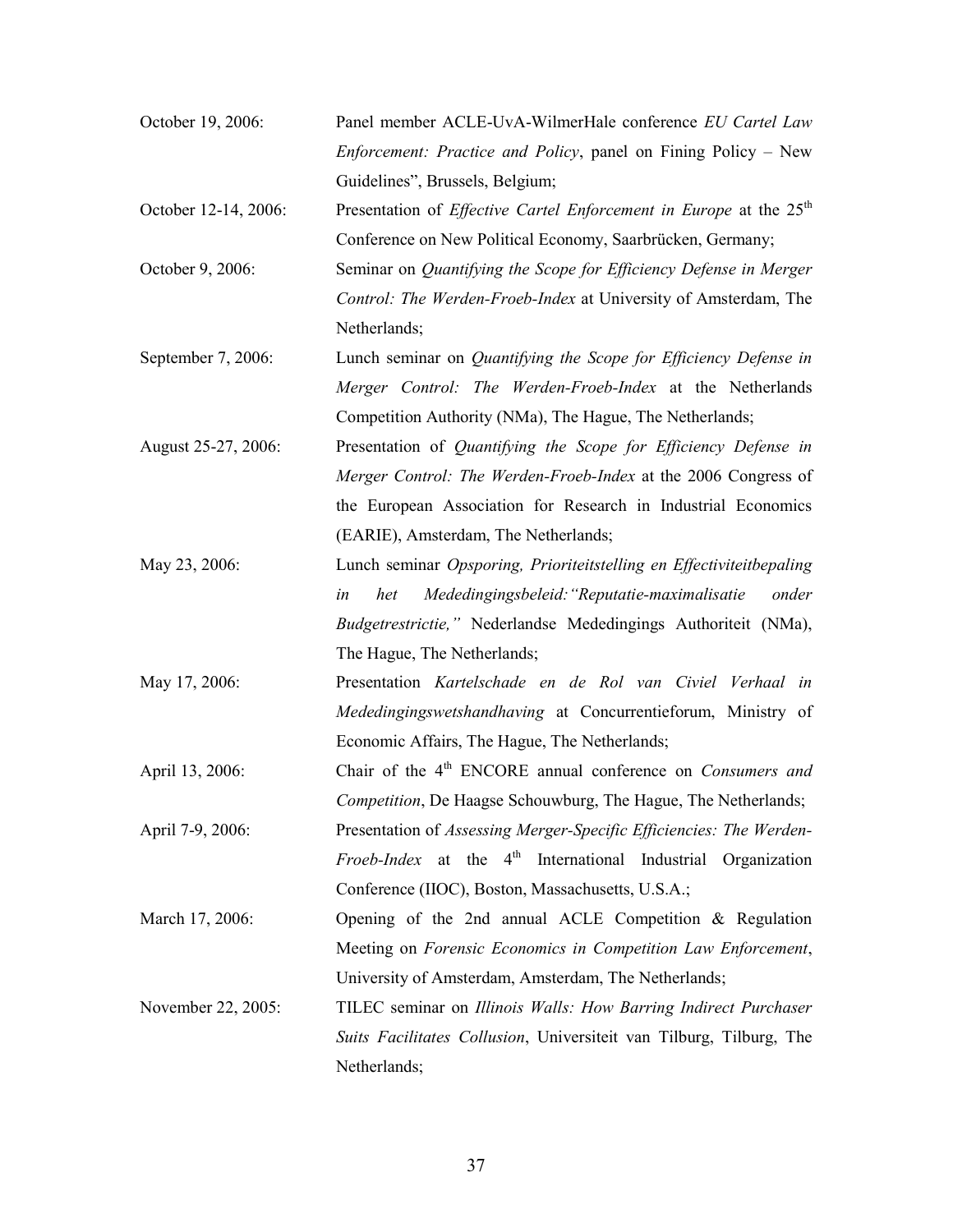| November 17-18, 2005: | Discussant of Patrick Walsh at CEPR conference The Effectiveness |  |
|-----------------------|------------------------------------------------------------------|--|
|                       | of Competition Policy: Issues and Methods, Paris, France;        |  |

- October 27, 2005: Seminar on Effect Assessment and Priority Setting in Competition Policy ("Effecten en Prioriteiten in het Mededingingsbeleid"), The Netherlands Competition Authority (NMa), The Hague, The Netherlands;
- October 21, 2005: Seminar on Assessing Merger-Specific Efficiencies: The Werden-Froeb-Index, The Norwich Law School and Centre for Competition Policy, University of East Anglia, England;
- June 17-18, 2005: Presentation of *Imperfect Competition Law Enforcement* at the  $3<sup>rd</sup>$ Conference of the Scandinavian Association of Law & Economics on Economics of Law Enforcement, Copenhagen Business School, Denmark;
- June 9, 2005: Speaker at opening Economic Bureau of the Netherlands Competition Authority (NMa) on "Economic Bureau Enhances Economic Analysis," The Hague, The Netherlands;
- May 12, 2005: Invited speaker on "De Handel in Kennis: Kenniseconomie en Industriële Organizatietheorie," Efact Economie Symposium, Universiteit van Tilburg, Tilburg, The Netherlands;
- April 22-24, 2005: Presentation of *Disequilibrium Dynamics and Aggregate Excess* Demand: On a Homunculus Explanation in Economic Theory at HOPE conference on *History of Demand Theory*, Duke University, Durham, North Carolina, U.S.A.;
- April 20, 2005: Seminar on *Illinois Walls*, Utrecht School of Economics, Utrecht, The Netherlands;

April 14, 2005: Discussant of John Connor at the ENCORE annual conference Welfare and Competition, Barbizon Palace Hotel, Amsterdam, The Netherlands;

- April 8-9, 2005: Presentation of *Imperfect Competition Law Enforcement* at the  $3<sup>d</sup>$ International Industrial Organization Conference (IIOC), Atlanta, Georgia, U.S.A.;
- April 1-2, 2005: Discussant of Joe Harrington at the ENCORE/IJIO conference on The Economics of Collusion, Amsterdam, The Netherlands;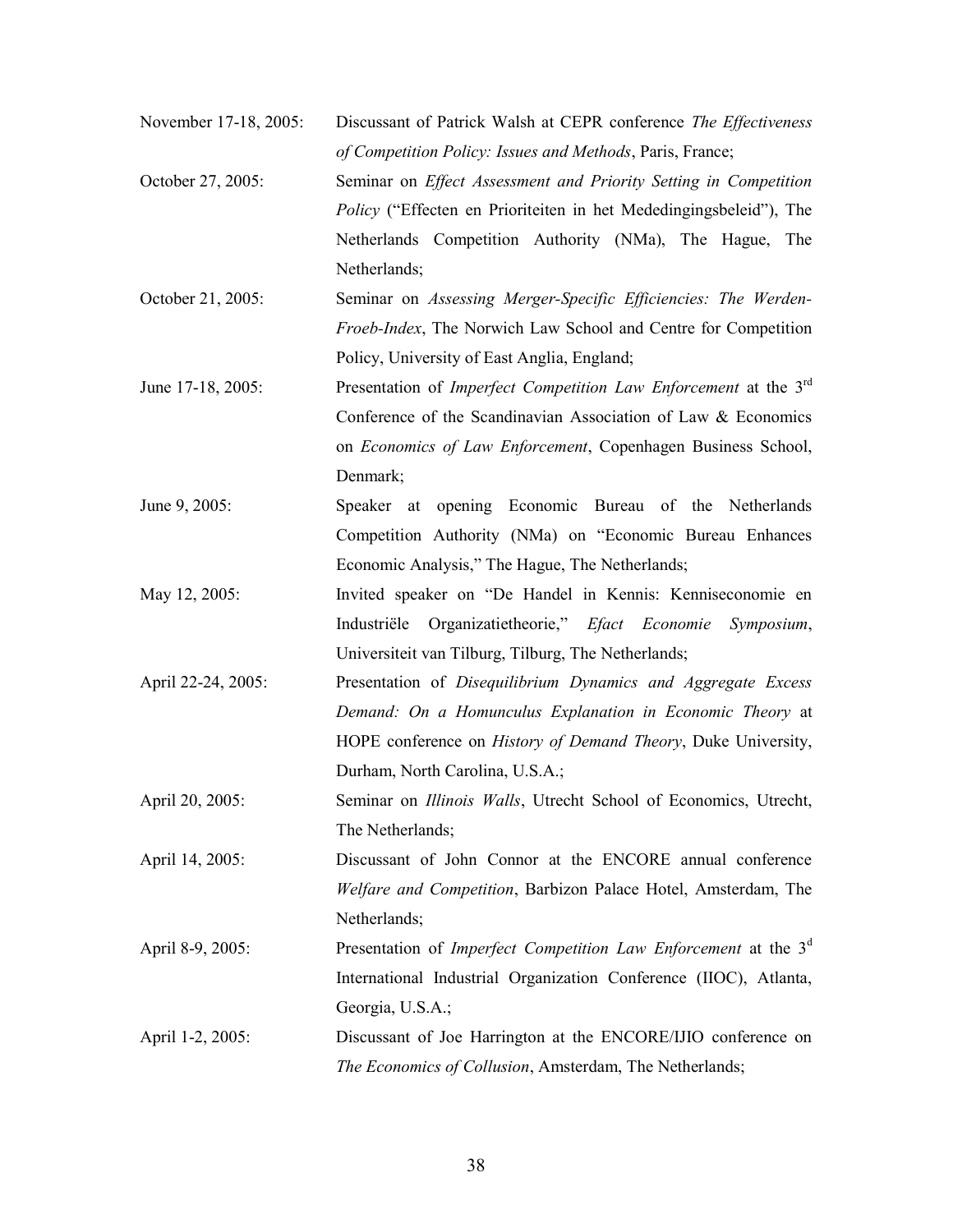| April 1-2, 2005:        | Presentation <i>Imperfect Competition Law Enforcement</i> at the               |
|-------------------------|--------------------------------------------------------------------------------|
|                         | ENCORE/IJIO conference on The Economics of Collusion,                          |
|                         | Amsterdam, The Netherlands;                                                    |
| February 24, 2005:      | Discussant of Eric van Damme, Maarten Janssen and Piet Rietveld at             |
|                         | the ENCORE workshop on <i>Evaluation of Competitive and</i>                    |
|                         | Regulatory Policies, The Hague, The Netherlands;                               |
| February 17, 2005:      | Presentation of <i>Illinois Walls</i> at the 1st annual ACLE Competition &     |
|                         | Regulation Meeting on Remedies and Sanctions in Competition                    |
|                         | Policy: Economic and Legal Implications of the Tendency to                     |
|                         | Criminalize Enforcement in the EU Member States, University of                 |
|                         | Amsterdam, Amsterdam, The Netherlands;                                         |
| February 17, 2005:      | Opening of the 1st annual ACLE Competition & Regulation Meeting                |
|                         | on Remedies and Sanctions in Competition Policy: Economic and                  |
|                         | Legal Implications of the Tendency to Criminalize Enforcement in               |
|                         | the EU Member States, University of Amsterdam, Amsterdam, The                  |
|                         | Netherlands.                                                                   |
| November 23, 2004:      | Discussant of Marc Ivaldi at the NMa conference on Simulation                  |
|                         | Models for Merger Cases: Theory and Practice, The Hague, The                   |
|                         | Netherlands;                                                                   |
| November 22, 2004:      | KAFEE lunch seminar on Illinois Walls, University of Amsterdam,                |
|                         | The Netherlands;                                                               |
| November 1, 2004:       | Presentation<br>Imperfect<br>Competition Law<br>Enforcement<br>at              |
|                         | WissenchaftsZentrum Berlin (WZB), Berlin, Germany;                             |
| October 25-Nov 1, 2004: | Guest of the WissenschaftsZentrum Berlin (WZB), Berlin, Germany;               |
| September 2-5, 2004:    | Presentation <i>Illinois Walls</i> at the 2004 Congress of the European        |
|                         | Association for Research in Industrial Economics (EARIE), Berlin,              |
|                         | Germany;                                                                       |
| July 21, 2004:          | Discussant of Paul de Bijl at the CES ifo Venice Summer School on              |
|                         | "Recent Trends in Antitrust Analysis," Venice, Italy;                          |
| June 30, 2004:          | Presentation Illinois Walls at CRA International Competition                   |
|                         | Seminar, Boston, USA;                                                          |
| June 25-28, 2004:       | Presentation Disequilibrium Theory: Reflections towards a Revival              |
|                         | of Learning at the 31 <sup>st</sup> Annual Meeting of the History of Economics |
|                         | Society, Toronto, Canada;                                                      |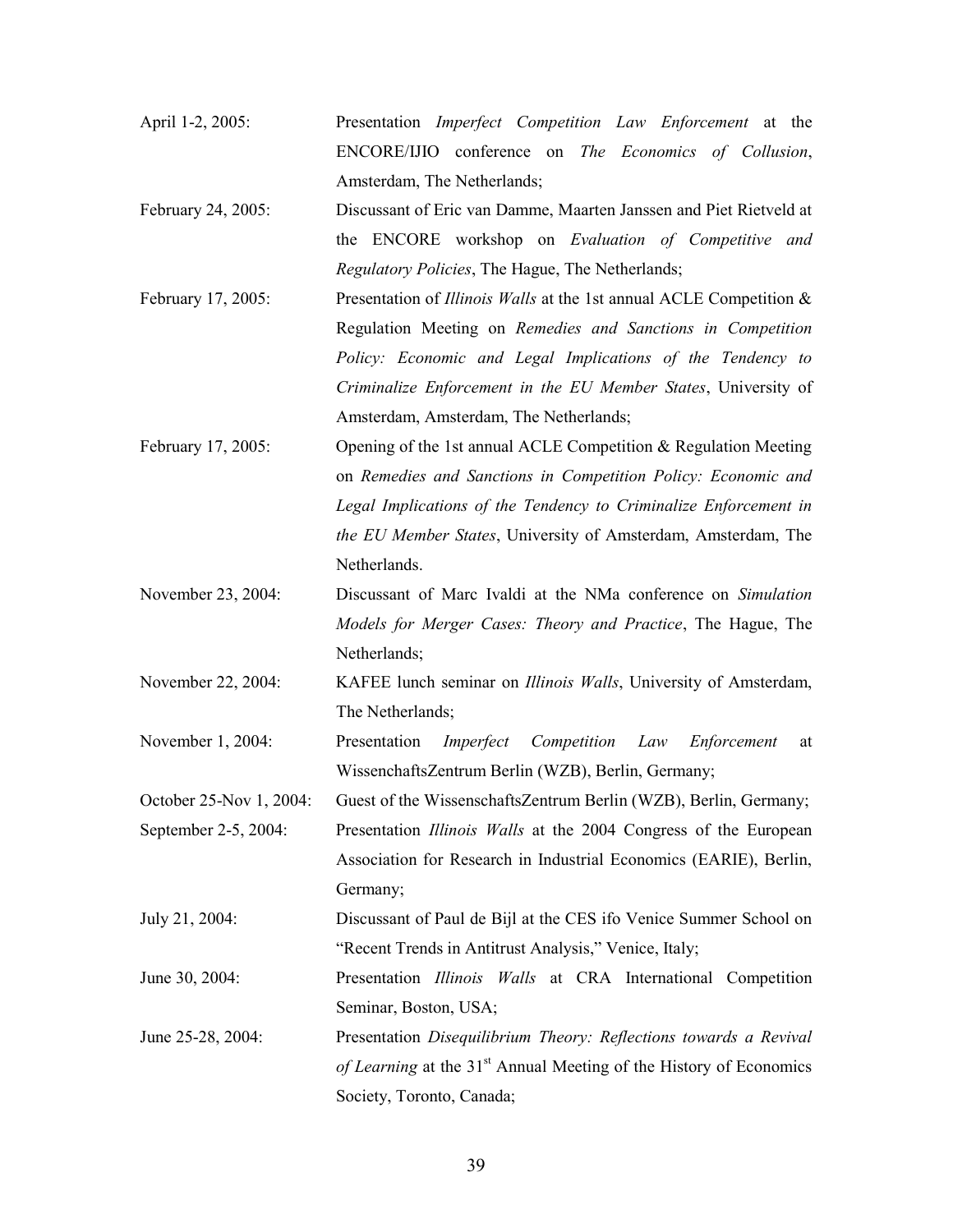| June 25, 2004:      | Presentation Illinois Walls at the University of Toronto, Canada;                  |
|---------------------|------------------------------------------------------------------------------------|
| May 26, 2004:       | Moderator at CRA International Conference The Role of Economics                    |
|                     | in European Competition Policy, The Conrad Hotel, Brussels,                        |
|                     | Belgium;                                                                           |
| April 23-24, 2004:  | Presentation <i>Illinois Walls</i> at the 2 <sup>nd</sup> International Industrial |
|                     | Organization Conference (IIOC), Northwestern University, Chicago,                  |
|                     | Ill, USA;                                                                          |
| April 15, 2004:     | Discussant of Maarten Jansen at the ENCORE 2 <sup>nd</sup> Annual                  |
|                     | Conference: "Measuring Competition", Amsterdam, the Netherlands;                   |
| February 13, 2004:  | Presentation Illinois Walls, Erasmus Universiteit, Rotterdam, The                  |
|                     | Netherlands;                                                                       |
| January 30, 2004:   | Presentation Illinois Walls, ENCORE seminar, University of                         |
|                     | Amsterdam, The Netherlands;                                                        |
| January 13, 2004:   | Lunch seminar Imperfect Antitrust Enforcement, Centraal Planbureau                 |
|                     | (CPB), The Hague, The Netherlands;                                                 |
| November 21, 2003:  | Presentation <i>Imperfect Antitrust Enforcement</i> , CRA International            |
|                     | Competition Seminar, London, United Kingdom;                                       |
| October 15, 2003:   | Presentation Illinois Walls, CRA International Competition Seminar,                |
|                     | London, United Kingdom;                                                            |
| October 8, 2003:    | Presentation Imperfect Antitrust Enforcement, VEE-dag, Universiteit                |
|                     | van Antwerpen, Belgium;                                                            |
| August 24-26, 2003: | Presentation Imperfect Antitrust Enforcement at the 2003 Congress                  |
|                     | of the European Association for Research in Industrial Economics                   |
|                     | (EARIE), Helsinki, Finland;                                                        |
| August 20-24, 2003: | Presentation Imperfect Antitrust Enforcement at the 2003 Congress                  |
|                     | of the European Economic Association (EEA), Stockholm, Sweden;                     |
| June 18, 2003:      | Forumlid<br>Studiedag<br>Spreker<br>Mededingingstoezicht<br>en<br>in               |
|                     | Netwerksectoren, Ministerie van Economische Zaken, The Hague,                      |
|                     | The Netherlands;                                                                   |
| June 13, 2003:      | C&C seminar <i>Illinois Walls</i> , Tilburg University, Tilburg, The               |
|                     | Netherlands;                                                                       |
| May 27, 2003:       | Lunch seminar for Nederlandse Mededingings Authoriteit (NMa),                      |
|                     | Imperfect Antitrust Enforcement, The Hague, The Netherlands;                       |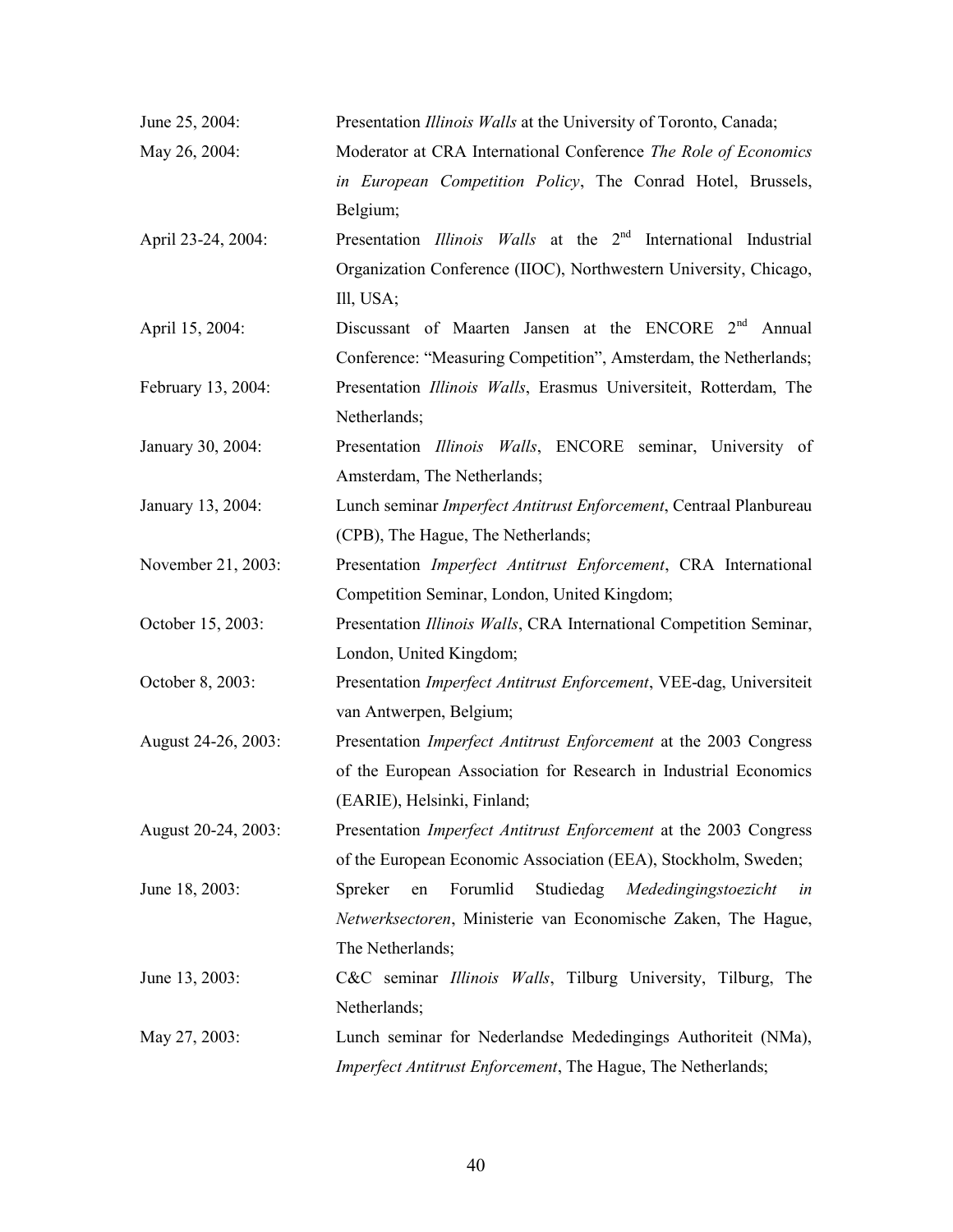| May 6, 2003:          | Academic panel member, ENCORE meeting, University of                 |
|-----------------------|----------------------------------------------------------------------|
|                       | Amsterdam, The Netherlands;                                          |
| April 8, 2003:        | SOM colloquium, Imperfect Antitrust Enforcement, Rijksuniversiteit   |
|                       | Groningen, The Netherlands;                                          |
| December 12-13, 2002: | Discussant of Jan Boone at workshop "Competition and Market          |
|                       | Power", Rijksuniversiteit                                            |
|                       | Groningen, The Netherlands;                                          |
| December 11, 2002:    | Lunch seminar Imperfect Antitrust Enforcement, University of         |
|                       | Amsterdam, The Netherlands;                                          |
| May 7, 2002:          | Lunch seminar for Nederlandse Mededingings Authoriteit (NMa),        |
|                       | Marktwerkingmythe: Over hoe weinig we weten buiten evenwichten,      |
|                       | The Hague, The Netherlands;                                          |
| January 25, 2001:     | C&C seminar On the Desirability of Public Disclosure of Medical      |
|                       | Predisposition Test Results, Tinbergen Institute, Amsterdam, The     |
|                       | Netherlands;                                                         |
| March 23, 2001:       | Presentation World-Wide-Welfare, A Microeconomic Analysis of the     |
|                       | New Economy at the Department of Economics, Université de Liège,     |
|                       | Belgium;                                                             |
| October 12, 2001:     | Presentation Almost Sure Convergence of Individually Rationally Set  |
|                       | Prices (with Jan Tuinstra and Dries Vermeulen) at NAKE Day, De       |
|                       | Nederlandsche Bank (DNB), Amsterdam, The Netherlands;                |
| February 14, 2001:    | Workshop on US. vs. Microsoft Corp. at EFM-Imperator Take Off        |
|                       | Day, Universiteit Maastricht, The Netherlands;                       |
| December 8, 2000:     | Presentation World-Wide-Welfare: Een Micro-economische Analyse       |
|                       | van de Nieuwe Economie (with Jean-Jacques Herings), Preadvies van    |
|                       | de Koninklijke Vereniging voor de Staathuishoudkunde, ICT en de      |
|                       | Nieuwe Economie, De Nederlandsche Bank (DNB), Amsterdam,             |
|                       | The Netherlands;                                                     |
| May 22, 2000:         | Lecture US. vs. Microsoft Corp. at "The Future of European Union"    |
|                       | Competition Policy", conference to the occasion of the acceptance of |
|                       | the ALMA chair by Prof. Dr. Karel van Miert, Universiteit            |
|                       | Maastricht, The Netherlands;                                         |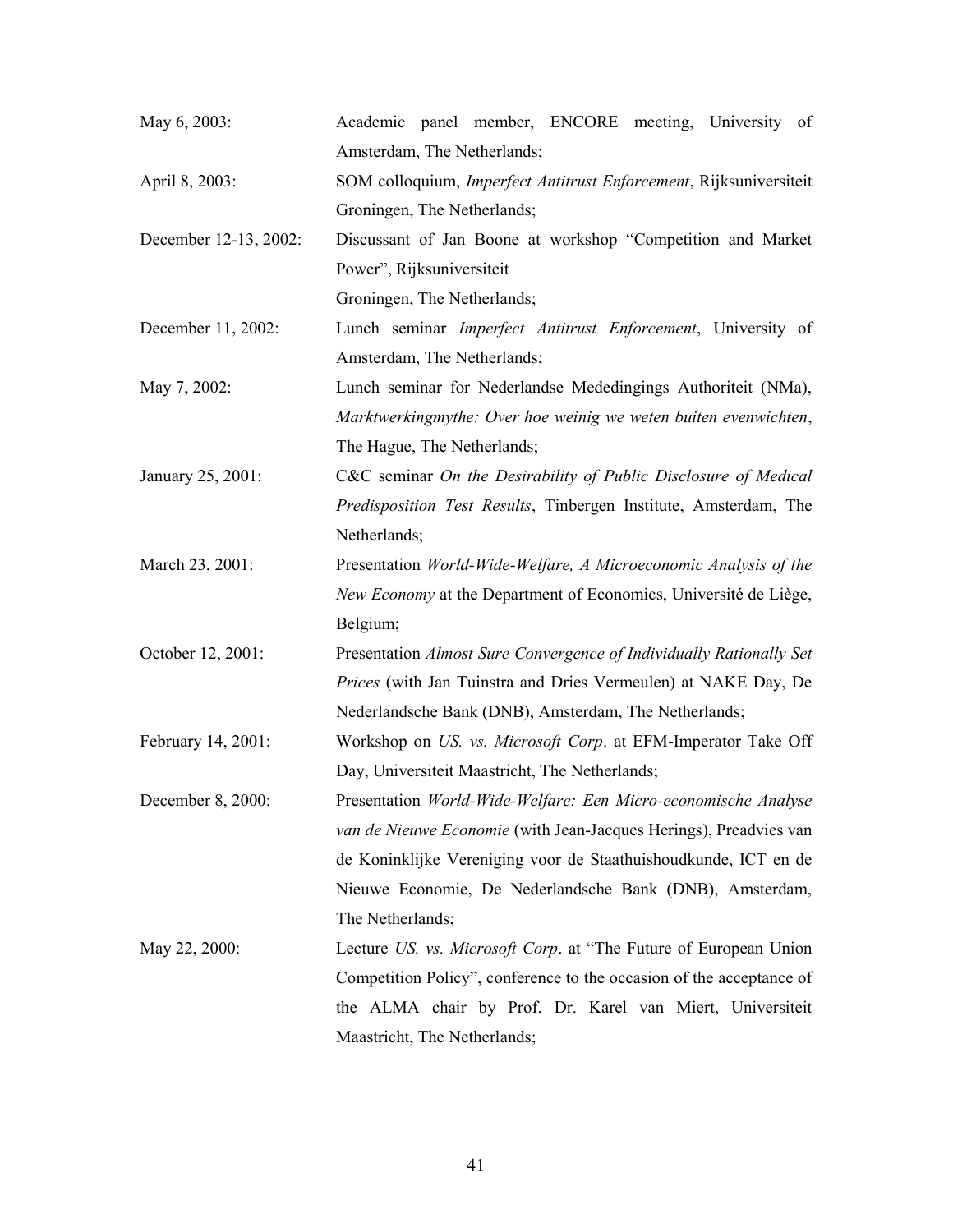| May 2, 2000:         | Presentation Freeriding Problems in Club Libraries: Incentive-       |
|----------------------|----------------------------------------------------------------------|
|                      | compatibility of Open Databases at the Natural History Museum,       |
|                      | London, United Kingdom;                                              |
| October 9, 1999:     | Invited speaker "No Statistical Surprise', or Finding a Favorable    |
|                      | Surprise for Franklin Fisher"at conference in honor of the 65th      |
|                      | birthday of Franklin Fisher (on invitation of Professor Robert Solow |
|                      | and Professor Oliver Blanchard), Massachusetts Institute of          |
|                      | Technology (MIT), Cambridge, MA, USA;                                |
| September 17, 1999:  | Presentation Out of equilibrium learning dynamics in a model with    |
|                      | price-setting dealers, Katholieke Universiteit Leuven, Belgium;      |
| July 4-11, 1999:     | Guest of The International School of Economic Research at their XII  |
|                      | workshop on "General Equilibrium: Problems, Prospects and            |
|                      | Alternatives", University of Siena, Italy;                           |
| October 10, 1998:    | Presentation Price Stability in a Model with Incomplete Information  |
|                      | and Rational Learning: A General Result and a Simple Example         |
|                      | (with Jan Tuinstra) at NAKE Day, University of Amsterdam, The        |
|                      | Netherlands;                                                         |
| January 4-6, 1997:   | Presentation of On a Homunculus Explanation in Economic Theory:      |
|                      | Auctioneer Models, Computational Algorithms, and the Alleged         |
|                      | Failure of Global Stability Theory at the American Economic          |
|                      | Association (AEA) annual meeting, New Orleans, USA;                  |
| June 12-17, 1994:    | Guest of The Foundation for Economic Education (FEE) at their        |
|                      | Austrian Economics Seminar, New York, USA;                           |
| September 5-8, 1993: | Presentation of Process Innovations, Entrepreneurship and Quasi-     |
|                      | contestability, Meteor Research Memorandum RM/93/030, at the         |
|                      | 20th annual conference of the European Association for Research in   |
|                      | Industrial Economics (EARIE), Tel Aviv, Israel.                      |

# Current Teaching

# Bachelor Courses

Principles of Economics & Business (University of Amsterdam, course code 6011P0200Y). Startof-term-course providing wide overview of concepts in economics and business administration. Main reference: Tyler Cowen and Alex Tabarrok (2015), Modern Principles of Economics, 3rd edition, Worth, New York;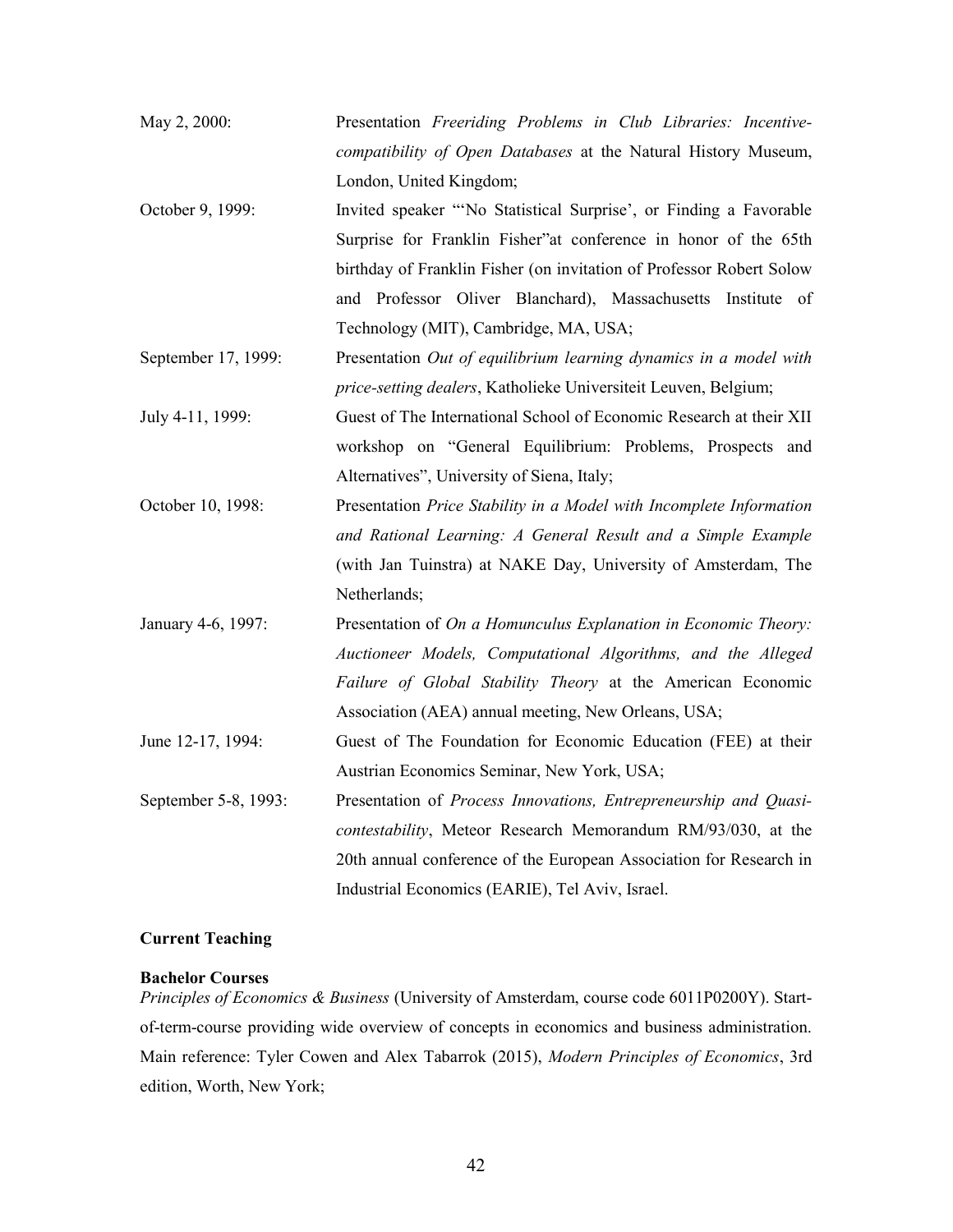## Master Courses

Competition Policy (University of Amsterdam, course code 6414M0151Y). Master course on the economics behind European and American competition cases. Main reference: M. Motta, Competition Policy, Cambridge University Press, 2004; case materials and reader;

Applied Industrial Organization (University of Amsterdam, course code). Master course on the modelling of theories of harm in competition cases. Main reference: P. Davis and E. Garces, Quantitative Techniques for Competition and Antitrust Analysis, Princeton University Press, 2010; case materials and reader;

Economics Seminars to EC Competition Law (University of Amsterdam, course code M1680, with law professor Rein Wesseling). Master course in the International and European Law Masters program of the Law Faculty. Main reference: R. Whish and D. Bailey, Competition Law, Oxford University Press, Oxford, 8th edition, 2015;

Research Seminar Markets & Regulation and Competition Law & Economics (University of Amsterdam, course code: 6414M0273Y). Master course in which students prepare, present and discuss their master theses research topics with each other and faculty.

Additional teaching experience: College of Europe, Bruges; European University Institute, Florence; various Master Classes, including in Spain, Belgium, Norway, India, Brazil and Greece.

| Fall 2019-present:   | Member of the jury for the Internetscriptieprijzen 'Internet en |
|----------------------|-----------------------------------------------------------------|
|                      | Economie', KHMW;                                                |
| Summer 2017-present: | Member of the scientific committee of De Nederlandse            |
|                      | Economen Dag (NED);                                             |
| Summer 2016-present: | Member of the Academic Panel, Competition and Markets           |
|                      | Authority (CMA), London, United Kingdom;                        |
| Spring 2015-present: | Member of the Scientific Committee of the ENTraNCE School,      |
|                      | Robert Schuman Centre for Advanced Studies, European            |
|                      | University Institute (EUI), Florence, Italy;                    |
| Spring 2013-present: | Member of the international advisory board of the Centre for    |
|                      | Law, Economics and Society at University College London;        |

#### Other Professional Activities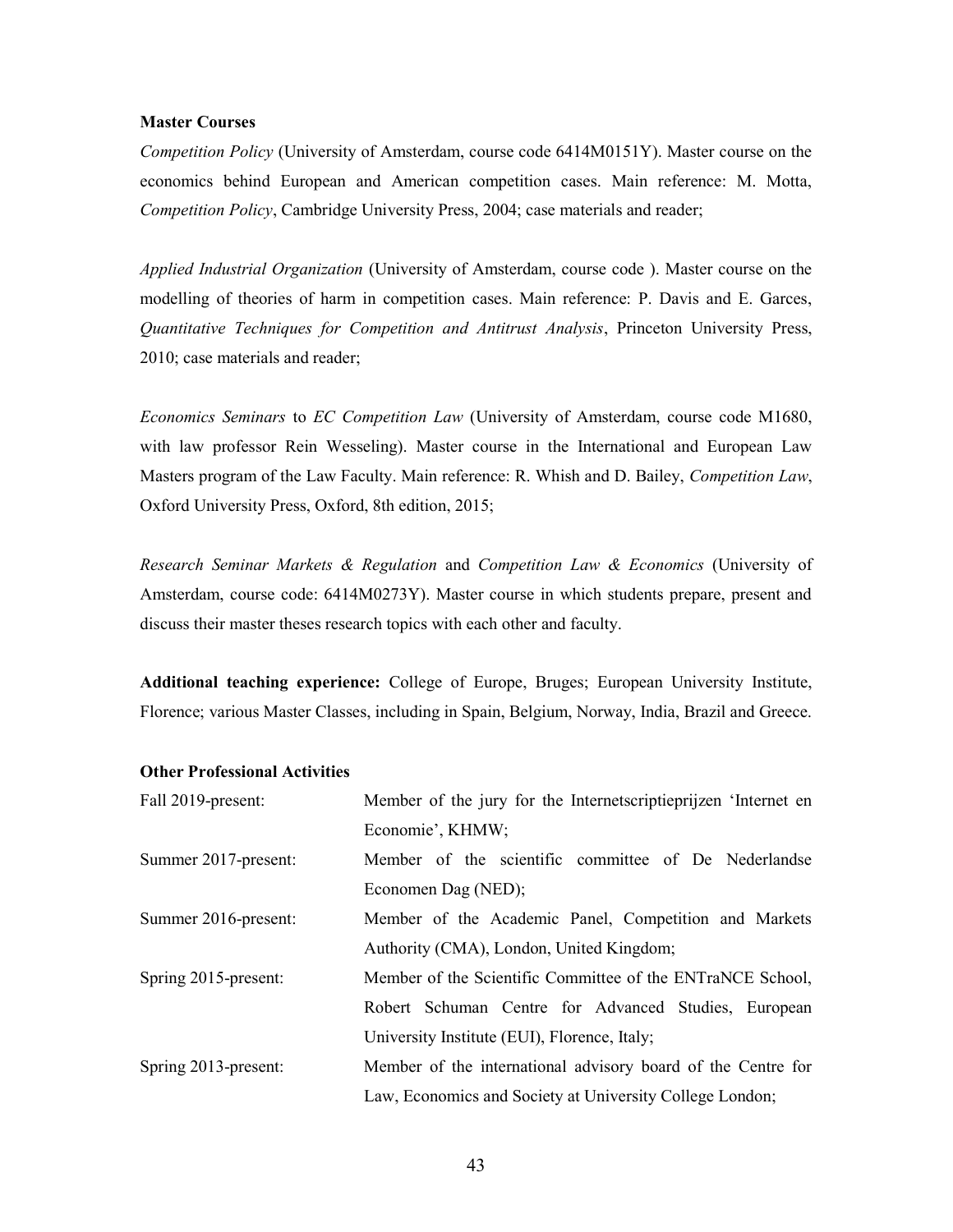| Fall 2016-Fall 2017:      | Member of the jury for the Jan Brouwer Scriptieprijzen                                    |
|---------------------------|-------------------------------------------------------------------------------------------|
|                           | (Economische wetenschappen), KHMW;                                                        |
| Fall 2012:                | Member of the SEFA Board of Recommendation;                                               |
| December 2010-2013:       | Member of the ACE steering committee;                                                     |
| Winter 2010-Spring 2013:  | Columnist for Markt & Mededinging;                                                        |
| Winter 2009- Spring 2013: | Member of the Program Committee of the IIOC;                                              |
| Spring 2009-present:      | Columnist for Folia (irregular);                                                          |
| Summer 2009:              | Member of the appointment committee director WZB, Berlin,                                 |
|                           | Germany;                                                                                  |
| August 2008:              | NAF mentor for incoming scholars;                                                         |
| Summer 2008:              | Member<br>of<br>committee<br>Economisch<br>the<br>appointment                             |
|                           | Ordeningsrecht, Faculty of Law, University of Amsterdam;                                  |
| December 2007:            | Fulbright mentor for outgoing scholars;                                                   |
| July 2005-present:        | Coordinator of the ACLE Research Lunch Seminars, University                               |
|                           | of Amsterdam, The Netherlands;                                                            |
| July 2004-December 2007:  | Coordinator of the ACLE Law & Economics Seminars,                                         |
|                           | University of Amsterdam, The Netherlands;                                                 |
|                           | September 2001-October 2003: Member (Chair from September 2002) of the Education Board of |
|                           | the Economics Graduate Program, Department of Economics,                                  |
|                           | Universiteit Maastricht, The Netherlands;                                                 |
|                           | November 2001-February 2003: Member of the Faculty Website Editorial Board, Department of |
|                           | Economics, Universiteit Maastricht, The Netherlands;                                      |
| September 2001-July 2003: | Coordinator of the <i>Competition</i> & <i>Coordination</i> ( $C\&C$ ) <i>Seminar</i>     |
|                           | (Dutch mathematical economists seminar, four per year);                                   |
| September 2000-Dec. 2003: | Coordinator of the Competition Policy Seminar (Maastricht                                 |
|                           | International Competition Policy education track seminar, four                            |
|                           | per year);                                                                                |
| September 2000-Aug. 2002: | Coordinator of the MiMaMa Seminar (biweekly Maastricht                                    |
|                           | faculty seminar);                                                                         |
| Spring 2002 and 2003:     | Local organizer, Aftalion Essay Competition for Universiteit                              |
|                           | Maastricht, The Netherlands;                                                              |
|                           | September 1998-August 2001: Member of the Education Board of the Econometrics Graduate    |
|                           | Program, Department of Economics, Universiteit Maastricht,                                |
|                           | The Netherlands.                                                                          |